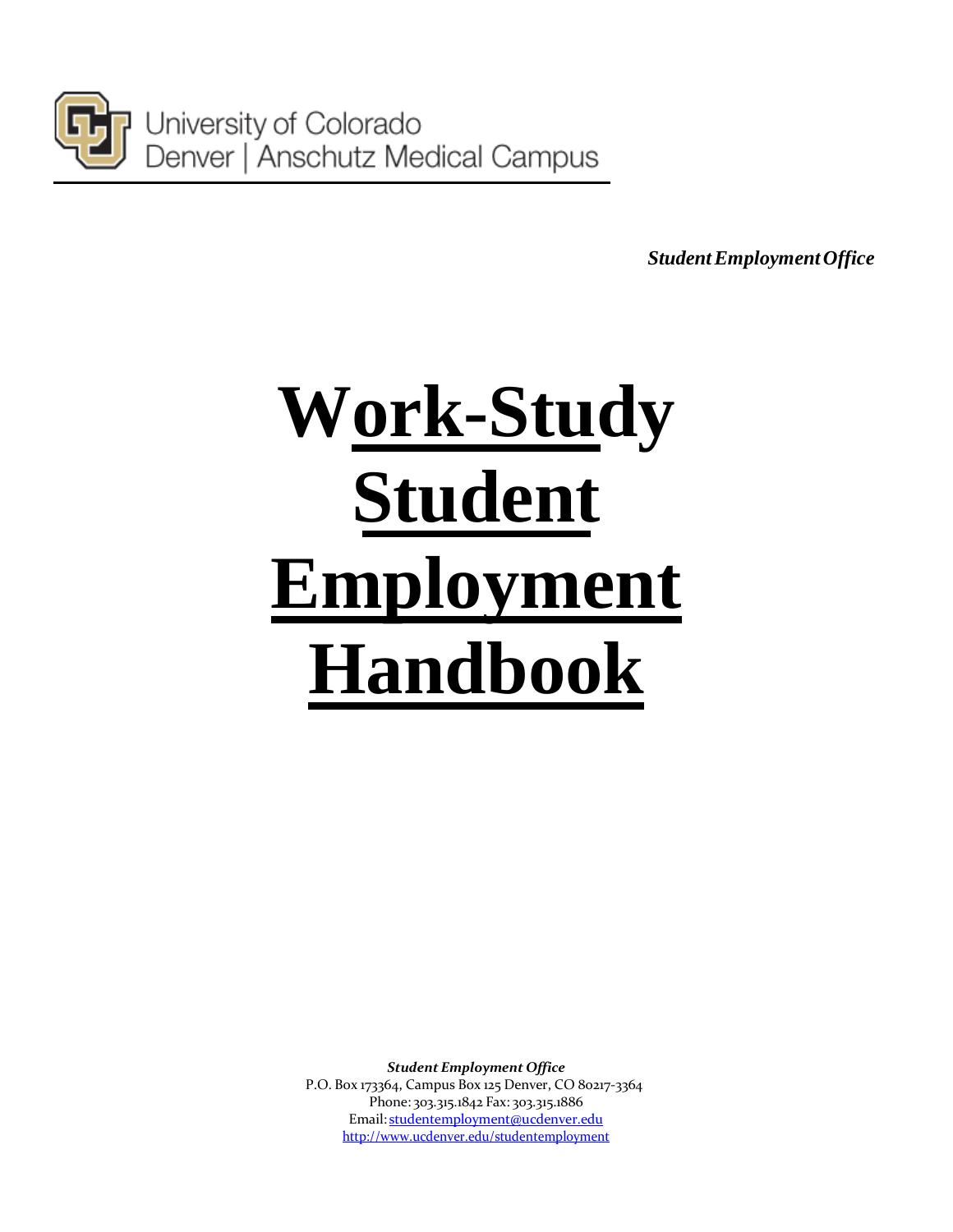# **What's New:**

- The [Student Assistant Pay Ranges](#page-44-0) have been updated to reflect the most recent minimum wage increase for January 2022.
- The Healthy Families & Workplace Act that goes into effect in January 2021. Offer Letter template has been updated.
- There are new guidelines for [terminations](#page-28-0) along with a link to the [Check-](#page-28-1)[Out Notification](#page-28-1) form now required by Employee Services.
- There are more defined guidelines to the [Work Hour Regulations,](#page-7-0) specifically surrounding multiple Work-study positions.
- There is a new [Job Description Sample](http://www.ucdenver.edu/student-services/resources/CostsAndFinancing/FASO/Do/StudentEmployment/Documents/Job%20Description%20Sample%20Template.pdf) and a new [Job Description Template](#page-45-0) for student employee jobs.
	- o We ask that you use this template as federal regulations require written job description to ensure that the position is one that qualifies under the Federal Work-Study program.
- PET Request Form click [here.](http://spauthor.oit.ucdenver.edu/student-services/resources/CostsAndFinancing/FASO/Do/StudentEmployment/Documents/UCD%20WS%20PET%20Request%20Form%20(fillable%20PDF).pdf)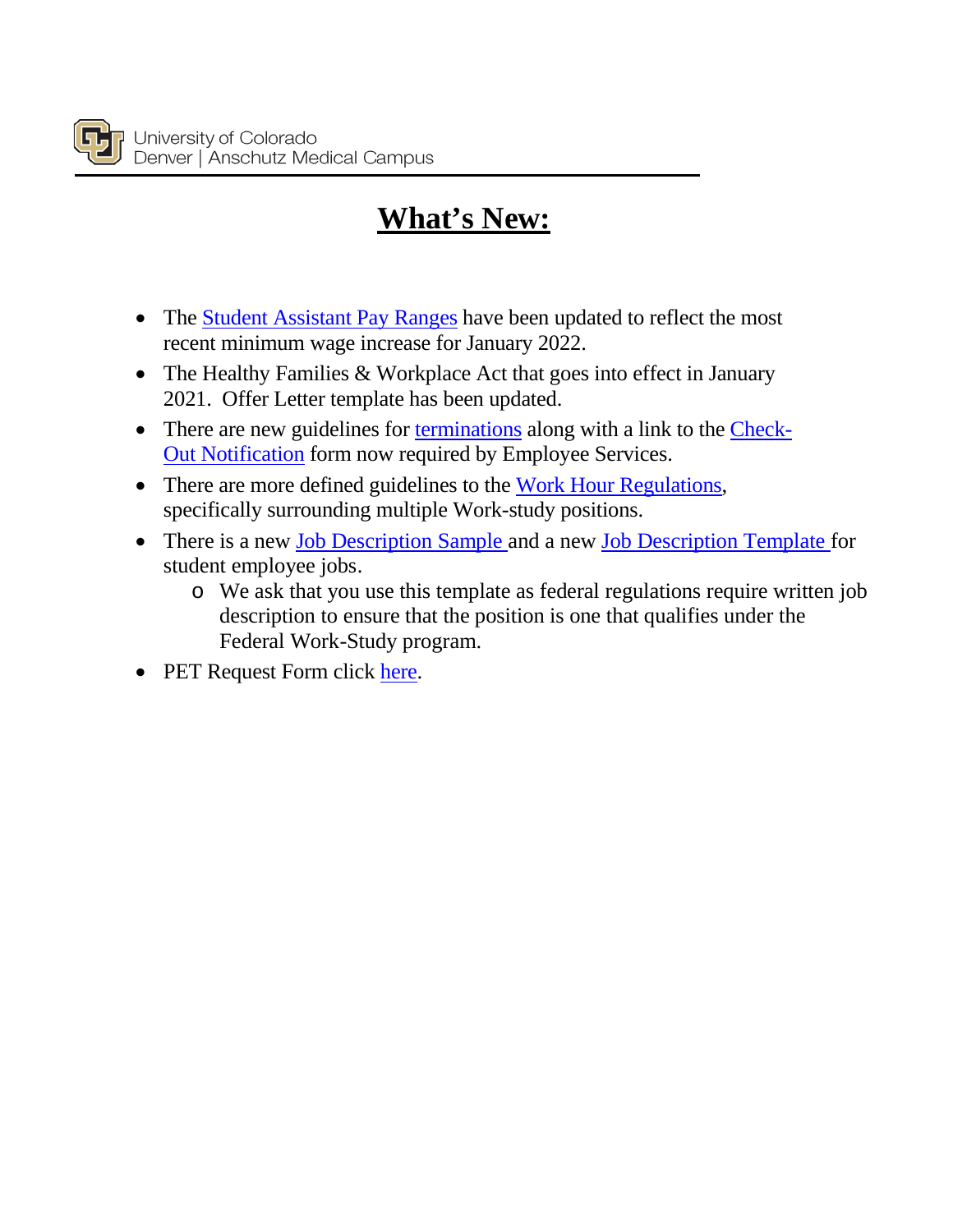

# **Table of Contents**

| <b>Introduction</b>                                                                                                |           |
|--------------------------------------------------------------------------------------------------------------------|-----------|
| I. Student Employment Policy                                                                                       |           |
|                                                                                                                    | 7         |
| <b>Work-Study Students</b>                                                                                         |           |
| <b>BackgroundCheck</b>                                                                                             |           |
| Satisfactory Academic Progress (SAP)                                                                               |           |
| <b>b. Work Hour Regulation</b>                                                                                     | 8         |
| <b>Overtime</b>                                                                                                    |           |
| <b>Breaks</b>                                                                                                      |           |
| <b>OverPayment</b>                                                                                                 |           |
| <b>Jury Duty</b>                                                                                                   |           |
| c. Pay Rate Regulation                                                                                             | 10        |
| Student Employment Job Class Description                                                                           |           |
| <b>StudentEmployment Pay Matrix</b>                                                                                |           |
| d. Time Entry Regulation Manuscrittic Australian Manuscritti and Time Entry Regulation Manuscritti and Talent      |           |
| <b>Managing Student Time Records</b>                                                                               |           |
| e. Student Employee Termination [14] The Student Employee Termination [14] The Management Control of the Student   |           |
| Counseling<br><b>Documentation</b>                                                                                 |           |
| f. Student Retirement Policy [11] Allen Manusch Contract Policy [11] Allen Manusch Manusch Manusch Manusch Manusch | 14        |
|                                                                                                                    |           |
| UndergraduateStudentEmployees                                                                                      |           |
| <b>Graduate Student Employees</b>                                                                                  |           |
|                                                                                                                    |           |
|                                                                                                                    |           |
| i. Affirmative Action, Equal Opportunity and Inclusion manufacture and 16                                          |           |
|                                                                                                                    |           |
|                                                                                                                    | <b>16</b> |
| <b>AdministrativePolicyStatement</b>                                                                               |           |
| k. Sexual Misconduct Policy                                                                                        | 16        |
| <b>Obligation to Report</b>                                                                                        |           |
| <b>Retaliatory Acts</b>                                                                                            |           |
|                                                                                                                    |           |
| 1. Drug and Alcohol Information <b>Entitled Structure 10</b> and Alcohol Information <b>Mustum Constructure 10</b> | 17        |
| m. Work Related Injury/Workers' Compensation manufactured and the North Related Injury/Workers' Compensation       | 17        |
| Student Employees Covered by Workers' Comp                                                                         |           |
| <b>After Injury Process</b>                                                                                        |           |
| <b>Employee's Responsibilities</b>                                                                                 |           |
| <b>Supervisor's Responsibilities</b>                                                                               |           |
| University Risk Management Responsibilities                                                                        |           |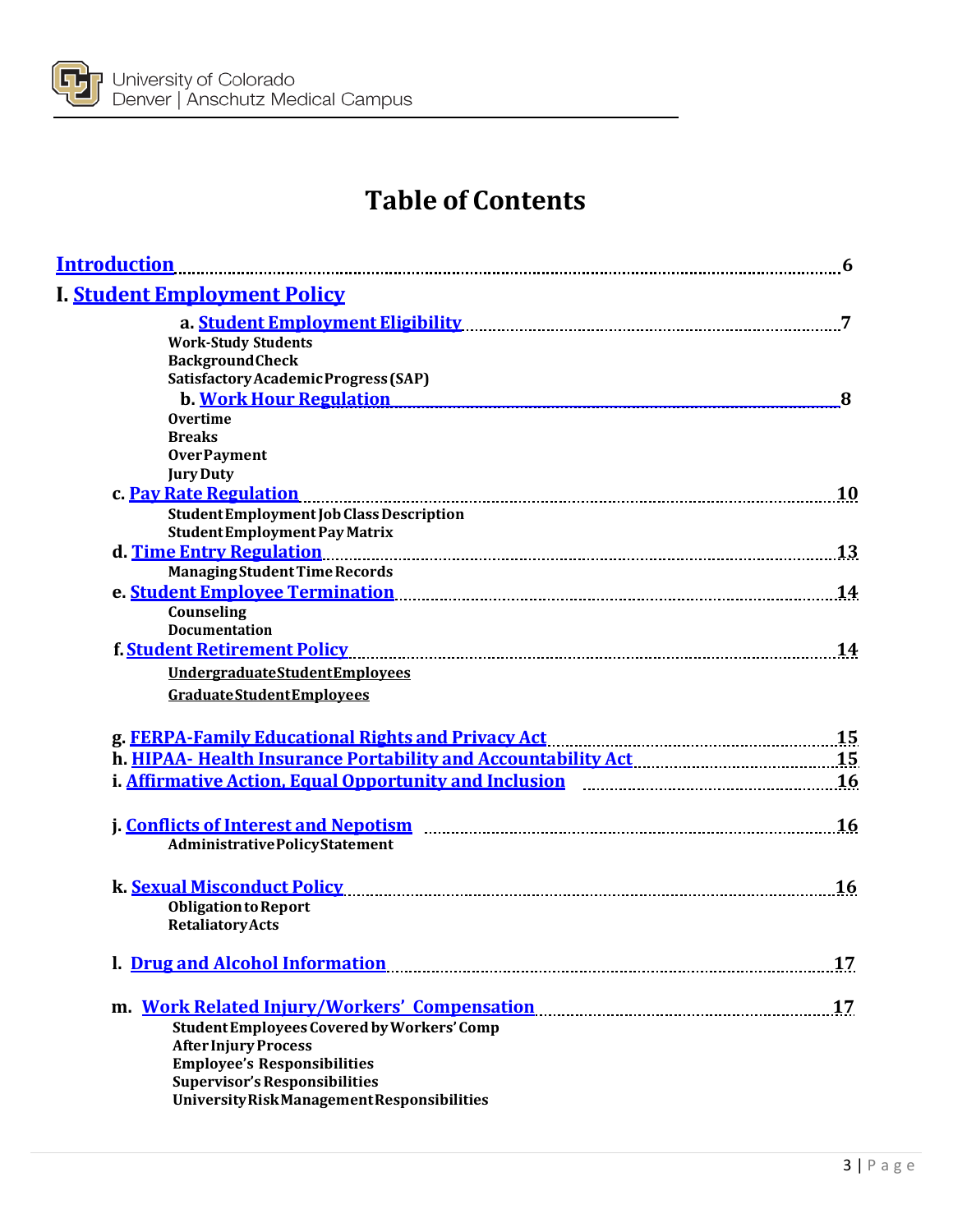# <span id="page-3-0"></span>**II. Work-Study Student Employee [Information](#page-19-0) & Policy**

<span id="page-3-1"></span>

| a. Work-Study Student Employee Responsibilities and Rights [19] Nork-Study Student Employee Responsibilities and Rights [19] $19$                                                                                                   |          |
|-------------------------------------------------------------------------------------------------------------------------------------------------------------------------------------------------------------------------------------|----------|
| b. Gaining Student Employment Manuscritter and Talent and Talent and Talent and Talent and Talent and Talent and Talent and Talent and Talent and Talent and Talent and Talent and Talent and Talent and Talent and Talent and      |          |
| c. Work-Study Wait List                                                                                                                                                                                                             |          |
| d. Work-Study Cancellation Policy [11] Allen Manusconsing and Marian 20                                                                                                                                                             |          |
| e. Work-Study Student Employment Paperwork [11] Marshall Mork-Study Student Employment Paperwork<br><b>On-Campus Employment Paperwork</b><br><b>Off-Campus Employment Paperwork</b><br><b>BackgroundCheck</b>                       |          |
| <b>Work-Study Authorization Form (WAF)</b>                                                                                                                                                                                          | 23       |
| <b>III. On-Campus University Employer Responsibilities</b>                                                                                                                                                                          |          |
|                                                                                                                                                                                                                                     | 24       |
|                                                                                                                                                                                                                                     |          |
| <b>b.</b> Required Trainings                                                                                                                                                                                                        |          |
| <b>FindingStudentEmployees</b><br><b>HiringStudentEmployees</b><br><b>BackgroundCheck</b>                                                                                                                                           |          |
|                                                                                                                                                                                                                                     | 26       |
| <b>HCM Student Employee Setup Guide</b><br>Common Errors in Setting-up Work-Study Students in HCM                                                                                                                                   |          |
| e. Time Entry Regulation                                                                                                                                                                                                            | 26       |
| <b>Managing Student Time Records</b><br>f. Summary of Work-Study Charges to Departments [111] [12] [12] [25] [27] [27] [12] [27] [12] [27] [12] [27] [                                                                              |          |
|                                                                                                                                                                                                                                     | 28       |
| Counseling<br><b>Documentation</b><br><b>IV. <u>Off-Campus Emplover Responsibilities</u></b>                                                                                                                                        |          |
|                                                                                                                                                                                                                                     |          |
|                                                                                                                                                                                                                                     |          |
| <b>b.</b> Required Training                                                                                                                                                                                                         | 30<br>30 |
| <b>FindingStudentEmployees</b><br><b>HiringStudentEmployees</b><br><b>Work-Study Authorization Form (WAF)</b><br><b>BackgroundCheck</b>                                                                                             |          |
| d. Time Entry Regulations<br><b>Managing Student Time Records</b>                                                                                                                                                                   |          |
| e. Work-Study Charges to Off-Campus Employers [11] [12] North Marson and Marian Marian Marson and Maria Maria                                                                                                                       |          |
| f. Site Visit of Off-Campus Employers [11] 1224 [12] 1324. [13] 1324. [13] 1324. [13] 1324. [13] 132                                                                                                                                |          |
| g.Student Employee Termination Manual Communication and 32<br>Counseling<br><b>Documentation</b>                                                                                                                                    |          |
| V. <u>Appendix</u>                                                                                                                                                                                                                  |          |
| <u>Student Employee Letter of Offer</u> [1993] [1994] [1995] [1995] [1995] [1996] [1995] [1996] [1996] [1996] [1996] [1996] [1996] [1996] [1996] [1996] [1996] [1996] [1996] [1996] [1996] [1996] [1996] [1996] [1996] [1996] [1996 |          |
|                                                                                                                                                                                                                                     |          |

**Sample [Student Employee Job](#page-35-0) Description 36**

**Student Employee [Job Description Template](#page-38-0) 37**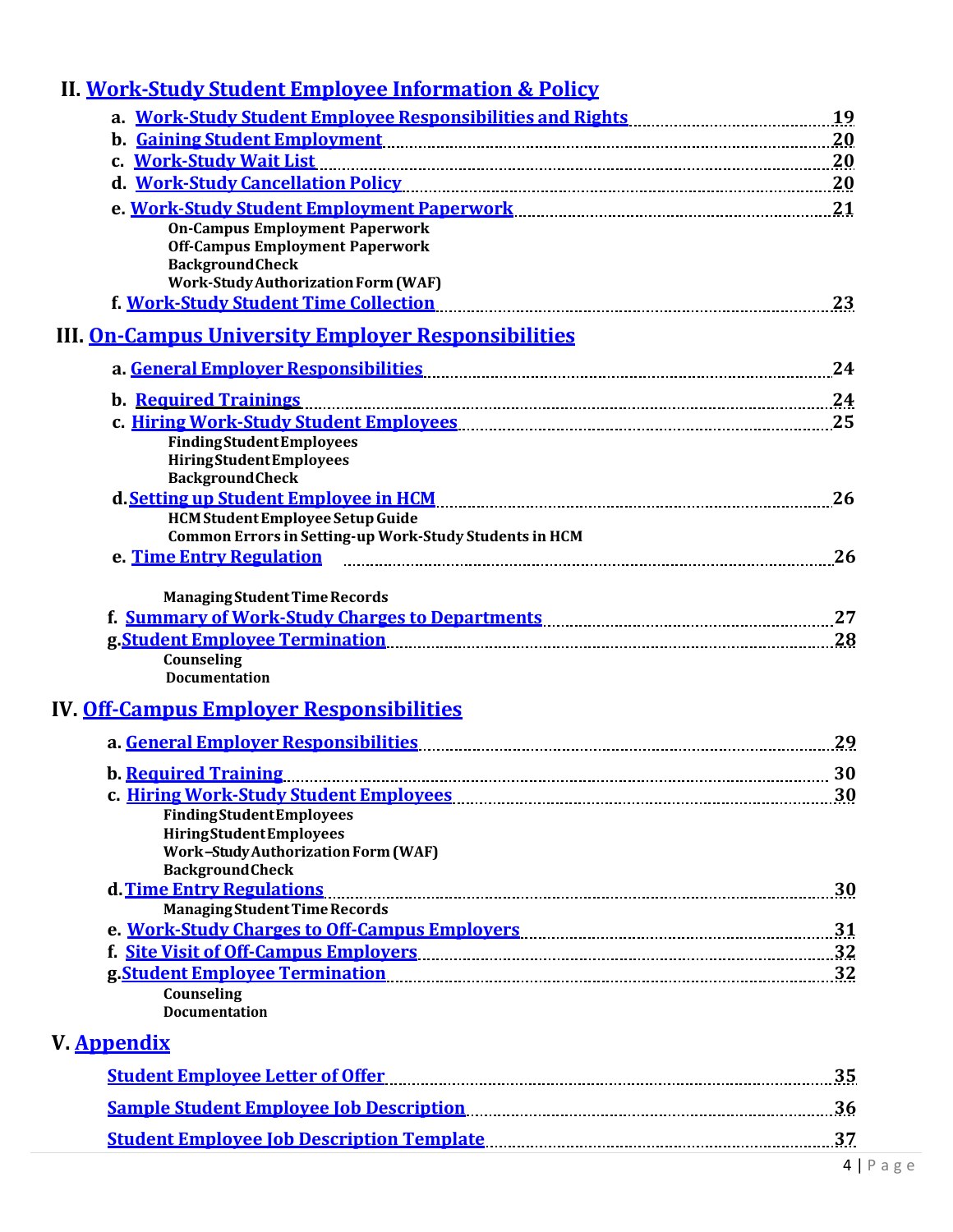| <b>Student Employee Evaluation Form</b>          | 38 |
|--------------------------------------------------|----|
| <b>Student Employee Disciplinary Action Form</b> | 40 |
| <b>Pay Rate Regulation</b>                       | 42 |
| <b>Student Employee Pay Matrix</b>               | 43 |
| <b>Student Employment Job Class Descriptions</b> | 44 |
| <b>Background Check Disclosure</b>               | 47 |
|                                                  |    |
| VI. <u>Web Link References</u>                   | 49 |
|                                                  |    |

| VII <i>Index</i> |  |
|------------------|--|
|                  |  |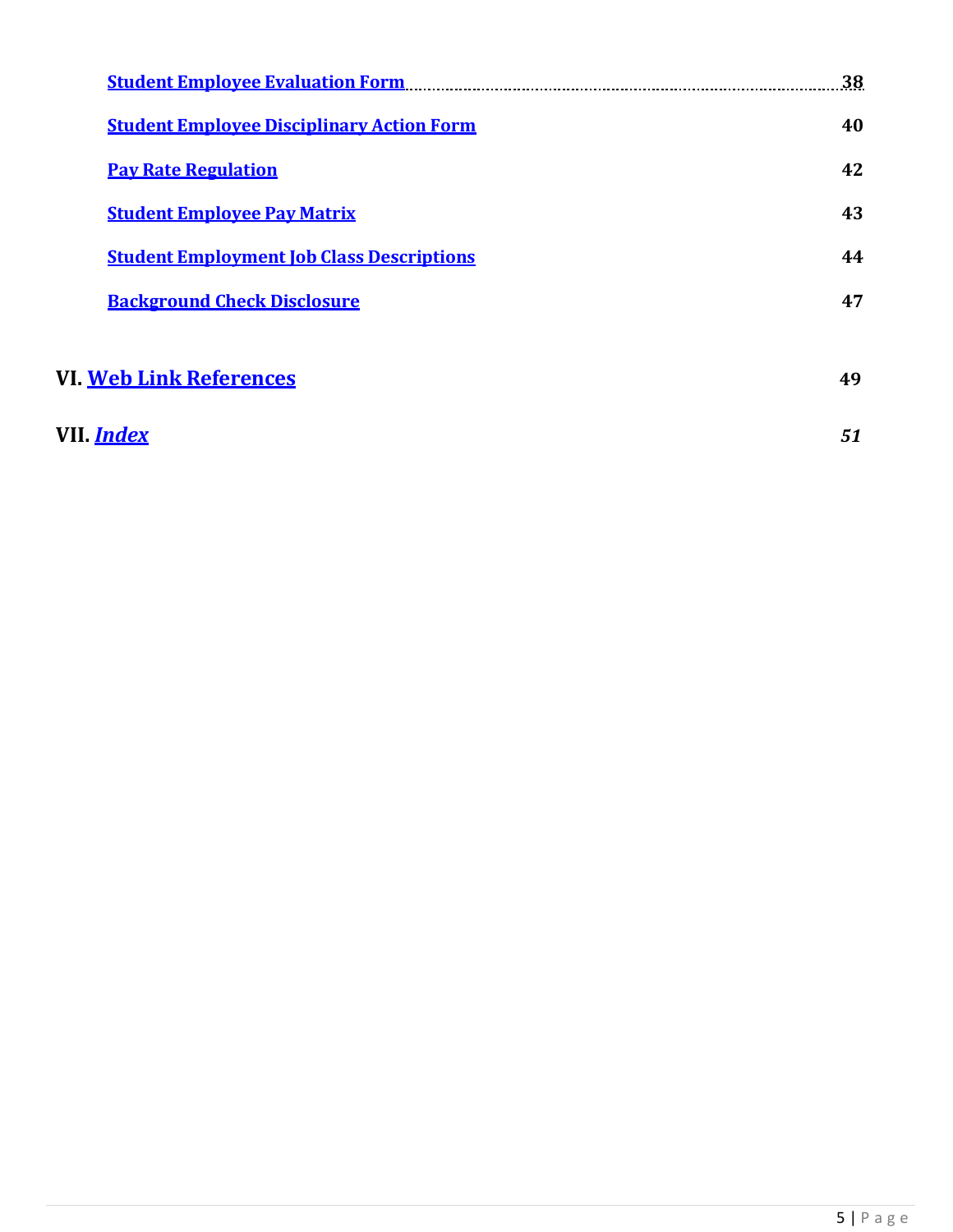<span id="page-5-0"></span>

*Student Employment Office*

# **Introduction Letter Work-Study Student Employment Handbook**

Dear Employers and Students,

The Student Employment Office presents this Student Employment Handbook to assist all the University of Colorado Denver │Anschutz Medical Campus student employees, supervisors, personnel payroll liaisons (PPLs), and off- campus employers. This handbook is intended to help University affiliated employers manage, dictate, and implement the policies and regulation within the student employment program, and offer guidance to student employees.

This handbook includes information regarding undergraduate and graduate work-study student employees, and off-campus work-study student employees. In addition, this handbook will address work place issues such as; student retirement, employee termination, equal opportunity, nepotism, sexual misconduct, drugs and alcohol, and workers' compensation policies.

For the convenience of our students and employers this handbook is comprised of seven different sections. It is recommended that students read and understand their rights and responsibilities as a student employee before starting employment. It is also recommended that all employers are familiar with this handbook, and include the student portion of this handbook in every new student employee training.

The University of Colorado Denver │Anschutz Medical Campus Student Employment Office, would like to extend a thank you to the Boulder Campus Student Employment Office, for sharing information, policies, and procedures, along with other assistance in the completion of this handbook.

If there are any questions or concerns regarding this handbook, and/or questions regarding information not included in this handbook, please contact the Student Employment Office at: 303.315.1842 or by email at [studentemployment@ucdenver.edu.](mailto:studentemployment@ucdenver.edu)

Sincerely,

*Student Employment | Financial Aid & Scholarships 303.315.1842 | [studentemployment@ucdenver.edu](mailto:studentemployment@ucdenver.edu)* Office Location: Student Commons Building, 5105A Secure Document Upload: [www.ucdenver.edu/fadocs](http://www.ucdenver.edu/fadocs) *University of Colorado Denver | Anschutz Medical Campus ucdenver.edu | cuanschutz.edu*

Œ Financial Aid & Scholarships UNIVERSITY OF COLORADO DENVER | ANSCHUTZ MEDICAL CAMPUS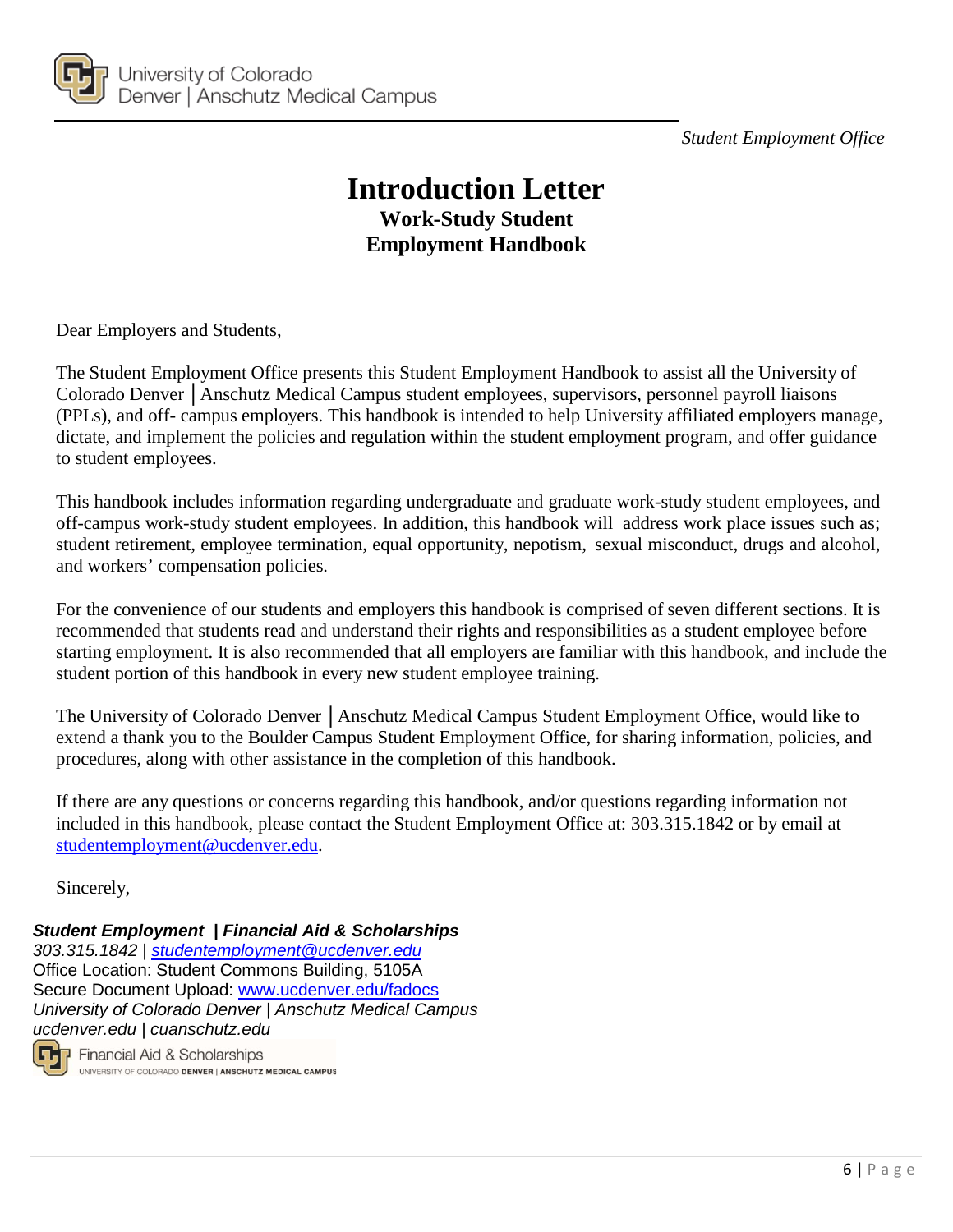# **Student EmploymentPolicy**

**Work-Study Hourly Positions**

# <span id="page-6-1"></span><span id="page-6-0"></span>**Student Employment Eligibility**

To be eligible for work-study during the Academic Year and summer semesters, a student must submit a Free [Application](https://studentaid.gov/h/apply-for-aid/fafsa) for Federal Student Aid [\(FAFSA\) a](http://www.fafsa.ed.gov/)nd receive a work-study award as part of the students' financial aid package. Priority is given to students who apply and complete all requirements early. **The Free Application for Federal Student Aid must be submitted each year and can be done as early as October 1st of the preceding year.**

Once awarded, students must maintain their financial aid eligibility throughout a given semester. Students who drop below the credit hour requirement (stated below), or withdraw during a semester, may only earn work-study funding through their last day of attendance. If a student continues to earn work-study funding when they are no longer eligible, the employing department will be charged for 100% of the students' earnings.

#### *Work-Study Students:*

Undergraduate work-study students MUST be enrolled for at least 6 credit hours throughout a semester, including summer semesters.

Graduate work-study students MUST be enrolled in at least 3 credit hours throughout a semester, including summer semesters (except in the case of students completing their thesis and/or dissertation credit during a single summer semester).

Professional work-study students MUST be enrolled in at least 5 credit hours throughout a semester, including summer semesters.

**Please Note:** Work-Study student employees who are graduating may only work up to the last day of classes and/or finals week. Work-Study students who are graduating may not earn workstudy funding past the last day of classes. The last day of classes/finals week, may be different from the end date of the pay period.

> **Important:** In the case of a work-study student employee who will be graduating in the summer, the student **cannot work past June 30.** The student will no longer be eligible for work-study funding after this date.

**Please Note:** Student Hourly employees who are graduating may work to the end of the semesters pay period, and do NOT need to end their position after the last day of classes and/or finals week.

#### *\*Displacing regular workers, i.e. State Classified/Professional/faculty employees, by student employees is prohibited under: 34 CFR 675.20.\**

#### *Background Check:*

All student employees must complete the University of Colorado [Denver|Anschutz Medical Campus](https://forms.ucdenver.edu/secure/background_check_request) [Background](https://forms.ucdenver.edu/secure/background_check_request) Request Form, pursuant to the [University](http://www.ucdenver.edu/about/departments/HR/Documents/BackgroundInvestigationsPolicy.pdf) of Colorado Denver|Anschutz Medical Campus Background [Investigations](https://www.cu.edu/ope/aps/5050) policy. Students **may not begin working** until the student has successfully passed a background check.

#### *Satisfactory Academic Progress (SAP):*

Federal and State financial aid rules and regulations require students to maintain Satisfactory Academic Progress (SAP), in order to be eligible to earn their work-study awards. This progress is assessed at the end of each semester as soon as grades are finalized. There are 3 types of violations:

- 1. Grade Point Average
- 2. Completion Rate
- 3. Overall attempted credit hour limit

The Student Employment Office will attempt to notify each employer if a student becomes ineligible to earn their award due to a violation of the SAP standards. Once notified, the student will either have to stop working for your department or will need to be set up as an hourly student and your department will be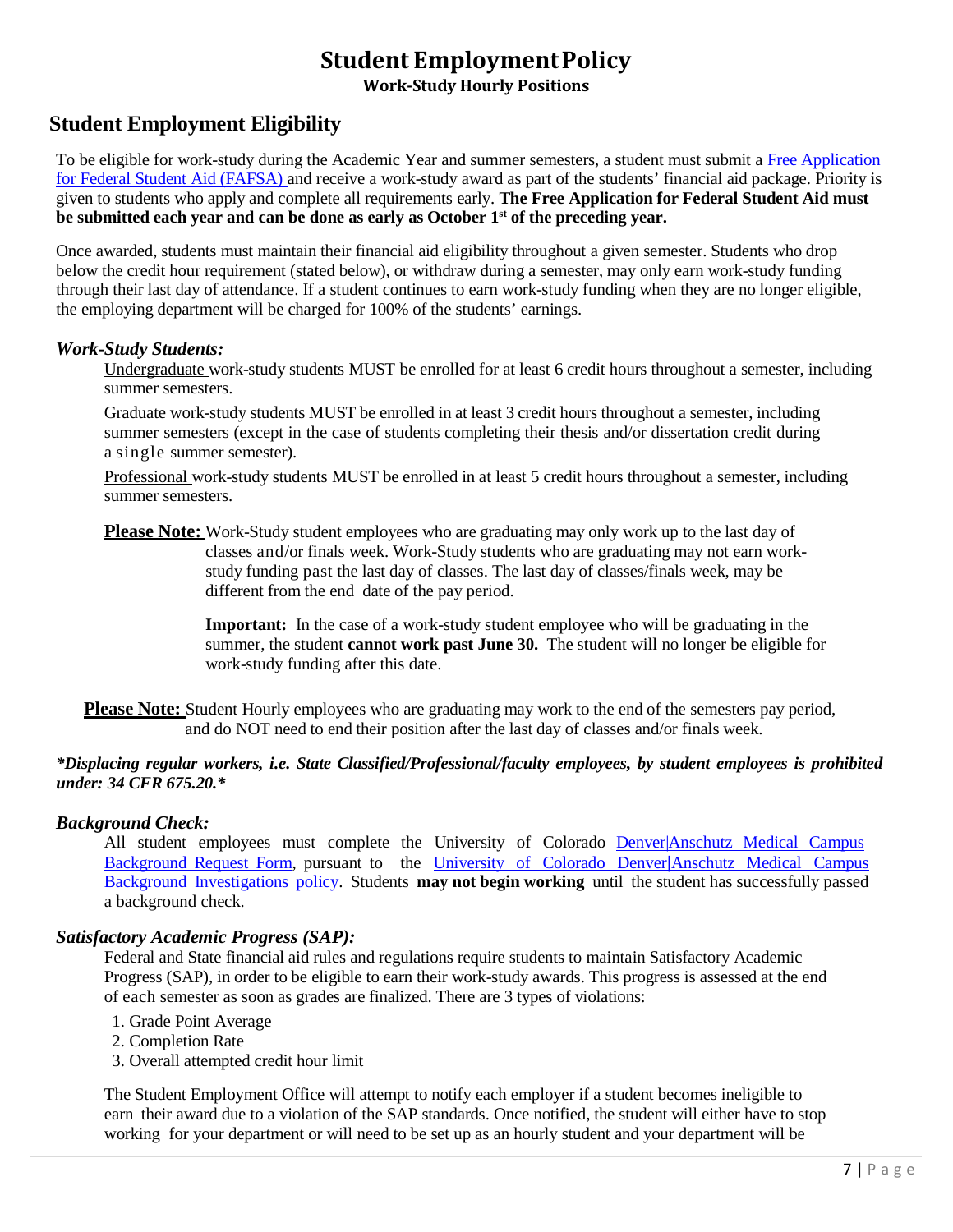responsible for paying 100% of their hourly wage.

Students may appeal their SAP status, if a student had extenuating circumstances for being in this position. If a student's financial aid eligibility is reinstated, the Student Employment Office will notify employers as soon as possible, so that students may resume earning their work-study.

# <span id="page-7-0"></span>**Work Hour Regulation**

Undergraduate student employees (Work-Study and Student Hourly) are recommended to work **20 hours** a week throughout the Fall, Spring and Summer semesters while classes are in session. The maximum number of hours a student employee may work during the fall and spring semester is 25 hours per week or 50 hours per biweekly payroll period, provided no single week in that period exceeds 40 work hours. However, the maximum number of hours a student employee may work during the summer is **40 hours** per week.

Graduate and Professional student employees (Work-Study and Student Hourly) are recommended to work **20 hours** a week throughout the Fall, Spring and Summer semesters while classes are in session. The maximum number of hours a student employee may work during the fall and spring semester is 25 hours per week or 50 hours per biweekly payroll period, provided no single week in that period exceeds 40 work hours. However, the maximum number of hours a student employee may work during the summer is **40 hours** per week.

International Students: In accordance with the Immigration and Naturalization Service (INS) regulations, international students may not work more than **20 hours per week—in total**, regardless of the number of positions—while classes are in session during the Fall and Spring semesters. During the Summer semester, and when the University is on an official break and/or no classes are in session, international students may work on campus in a *student hourly position*, up to, but not more than, 40 hours a week. Additional employment for international students is prohibited under [8 CFR 214.2  $(f)(9)(i)$  and at 22 CFR 62.23 (g)(2)(iii)].

Please see the Student [Employee](http://www.ucdenver.edu/about/departments/HR/HRPoliciesGuidelines/Documents/StudentWorkHoursPolicy.pdf) Work Hours policy for more information regarding student work hour regulation.

#### \*Scheduled work hours for all student employees (Work-Study and Student Hourly) must not conflict with students' *class schedule or academic progress.\**

Student employees may work multiple jobs but the Student Employment Office does not recommend that a student have more than four (4) active positions at the same time. In the case of work-study students, these jobs must be either multiple on-campus positions or multiple off-campus positions. A work-study student may NOT split their work-study award between one on-campus position and one off-campus position. The exception to this is when work-study students are employed at a single work-study job (either on or off-campus) and also employed at a single hourly job (either on or off-campus). For a student with multiple on-campus or off-campus positions, it is the student's responsibility to inform the first (chronological) job record's supervisor that they are taking an additional position. Once informed, it is the supervisor's responsibility to contact the new supervisor to arrange a work-study split. It is still the student's and supervisor's responsibility to keep track of employment earnings throughout each semester and request Work-study increases as needed. In the case of work-study students working multiple jobs, please see the Overtime paragraph on page 9 for student, supervisor and department responsibilities, and the [Student Employee Work Hours policy.](http://www.ucdenver.edu/about/departments/HR/HRPoliciesGuidelines/Documents/StudentWorkHoursPolicy.pdf)

Employers should make sure that students are not working during the times they are scheduled to be in class. Undergraduate and Graduate work-study employees may NOT be paid with work-study funding, if hours are clocked during a student's class time. Auditors often review student time records to check for this type of situation. In cases when students report hours worked while they were scheduled to be in class, the employer should have documentation in the student's file regarding the extenuating circumstances that allowed them to work during this class time.

Students are expected to work the agreed upon hours, be punctual, and satisfy all reasonable requirements of the employer with regards to performance and behavior standards of the job. The student should notify the employer in advance if unable to work any given day. It is recommended that this expectation be clearly communicated to the student at the interview and upon hiring. Employers should give clear instructions on who to notify, and how to notify (phone, email), if the student is unable to work or is running late.

It is the responsibility of the employer to work with the student to come up with a reasonable schedule that meets the employer's needs along with the student's academic needs. There will be times during the semester (i.e. midterms and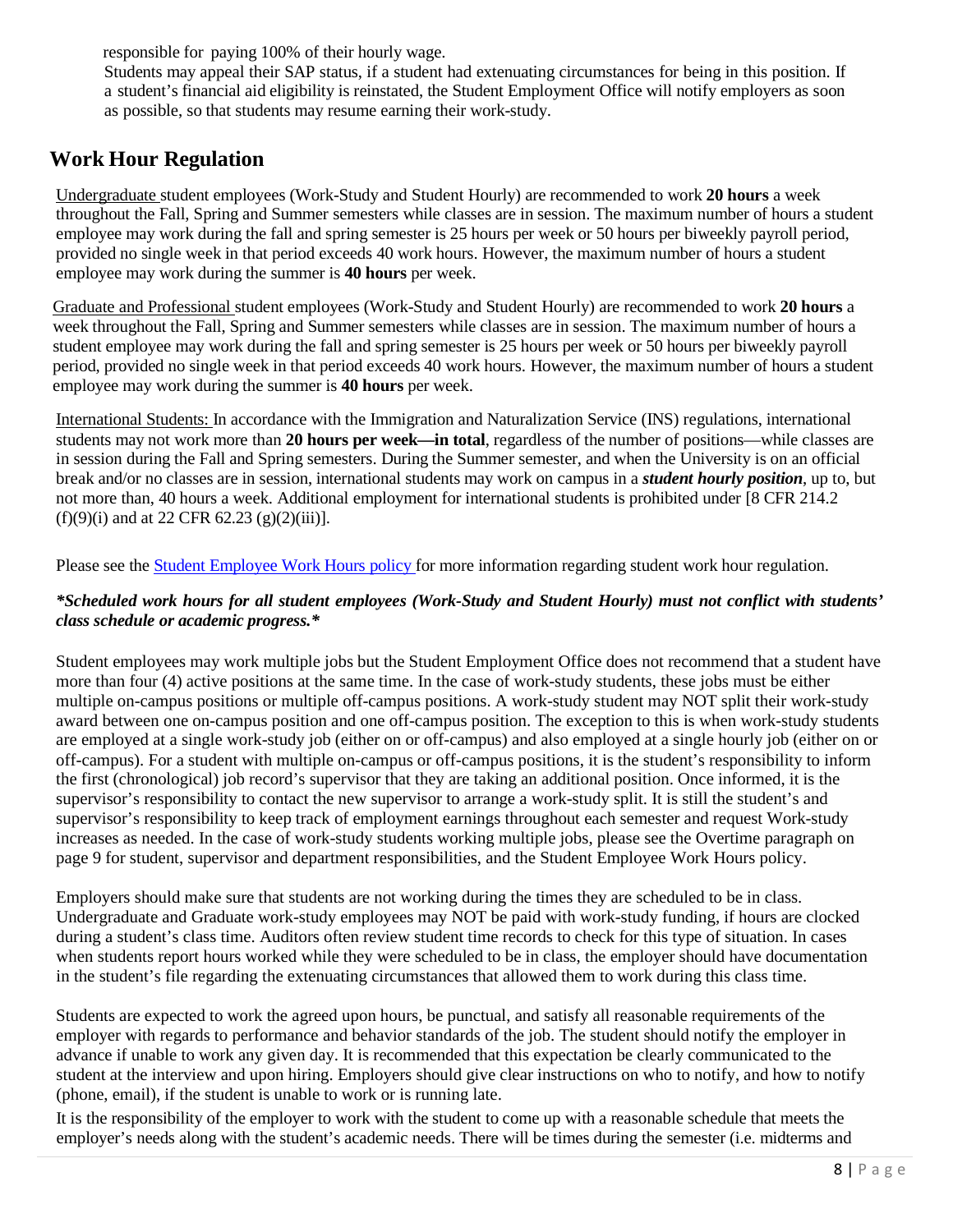finals) where student's schedules may need to be adjusted. Planning ahead of time will help reduce the inconvenience to the employer.

Students are to be paid **only** for hours worked. Employers cannot pay a student for anticipated hours. Supervisors must review the time record for accuracy to verify that the student is reporting the correct time.

**Please note**: Work-Study Only. Any earnings over a student's work-study award will be paid at 100% by the employing department. The Student Employment Office will attempt to notify departments and employers when their students are running out of funds; however, it is ultimately the students and supervisors responsibility to keep track of work-study earnings and awards throughout the semester. Furthermore, it is the sole responsibility of the student to be aware of possible funding and status changes, along with any work-study award reductions to their Financial Aid throughout a semester. It is also the sole responsibility of the student to immediately inform their supervisor of any changes which can affect their work-study award and employment eligibility.

#### *Overtime:*

Overtime must have prior approval by supervisor. Work-study students cannot be paid overtime (over 40 hours per week) out of work-study funding. Employers will be charged 100% (at 150% of the student's pay rate) for any overtime hours worked. Student overtime earnings should be reported on the time collection pages using a 'SOT' earnings type.

Student hourly employees are eligible for overtime. If employers have students that are working multiple jobs, it is the responsibility of the department(s) and of the employee to monitor the total hours worked in a given week across all jobs. If the total hours worked in the week are greater than forty hours (40) then the department where the employee works the 41st hour is required to pay the overtime. Departments should work out ahead of time who will be responsible for paying the overtime or agree to share the overtime charges. Please make sure students are aware of the overtime issues when working in multiple departments. Employers need to discuss with student that overtime must be pre-approved or can be grounds for termination.

#### *Breaks:*

A student working a consecutive four-hour work period can be given a 15 minute break with pay. A student working a full eight-hour day can be given up to two 15 minute breaks with pay and a lunch break without pay. A student working more than five hours is entitled to a 30 minute lunch break without pay. It is recommended that students take this meal break of at least 30 minutes if they work more than 5 hours. Breaks should not be taken at the beginning or the end of the work period and are not cumulative. The breaks should be taken at times when they will not place an undue burden on the department. Employers and students can view the Colorado Department of Labor and [Employment's](https://cdle.colorado.gov/laws-regulations-guidance) regulations for breaks and meal periods.

#### *Over Payment:*

The collection of unearned wages paid in error to an employee is required by State Fiscal Rules, Chapter 9: Payroll, Rule 9-4. For more information please visit the Fiscal Rules [website.](https://www.colorado.gov/pacific/osc/fiscalrules) Whenever an overpayment of wages has occurred, the employing department must complete the Notice of Overpayment Adjustment form. For this form as well as more detailed information on overpayments to University employees, please see the [Employee Services Procedures](https://www.cu.edu/employee-services/docs?text=overpayment) Guide.

#### <span id="page-8-0"></span>*Jury Duty:*

In accordance with the Code of Colorado Regulations, students who are called to serve for jury duty are entitled to compensation. Students are paid their actual hourly rate for any normally scheduled work that occurs during the first three days of jury duty served. **Compensation for jury duty must be paid 100% out of departmental hourly funds.** Therefore, if the student is normally paid work-study, the department will be required to pay 100% of the student's compensation for these three days. If the student receives any jury pay from the court, they are not required to turn in hours to the University to receive regular pay. Students must notify their supervisor immediately that they must attend jury duty and should provide supervisors with documentation from the court, indicating the dates that they served for jury duty. For more information regarding this policy, please click [here.](https://www.cu.edu/employee-services/collaborative-hr-services/cu-system-administration/employee-resources/jury-leave)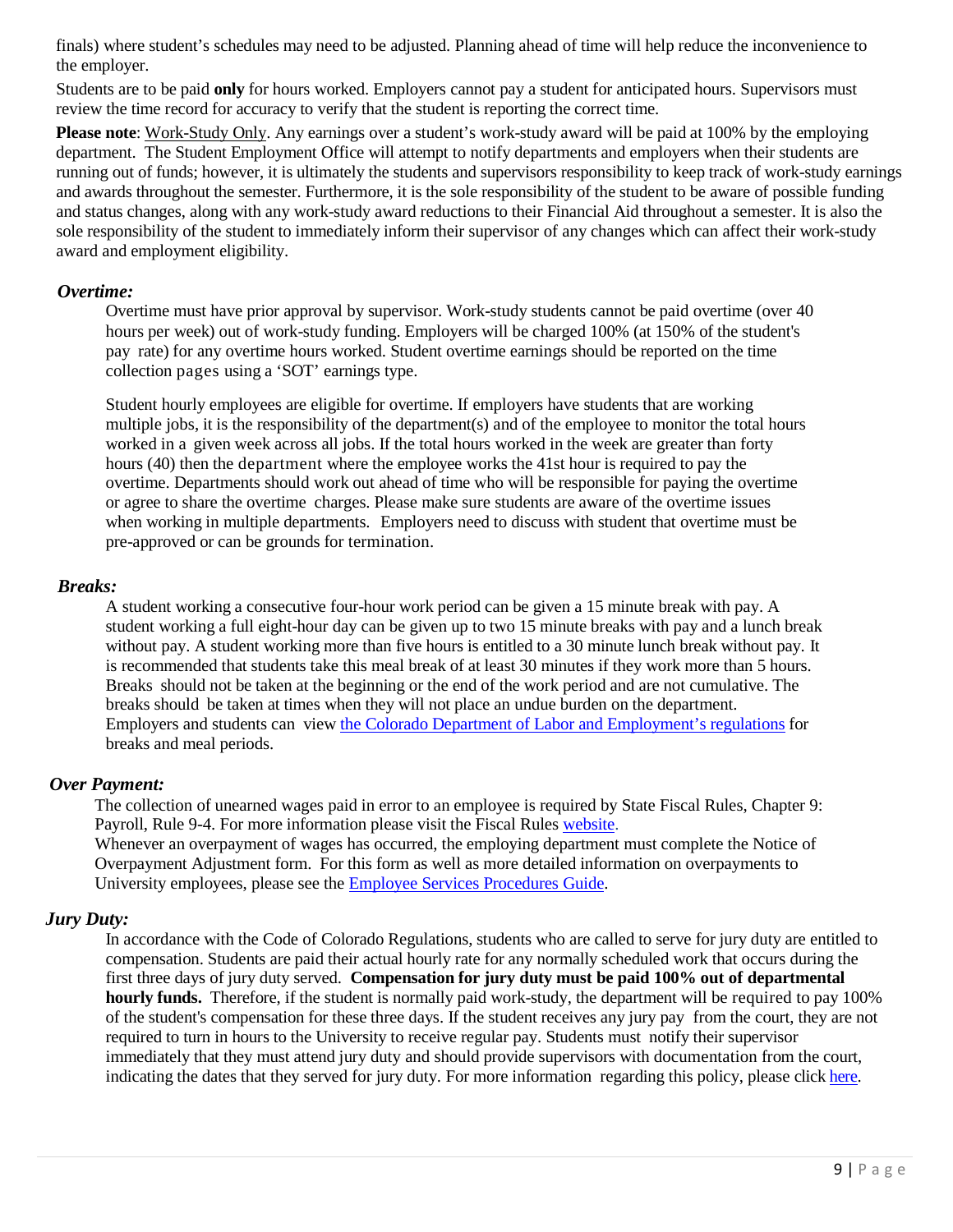# **Pay Rate Regulation**

Supervisors are responsible for setting the hourly pay rate of their student employees in accordance with the current [Student Employment](#page-45-0) Job Class Descriptions, and the Student [Employment](#page-44-0) Pay Matrix (both below). Student employees *cannot be paid below* the minimum wage standard, which is specified in the Student Employment Pay Matrix, and dictated be State and Federal regulation. Student employees must be paid at or above the State or Federal minimum wage, whichever is higher at any given time. Established pay rates are recommended for each level of student employment but Schools and Colleges have the discretion to set their own rates based on current state and local minimum wage and available budget.

<span id="page-9-0"></span>More information on the Colorado minimum wage is available on the Department of Labor and Employment [website.](https://cdle.colorado.gov/)

If a student is being paid a fixed fee for a project, the hours to complete the project must be taken into account when calculating the payment total to ensure the wages are at or above the minimum wage standard.

When changing the student's pay rate, first determine if the new pay rate still coincides with the pay range associated with the student's job code/class. If the new rate still coincides with the range, enter new amount and approve the change. If the new rate falls outside of the current code/class, employers will need to make sure the student's job description has changed and the student's job code/class is updated within *Position Data* in HCM.

#### *Student Employment Job Class Descriptions:*

#### **STUDENT ASSISTANT I Job Code = 4101 Pay Range = \$15.00 to \$16.00 (AMC); = \$15.87 to \$16.87 (DC)**

This class describes unskilled or entry-level training positions. These positions generally perform one identifiable set of duties so there is little variety. There is no latitude for altering the sequence of processing steps, determining own methods, or exercising significant judgment. Very specific instructions are clearly stated and readily available. This class may be used as a training level for a higher class.

**Some examples of work or positions may include:** filing, reception, sorting and routing mail, unskilled typing/word processing, unskilled lab helper (e.g. clean-up, preparation of solutions), custodian, food service worker, and library assistant/aide.

#### **STUDENT ASSISTANT II Job Code = 4102 Pay Range =\$15.00 to \$17.00 (AMC); = \$15.87 to \$17.87 (DC)**

This class describes routine and repetitive work where there is variation in duties requiring some judgment. These positions require little, if any, previous or specific knowledge, skill or experience. Employees often perform tasks which require the use of special equipment or tools (e.g. standard lab equipment, duplication equipment, grounds equipment, computer access or entry of data, or operation of audio-visual equipment). Assignments may include latitude for altering the sequence of processing steps by choosing alternatives from a standard set of procedures. Training positions receive the necessary preparation for entry to a higher class.

**Some examples of work or positions may include:** switchboard operation, groundskeeper, building security guard, day care aide, library assistant, clerical/office/staff assistant, manual labor, audio-visual technician, parking attendant (issuance of citations), data entry operator, grader, testing assistant, art model, childcare aide, duplicating and printing assistant, music assistant, lab helper with minimal responsibility, and receptionist (closely supervised).

#### **STUDENT ASSISTANT III Job Code = 4103 Pay Range = \$15.00 to \$18.00 (AMC); = \$15.87 to \$18.87 (DC)**

This class describes developmental and/or semi-skilled positions requiring the application of various knowledge and experience. These employees usually perform more independently and require less supervision of detail.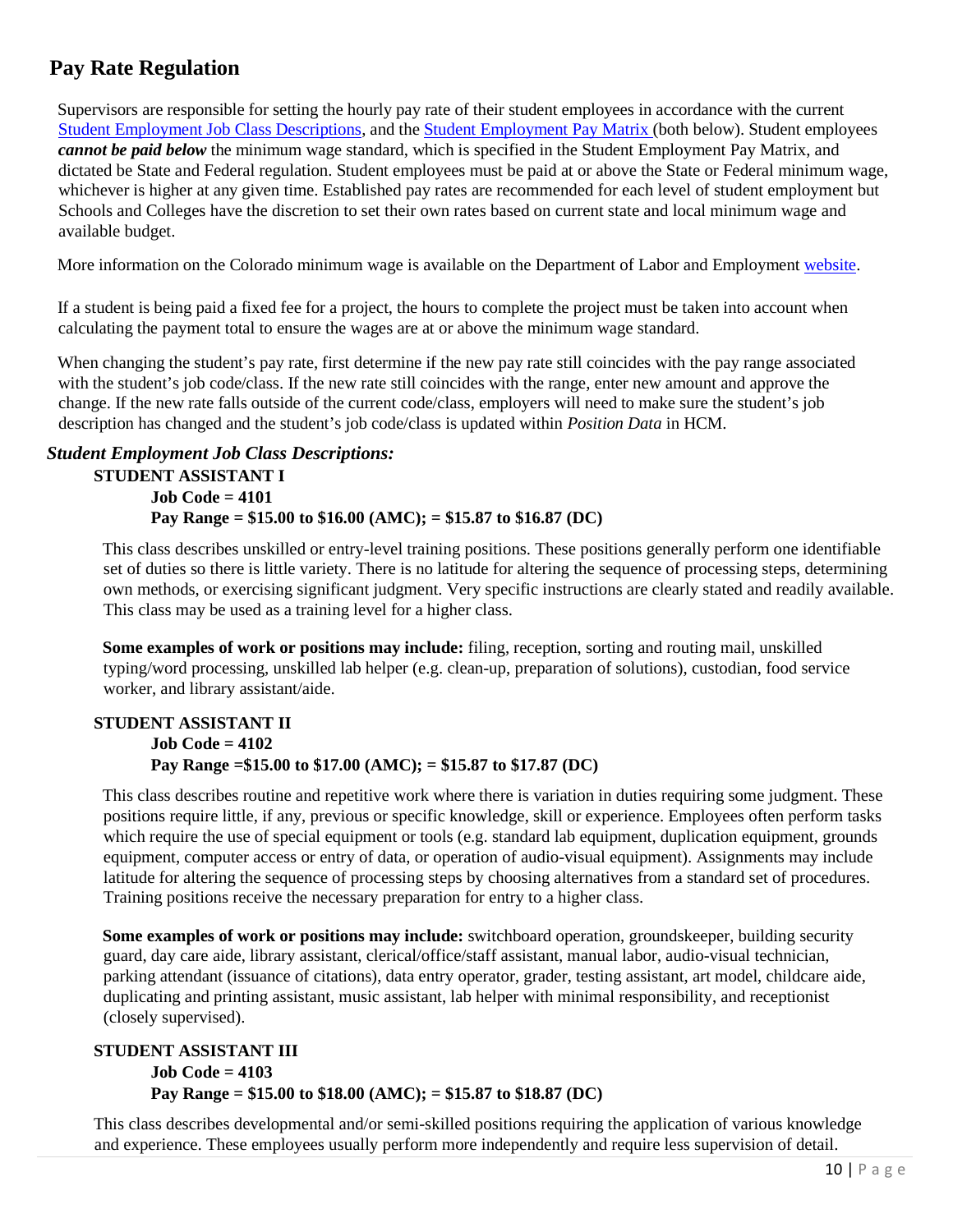Duties may involve greater variety. Work generally requires 1-2 semesters or previous experience, course work or training. This class may be used to provide further training for a higher class.

**Some examples of work or positions may include:** skilled typing, lead-worker, police dispatcher, cook's assistant, lab assistant (e.g. assisting with or running routine tests, experiments, or analysis given specific procedures but requiring some judgment in the execution), public safety guard, vehicle driver, 2nd year clerical/office/support assistant, computer operator, day care group leader, security worker, technical assistant, peer advisor, cashier (entry), police dispatcher intern, clerk typist, word processor, secretary, student assistant, tutor/grader, administrative assistant, nursing assistant, laboratory researcher (some supervision), course evaluator or skilled data entry worker.

#### **STUDENT ASSISTANT IV Job Code = 4104 Pay Range = \$15.00 to \$19.00 (AMC); = \$15.87 to \$19.87 (DC)**

This class describes full operating and/or skilled positions. Employees perform independently and require minimal supervision. Instruction is provided only for new or unusual situations. Employees possess all the relevant knowledge, experience or skill to perform duties independently. Generally requires 3-4 semesters or equivalent experience.

**Some examples of work or positions may include:** accounting technician, bus driver, microcomputer specialist, draftsperson, electronic technician, or storekeeper.

#### **STUDENT ASSISTANT V Job Code = 4105 Pay Range = \$15.00 to \$20.00 (AMC) = \$15.87 to \$20.87 (DC)**

This class describes supervisory and/or advanced level positions. Supervisory employees supervise three or more subordinate student employees, including the authority to make hiring selections, schedule work and approve leave, and counsel employees on performance. Duties at the advanced level are typically more complex. Employees perform without direct supervision except for infrequent occasions involving the most complex situations. Work is typically reviewed for end result. Generally requires student to be 1-2 semesters short of degree and/or possess several years of experience.

**Some examples of work or positions may include:** food service student supervisor, lab assistant supervisor, clerical supervisor, day care group leader, custodial supervisor, computer programmer (requires original coding), advanced technical accounting, advanced lab assistant (runs own subjects, may supervise lab helpers), web page administrator, statistical analyst, program specialist, student services specialist, photographer, statistical analyst, research technician, program specialist, teaching assistant, accounting technician, hospital assistant (in clinics, records departments, etc.), or various other positions in which this employee supervises 3 or more subordinate employees.

#### **STUDENT ASSISTANT VI Job Code = 4106 Pay Range = \$15.00 to \$25.99 (AMC); = \$15.87 to \$26.86 (DC)**

This class describes second level supervisory, graduate level positions and/or positions requiring highly advanced skills. Supervisory employees supervise three or more subordinates with at least one as Student Assistant III. Graduate level employees possess the appropriate bachelor's degree and/or apply the knowledge gained to the assignment. [This job class should not be confused with the student faculty 1500 series job classes].

**Some examples of work or positions may include:** research assistant, graduate tutor/grader, and graduate teaching assistant, entry level accountant, advanced lab work (requiring specialized knowledge), library technician, student advisor, or peer counselor. Some UCCS examples of work or positions may include: teaching assistant, entry level accountant, library technician, student services specialist, computer programmer (highly advanced), engineering specialist, grant writer, community worker, mental health worker, electronic specialist, engineering specialist, entry level accountant, advanced lab work, student advisor, peer counselor,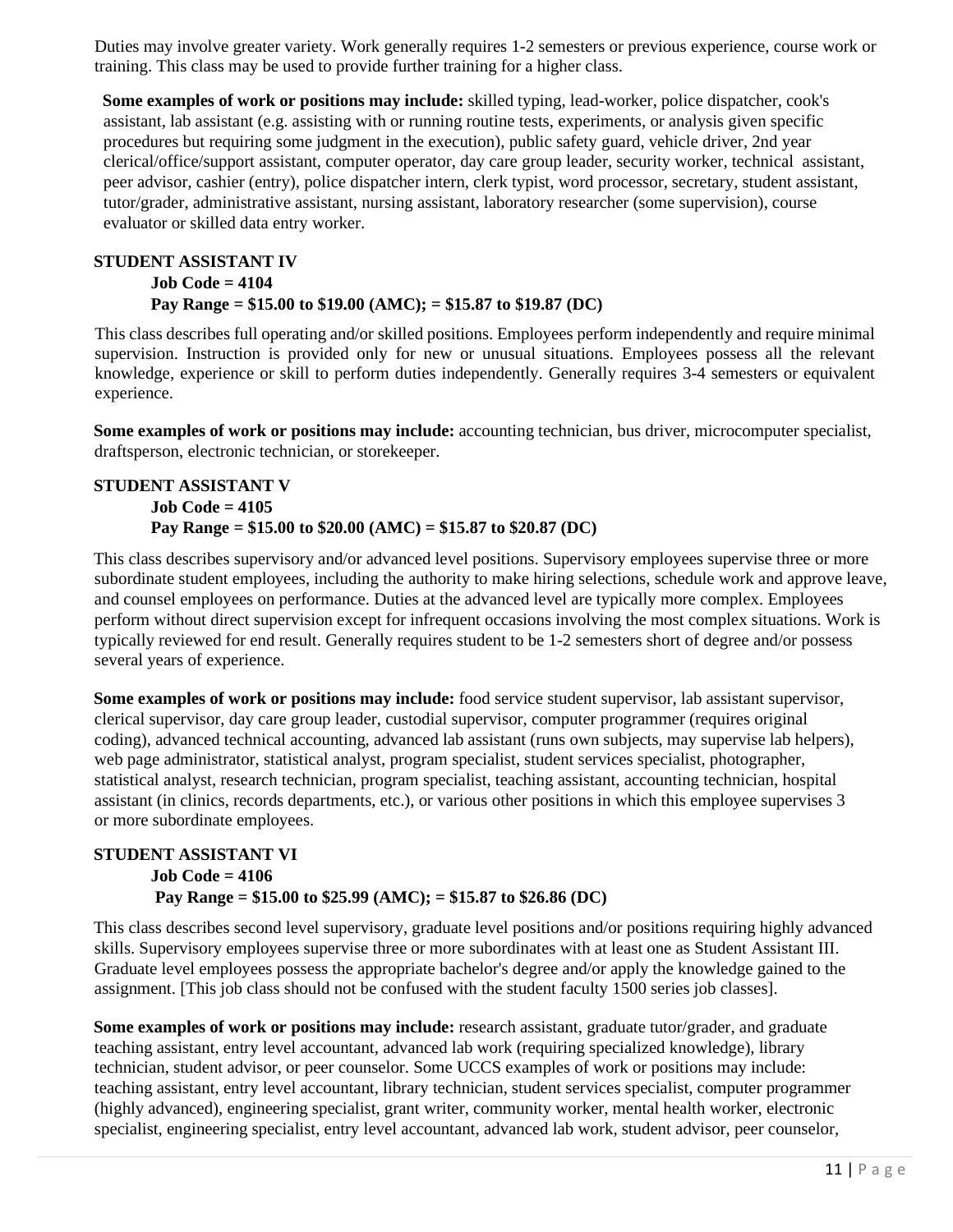library technician, project coordinator, independent lab researcher, learning resource center coordinator, grant writer, editor (for professional publications and research presentations), outreach program coordinator, statistician, research presenter, graduate school assistant (epidemiology, medical physics, etc.), health care assistant (emergency room care associate, clinic assistant, etc.), engineering assistant, or various other positions in which employee supervises 3 or more subordinate employees including at least one Student Assistant III.

#### **OFF-CAMPUS WORK-STUDY Job Code = 4201 Pay Range = \$15.00 to \$28.37 (AMC); = \$15.87 to \$29.24 (DC)**

This job class describes a student who is working for an approved off-campus agency and who is covered under the University of Colorado's Workers' Compensation insurance policy. An agency must have contracted and agreed to the terms of the individual CU campus work-study agreement. Contact each campus' student employment office for a current listing of approved agencies.

Some examples of work or positions may include: Other college institutions such as CCD, MSUD, ACC Front Range, AHEC, etc. Family literacy programs such as libraries, community outreach programs, after school programs, family center, etc. Community service programs such as resource centers, foundations, K-12 schools, boys and girls clubs, state services, etc. All work and position must meet the federal off-campus requirements and regulations stated in the Federal Student Aid handbook.

#### **STUDENT ASSISTANT HIGH/TRADE SCHOOL/OTHER SCHOOL Job Code = 4301 Pay Range = \$15.00 to \$28.37**

This job class describes a high school, trade school or "other" (as defined by each campus) student who is working for the University of Colorado.

assistant (emergency room care associate, clinic assistant, etc.), engineering assistant, or various other positions in which employee supervises 3 or more subordinate employees including at least one Student Assistant III.

| 1/1/2022<br><b>STUDENT ASSISTANT Job Titles, Codes &amp; Pay Ranges</b><br><b>ANSCHUTZ MEDICAL CAMPUS</b> |      |         |         |  |  |  |
|-----------------------------------------------------------------------------------------------------------|------|---------|---------|--|--|--|
| <b>Minimum</b><br><b>Job Class Title</b><br><b>Job Code</b><br><b>Maximum</b>                             |      |         |         |  |  |  |
| <b>Student Assistant I</b>                                                                                | 4101 | \$15.00 | \$16.00 |  |  |  |
| <b>Student Assistant II</b>                                                                               | 4102 | \$15.00 | \$17.00 |  |  |  |
| <b>Student Assistant III</b>                                                                              | 4103 | \$15.00 | \$18.00 |  |  |  |
| <b>Student Assistant IV</b>                                                                               | 4104 | \$15.00 | \$19.00 |  |  |  |
| <b>Student Assistant V</b>                                                                                | 4105 | \$15.00 | \$20.00 |  |  |  |
| <b>Student Assistant VI</b>                                                                               | 4106 | \$15.00 | \$25.99 |  |  |  |
| Off-Campus                                                                                                | 4201 | \$15.00 | \$28.37 |  |  |  |

## *Student Employment Pay Matrix:*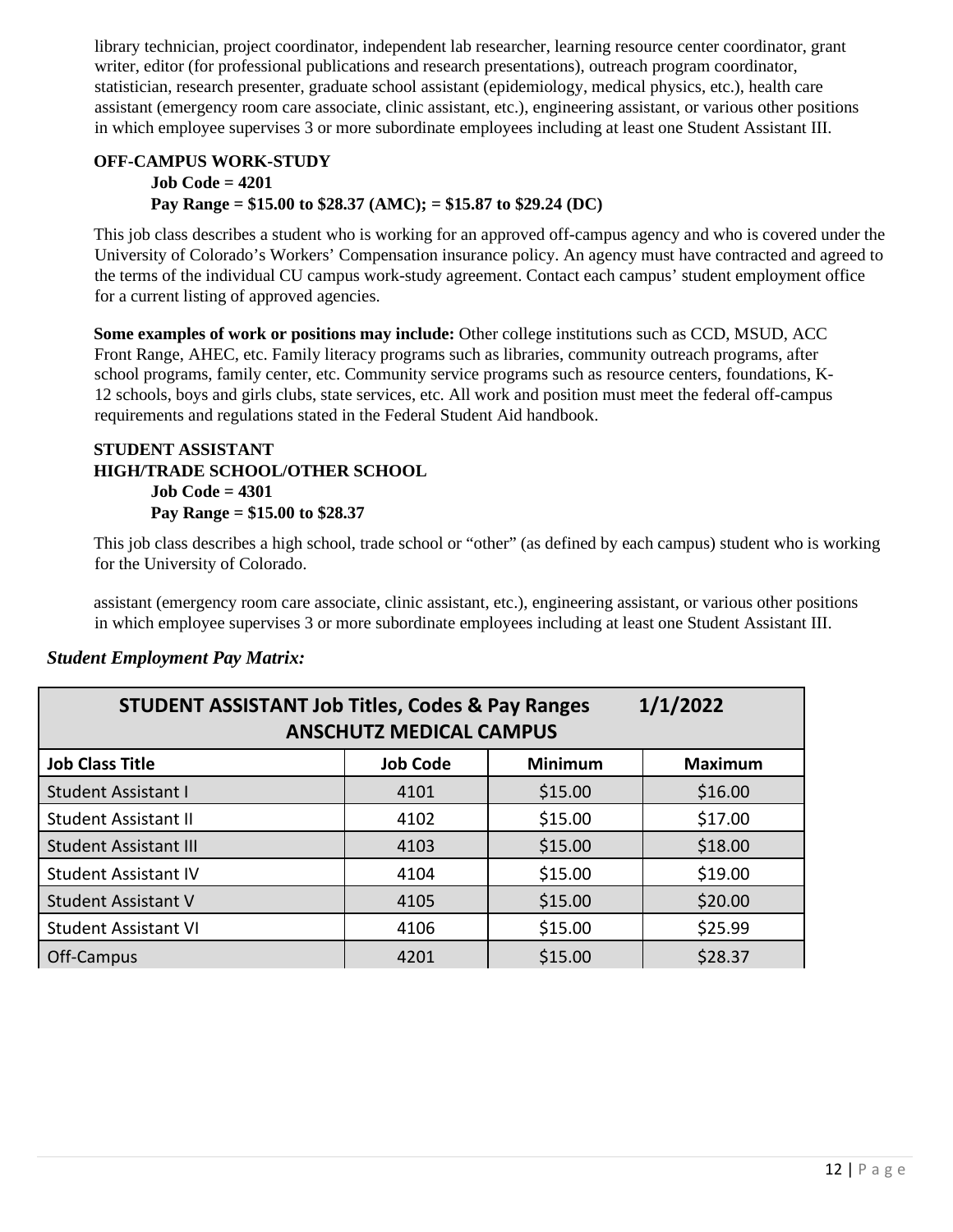| 1/1/2022<br><b>STUDENT ASSISTANT Job Titles, Codes &amp; Pay Ranges</b><br><b>DENVER CAMPUS</b> |      |         |         |  |  |  |
|-------------------------------------------------------------------------------------------------|------|---------|---------|--|--|--|
| <b>Job Class Title</b><br><b>Job Code</b><br><b>Minimum</b><br><b>Maximum</b>                   |      |         |         |  |  |  |
| <b>Student Assistant I</b>                                                                      | 4101 | \$15.87 | \$16.87 |  |  |  |
| <b>Student Assistant II</b>                                                                     | 4102 | \$15.87 | \$17.87 |  |  |  |
| <b>Student Assistant III</b>                                                                    | 4103 | \$15.87 | \$18.87 |  |  |  |
| <b>Student Assistant IV</b>                                                                     | 4104 | \$15.87 | \$19.87 |  |  |  |
| <b>Student Assistant V</b>                                                                      | 4105 | \$15.87 | \$20.87 |  |  |  |
| <b>Student Assistant VI</b>                                                                     | 4106 | \$15.87 | \$26.86 |  |  |  |
| Off-Campus                                                                                      | 4201 | \$15.87 | \$29.24 |  |  |  |

Article XVIII, Section 15, of the Colorado Constitution requires the Colorado minimum wage to be adjusted annually for inflation, as measured by the Consumer Price Index used for the State of Colorado.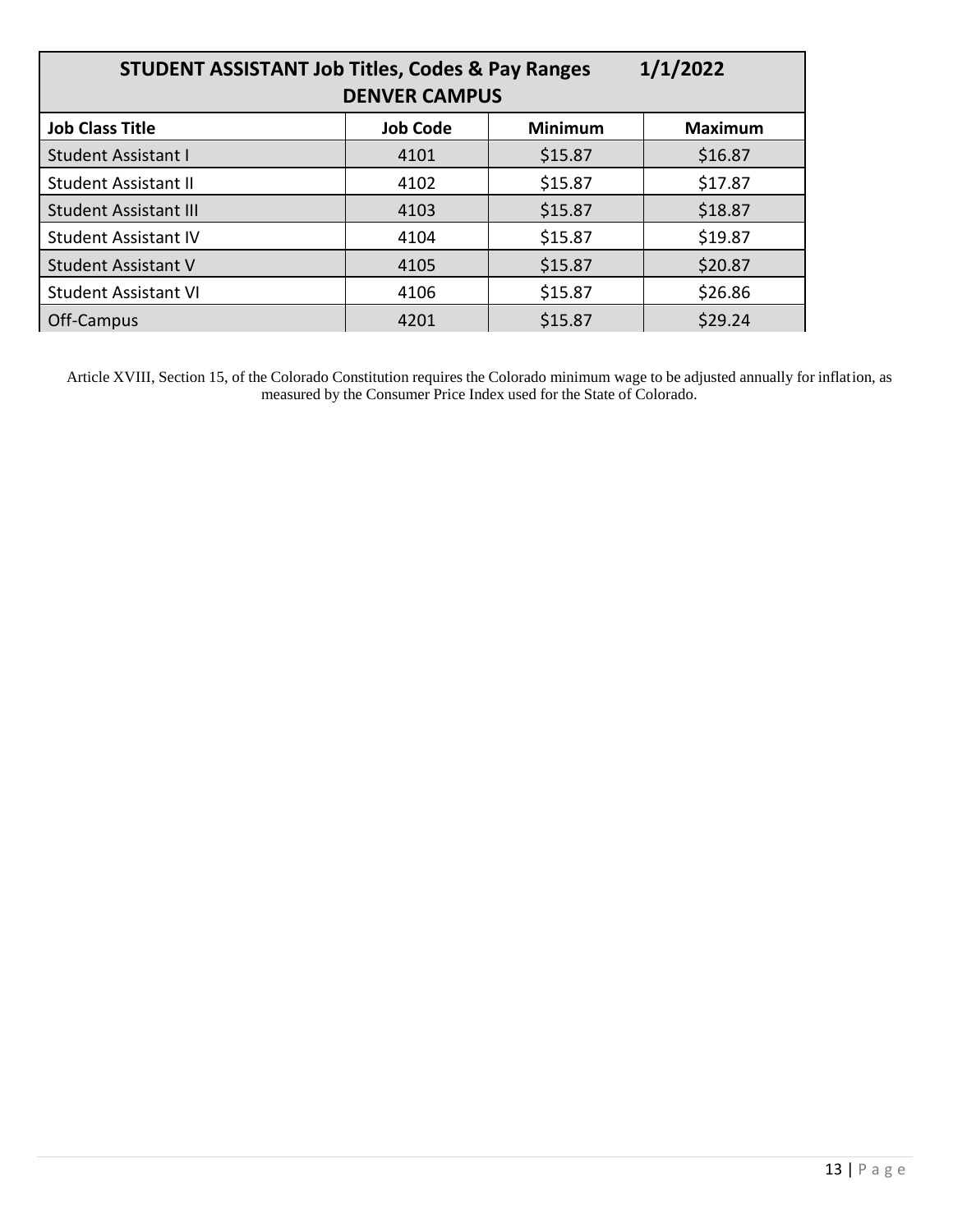# <span id="page-13-0"></span>**Time Entry Regulation**

Supervisors of students are responsible for facilitating time collection within their departments through the Departmental Payroll Liaison (PPL). The Student Employment Office is responsible for managing the time entry process for all Off-Campus Work-Study Employers (including students working in MSUD/CCD/AHEC/UCH/etc.).

Students must complete bi-weekly time records listing time in & time out for each day worked. The hours reported on these time records must then be entered onto HCM Time Collection Pages. The signed hard copy of the time record must be kept on file with the employing department for a minimum of 3 years (5 years recommended). Departments with contracts and grants are required to retain records for 3 years (5 years recommended) from submission of final expenditure reports on all contracts and grants. For work-study students, federal and state programs require departments to obtain the time record for 3 years (5 years recommended) from the end of the award year.

PLEASE NOTE: Students are to be paid **only** for hours worked. Employers cannot pay a student for anticipated hours. Supervisors must review the time record for accuracy to verify that the student is reporting the correct time. **Supervisors and students CANNOT hold hours in anticipation of a work-study award. Students must be paid hourly, until the date work-study has been awarded.**

Supervisors and students must adhere to the time collection deadlines and facilitate time collection with the department Personnel Payroll Liaison (PPL). Time Collection deadlines are available on the CU [Denver|CU](https://www.cu.edu/hcm-community/pay-employees/payroll-production-calendars) Anschutz [Human](https://www.cu.edu/hcm-community/pay-employees/payroll-production-calendars) [Resources](https://www.cu.edu/hcm-community/pay-employees/payroll-production-calendars) payroll calendar and the [Student Employment Office \(SEO\) bi-weekly payroll calendar.](http://www.ucdenver.edu/student-services/resources/CostsAndFinancing/FASO/Do/StudentEmployment/Documents/2019-2020/2019-2020%20Student%20Employment%20Bi-Weekly%20Payroll%20Calendar.pdf)

Since students are not eligible/entitled to fringe benefits they cannot receive benefits in exchange for work such as retirement, vacation, sick leave, snow days, unemployment and/or paid holidays (Students are eligible for Jury Duty pay, please see page 5). To assist employers in managing student time records, we would like to suggest the following:

#### *Managing Student Time Records:*

-Keep time sheets or time cards (if using an automated system) in one location where only the supervisor has access to them. Student employees should be given access only when they sign in and out. Time worked may be entered into the leave portal in lieu of the above.

- -Have the student sign/punch in and out on his/her time record on a daily basis (i.e. do not have him/her fill out the entire time record at the end of the pay period). This should eliminate any errors.
- -If the student makes an error while filling out the time record and supervisors need to change the information on the time sheet, cross it out and legibly write next to the old information. Do not use white out to correct errors on the time sheet; the supervisor should initial the changes.
- -Make sure the student has a supervisor that is aware of and can verify the student's time in and time out. An appropriate person should be designated to sign off on the time record in the supervisor's absence (i.e. vacation or sick). Employers should notify student employee who the backup person will be for the department.
- -Both the supervisor and the student must sign the paper time record. Supervisors cannot sign the student's time record for them. Students must sign to certify that "the hours and minutes shown herein are a complete and accurate record of time worked each day and for the reporting period." Supervisors or their designee will approve time entered through the leave portal if the leave portal is used in lieu of paper time keeping.

-Under no circumstances should the time record be returned to the student after the supervisor has signed it.

-State Procedure P-3-35 states "Time worked must be recorded in 15 minute units (round to the nearest quarter hour). Example: if a student punches in at 7:11 employers should round the time to 7:15 and they left at 4:25 – round the time to 4:30. Using these rounded figures, the student worked 9.25 hours for the day.

#### **\*15 minutes = .25 of an hour \*30 minute = .50 of an hour \*45 minutes = .75 of an hour**

If your department discovers the reporting of fraudulent information, you must first conduct an internal audit. The student name should only be forwarded to the Student Employment Office, if it involves a work-study student employee. If fraudulent information on a student's timesheet is confirmed, this will be considered grounds for immediate termination.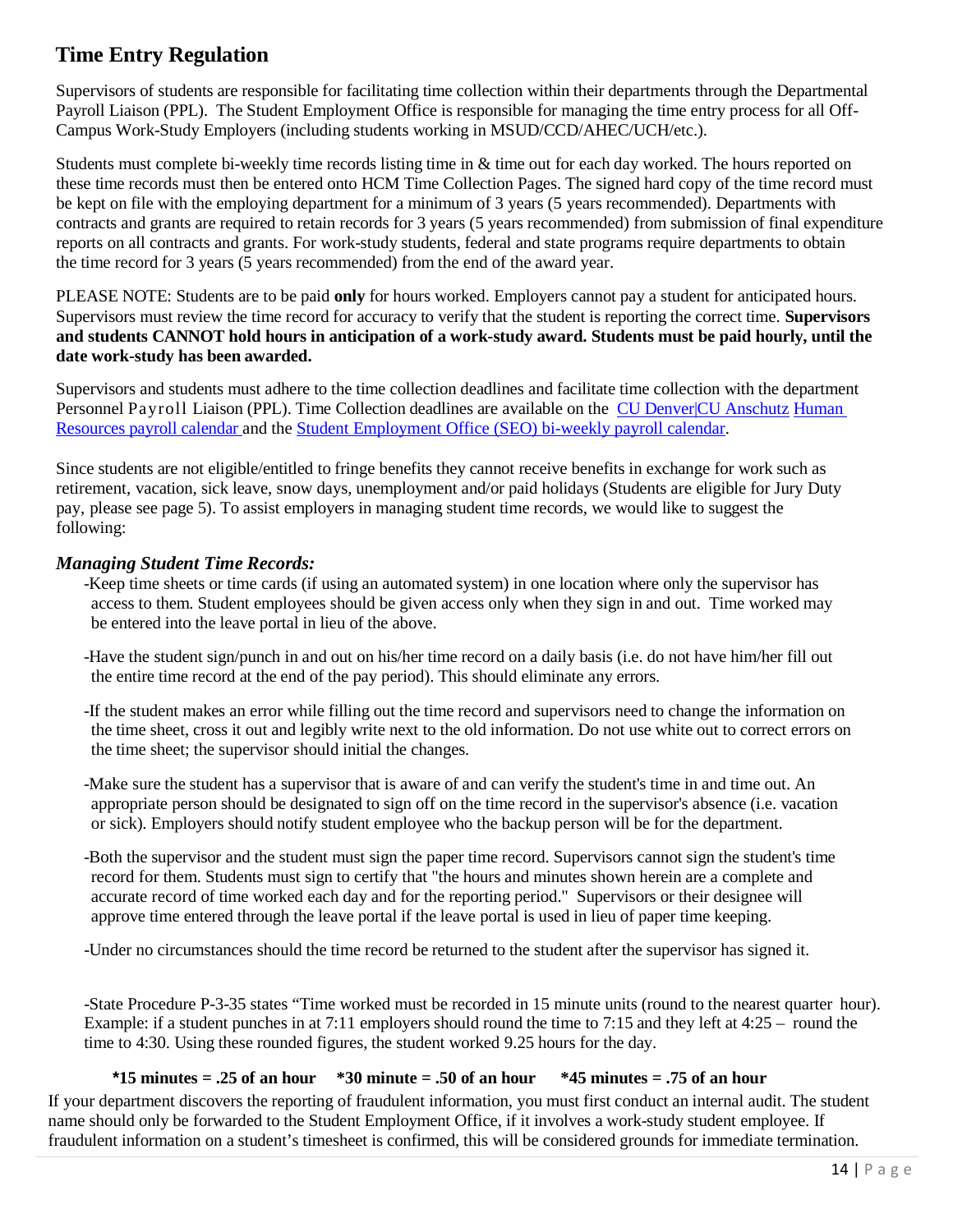# <span id="page-14-0"></span>**Student Employee Termination**

Students are '**at will**' employees; this means the hiring department can terminate a student at any time. Student employees may also be terminated for performance related or disciplinary reasons, such as:

-Lack of performance or attendance -Falsifications of timesheet -Releasing of restricted information -Theft -Unauthorized or fraudulent use of equipment and/or property -Violation of University policies and procedures

It is recommended, if possible, that a reasonable (approximately two weeks) notice be given. Before terminating a student, we recommend:

#### *Counseling:*

The student should be informed of the unsatisfactory performance or behavior and given an opportunity to correct it. You should be specific about what you expect from the student. If the students think they need more training, arrange a training schedule.

#### *Documentation:*

Keep a record of all attempts to talk to or contact the student, and specifically what you have asked the student to do, in-order to correct the unsatisfactory performance/behavior. After two weeks, evaluate the student again, and document the results.

In addition to terminating a student for unsatisfactory performance, a student employee may be terminated for reasons of budget constraints, completion of project, lack of work, and other such valid reasons unrelated to job performance. The employer should give the student a two-week written notice that states the reason for termination.

If the student's performance continues to be unsatisfactory after counseling and a reasonable opportunity to improve, the student may be terminated. When possible, departments should provide a two-week written notice prior to terminating a student with cause, except in cases of flagrant, willful violation of University or Agency rules, or in cases where the student has been told in counseling attempts that the next occurrence of a behavior will result in termination. Contact Human Resources, 303-315-2700 with questions and guidance regarding student employee termination for cause.

**At the time of termination, employers must immediately inform Employee Services of the student termination and**  request, within 6 hours, a hand drawn check must be processed for the hours worked by the terminated student. You can find the *[Hand-drawn](https://www.cu.edu/sites/default/files/policies/docs/Handdrawn_Warrant_Request%20rev_13.08.23%20%20Node%20963.pdf) Warrant Request* form [here.](https://www.cu.edu/hcm-community/policies/hand-drawn-warrant) Please make sure that the student has completely filled out his/her time sheet, including signature, for the hours worked during the pay period at the time of termination.

#### *Check-Out Notification:*

Each student who is terminated, for resignation or other reason, must have a [Check-Out Notification](http://www.ucdenver.edu/about/departments/HR/resourcesforemployees/employeecategories/Pages/studentworkers.aspx) filled out if the student is no longer attending or employed by the university. Please check with the student before submitting the form to ensure that they are not employed in another department or still enrolled in courses.

# <span id="page-14-1"></span>**Student Retirement Policy**

Federal law requires Undergraduate student employees to be enrolled in a minimum of 6 credit hours, and Graduate student employees a minimum of 3 credit hours, for the term in which they are employed, to be exempt from the Colorado Student Retirement Plan. To comply with the Revenue Reconciliation Act of 1990, the following students are **REQUIRED** to enroll in the Student Retirement Plan:

#### *Undergraduate Student Employees:*

-Academic Year: Students enrolled in less than 6 credits for the academic year (Fall & Spring), will be subject to student retirement.

-Summer: Students enrolled in less than 6 credits for the summer (total credit hours of all summer terms), will be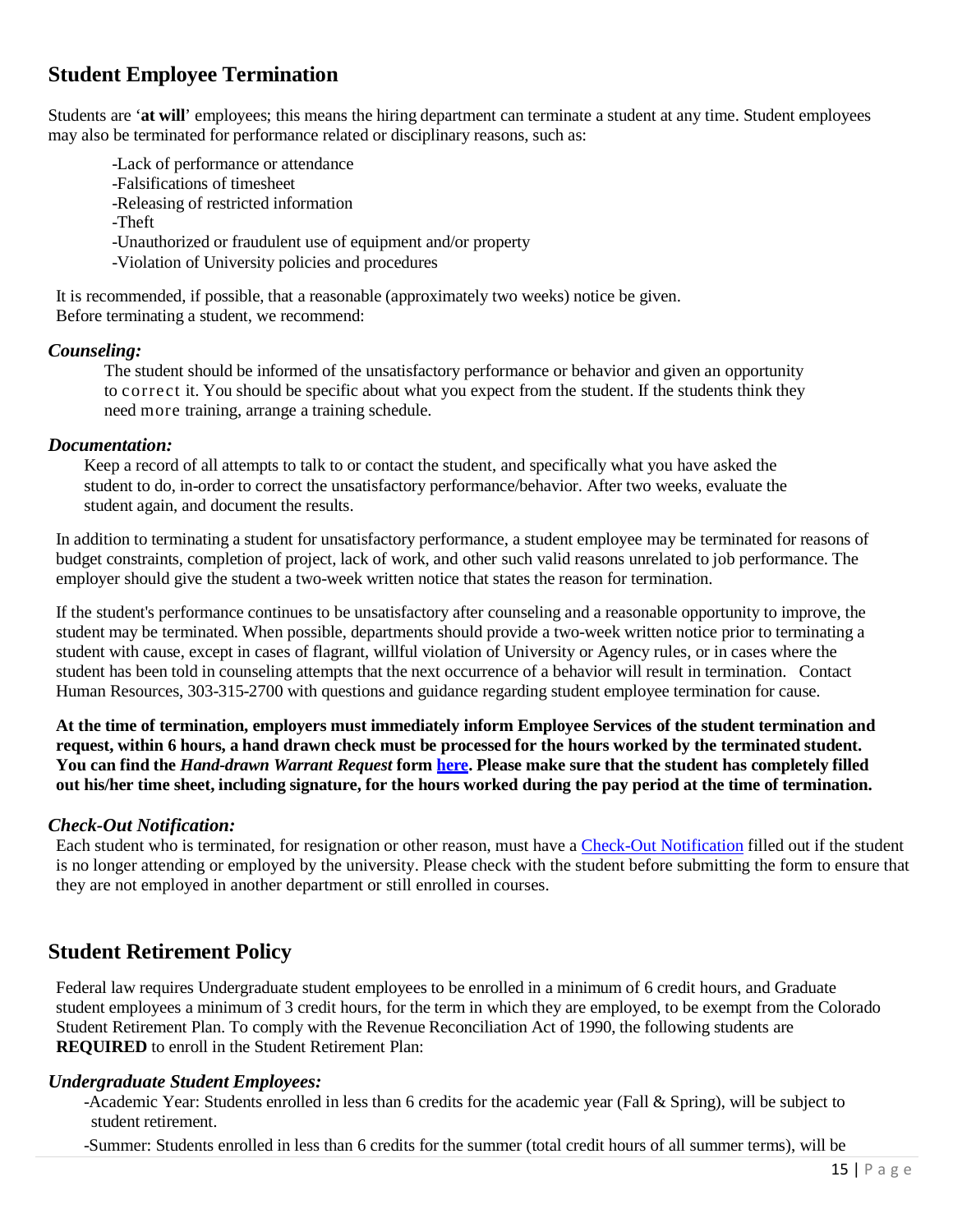subject to student retirement.

-Student employees whose normal work schedules are 40 or more hours per week (across all jobs with the University) will be subject to student retirement, regardless of the number of credits in-which they are enrolled.

#### *Graduate and Professional Student Employees:*

-Academic Year: Students enrolled in less than 3 credit hours for the academic year (Fall & Spring), will be subject to student retirement.

-Summer: Students enrolled in less than 3 credits for the summer (total credit hours of all summer terms), will be subject to student retirement.

-Student employees whose normal work schedules are 40 or more hours per week (across all jobs with the University) will be subject to student retirement, regardless of the number of credits in-which they are enrolled.

**Exemption** - If the Graduate student employee is in the last academic term of a course of study and is enrolled in the number of credit hours needed to complete the degree requirements, the student will qualify for exemption from the Student Retirement Plan for that academic term, even if the student employee is enrolled in less than the number of hours stated above.

**Exemption** - Dissertation or thesis - a graduate student who have **completed all the academic classes required for the advanced degree**, and whose remaining enrollment consists of the dissertation or thesis, will be considered as a graduate student with half-time status for purposes of the Student Retirement Plan.

**PLEASE NOTE:** All student employees who are enrolled in high school, trade school, or any schools, other than the University of Colorado, are subject to the Student Retirement Plan.

As of January 1, 2011, students will no longer be frozen in time for retirement purposes. Students will be switched to retirement or no retirement based on their enrollment units during each bi-weekly payroll process. The payroll process will check the student's enrollment status and will update the student's "Empl Class", in HCM accordingly. To ensure that students are initially set up correctly in HCM for student retirement purposes, we recommend that departments determine students' enrollment status at the beginning of each semester.

To find additional information regarding the University of Colorado student retirement policy, please click [here.](https://www.cu.edu/employee-services/benefits/student-employee-retirement)

To find additional information regarding Social Security publications, including information about exceptions to each provision above, please visit the [SSA website.](http://www.socialsecurity.gov/)

# <span id="page-15-0"></span>**FERPA-Family Educational Rights and Privacy Act**

FERPA is a federal law designed to protect the privacy of educational records, to establish the right of students to inspect and review their education records, and to provide guidelines for the protection of inaccurate and misleading data through informal and formal hearings. Student employees are protected by FERPA guidelines. Keep issues regarding a student employee private, just as you would for permanent employees.

To find additional information regarding FERPA guidelines, please visit the Office of the Registrars [website.](http://www.ucdenver.edu/student-services/resources/Registrar-dev/StudentServices/Policies/Pages/default.aspx)

# <span id="page-15-1"></span>**HIPAA-Health Insurance Portability and Accountability Act**

The HIPAA Privacy Rule regulates the use and disclosure of individually identifiable health information and gives individuals the right to determine and restrict access to their health information. The HIPAA Security Rule requires that reasonable and appropriate technical, physical, and administrative safeguards be taken with electronic individually identifiable health information. Specifically, ensuring the confidentiality, integrity, and availability of all electronic protected health information created, received, maintained or transmitted.

To find additional information regarding HIPAA guidelines, please click [here.](http://www.ucdenver.edu/research/ORC/HIPAA/Pages/Policy.aspx)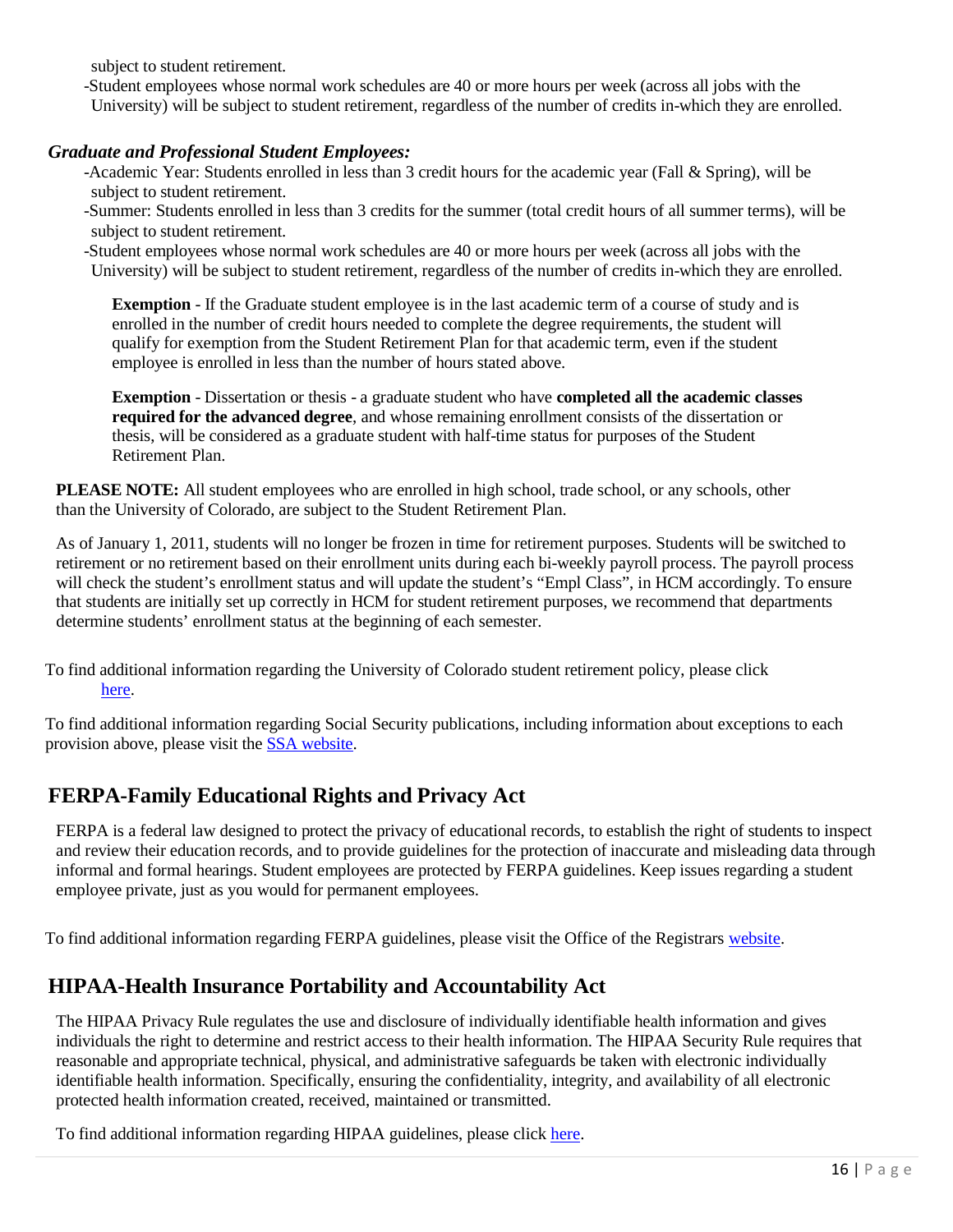# <span id="page-16-0"></span>**Affirmative Action, Equal Opportunity and Inclusion**

The University of Colorado Denver │Anschutz Medical Campus does not discriminate on the basis of race, color, national origin, sex, age, disability, creed, religion, or veteran status in admission and access to, and treatment and employment in, its educational programs and activities. The University takes affirmative action to increase ethnic, cultural, and gender diversity; to employ qualified disabled individuals; and to provide equal opportunity to all students and employees.

The University of Colorado Denver │Anschutz Medical Campus is committed to enhancing the inclusion of its work force and its student body. Inclusion among faculty, staff, and administrators provides role models and mentors for students, who will become leaders in academia and in the larger society, and ensures that a broad array of experiences and world views inform and shape teaching, research, service, and decision making at the University of Colorado Denver │ Anschutz Medical Campus. For more information please see the University's Administrative Policy Statement [here](https://www.cu.edu/ope/aps/5001) and the University of Colorado Denver │ Anschutz Medical Campus Office of Equity [here.](https://www.ucdenver.edu/offices/equity/university-policies-procedures#ac-equal-employment-opportunity-and-affirmative-action-policy-2)

# <span id="page-16-1"></span>**Conflicts of Interest and Nepotism**

**Since 1972 it has been the Policy of the Board of Regents that:** University administrators, faculty and staff shall not participate in institutional decisions involving direct benefits such as appointments, retentions, promotions, salaries, leaves of absence, or awards to members of their immediate families. The principle of anti-nepotism shall not be used as a criterion against appointment or employment at the University of Colorado. Immediate family includes spouses, children, parents, grandparents, grandchildren, brothers, sisters, nieces, nephews, uncles, aunts, first cousins, fathers-in-law, mothers-in-law, sons-in-law, and daughters-in-law.

#### **The University-wide Administrative Policy Statement: "Nepotism in [Employment"](https://www.cu.edu/ope/aps-5003-nepotism-employment) interprets this Regent Policy as follows:**

The thrust of the Regent policy is that while there is no prohibition against relatives working in the same department or unit, an employee may not appoint, nor participate in the decision-making process to appoint, a relative to a position within the University. The decision on the appointment must be made by someone other than the relative. Once such an appointment has been made, subsequent decisions on the salary, promotion, and all perquisites and benefits of the employee must be made by someone other than the relative, even though the relative may be the supervisor to whom the employee reports.

# <span id="page-16-2"></span>**Sexual Misconduct Policy**

The University of Colorado Denver │Anschutz Medical Campus is committed to fostering a positive learning, working, and living environment. The University will not tolerate acts of sexual misconduct or related retaliation against or by any employee or student in its educational programs and activities.

For more information, please see the "Sexual Harassment Policy and Procedures" in its entirety [here.](https://www.ucdenver.edu/offices/equity/university-policies-procedures#ac-equal-employment-opportunity-and-affirmative-action-policy-2)

#### *. Obligation to Report:*

In order to take appropriate corrective action, the University must be aware of sexual misconduct or related retaliation. Therefore, anyone who believes that s/he has experienced or witnessed sexual misconduct or related retaliation should promptly report such behavior to the Office of Equity (contact information below) or any supervisor. Any supervisor who experiences, witnesses or receives a written or oral report or complaint of sexual misconduct or related retaliation shall promptly report it to the Office [of Equity](http://equity.ucdenver.edu/) (contact information below).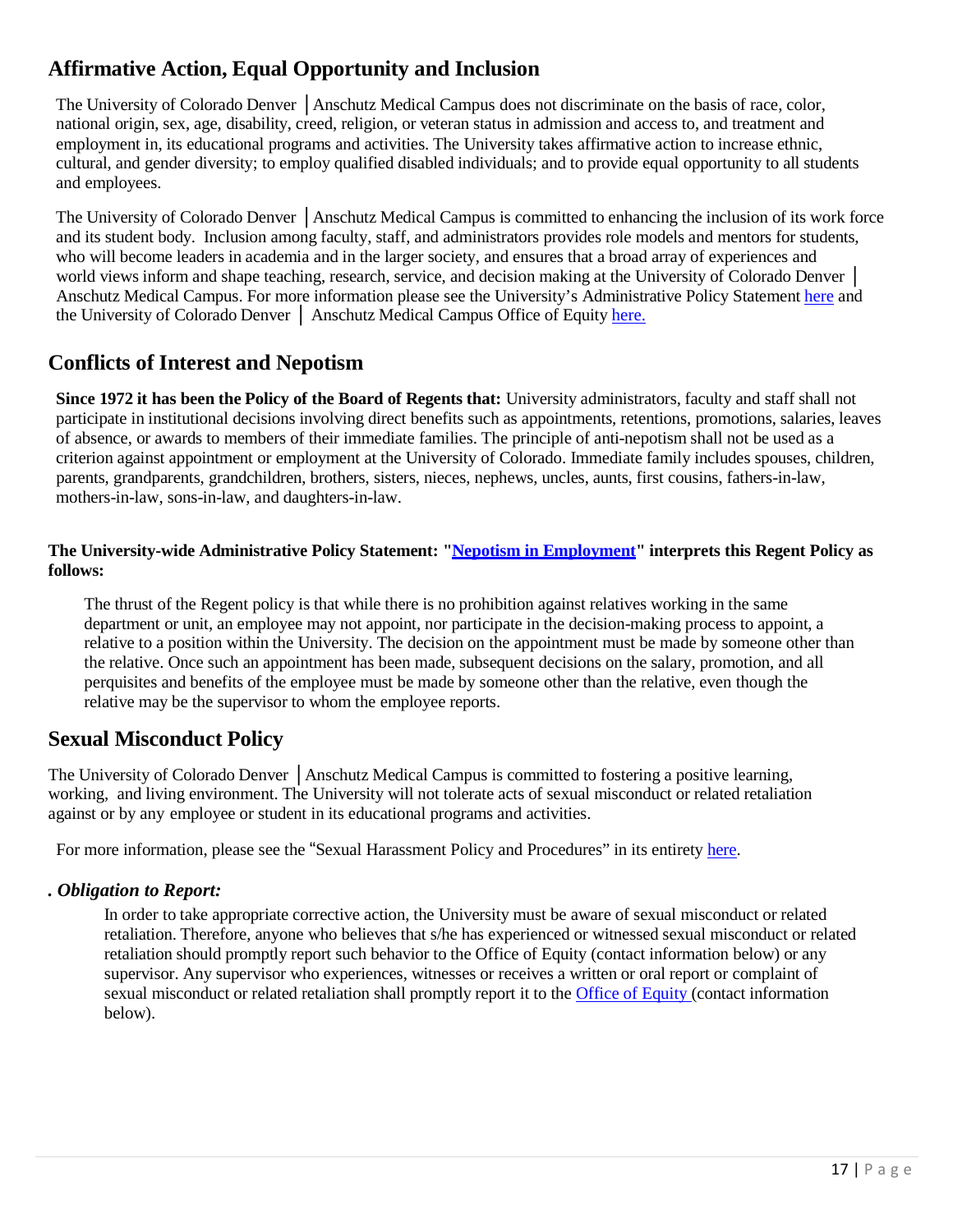#### *Retaliatory Acts:*

It is a violation of University policy to engage in retaliatory acts against any employee or student who reports an incident of alleged sexual misconduct, or any employee or student who testifies, assists or participates in a proceeding, investigation or hearing relating to such allegation of sexual misconduct. Students and employees who believe they have been retaliated against because of testifying, assisting or participating in a proceeding, investigation, or hearing relating to an allegation of sexual misconduct, should meet with and seek the advice of Office of [Equity \(](http://equity.ucdenver.edu/)contact information below), whose responsibilities include handling retaliation.

For more information please see the "Sexual Misconduct" policy in its entirety [here.](https://www.cu.edu/ope/aps/5014)

If you need to report sexual harassment, or if you have any questions regarding sexual harassment or the Sexual Misconduct policy, please contact the [Office of Equity](http://equity.ucdenver.edu/) or call 303-315-2567.

## <span id="page-17-0"></span>**Drugs and Alcohol Information**

The University of Colorado Denver │Anschutz Medical Campus complies with the federal Drug Free Schools and Communities Act. The University of Colorado Denver │Anschutz Medical Campus does not allow the unlawful manufacture, dispensation, possession, use, or distribution of a controlled substance (illicit drugs and alcohol) of any kind and of any amount. These prohibitions cover any individual's actions which are part of University activities, including those occurring while on University property or in the conduct of University business away from the campus.

It is a violation of University policy for any member of the faculty, staff, or student body to jeopardize the operation or interests of the University of Colorado through the use of alcohol or drugs. Sanctions that will be imposed by the University of Colorado for employees who are found to be in violation of this policy may include expulsion and/or termination of employment. Compliance with this policy is a condition of employment for all employees.

#### *Drug and Alcohol Counseling, Treatment and/or Rehabilitation:*

Downtown Campus employees and students may contact the Student and Community Counseling Center at 303-556-4372, Tivoli, Room 454, for confidential information and/or referrals.

Anschutz Medical Campus employees and students may contact the counseling network at 303-315-8159 or 720- 848-9094, or their respective school student affairs offices for referral information.

Other information may also be obtained by calling the National Institute on Drug Abuse Hotline at 1-800-662- HELP or the National Clearinghouse for Alcohol and Drug Information at: 1-800-729-6686.

To view the University's Annual Notification of Drug-Free Schools and Colleges [Edgar Part 86] in its entirety, [here.](http://www.ucdenver.edu/students/CollegeLife/Documents/1909_DrugFreeNotification.pdf)

# <span id="page-17-1"></span>**Work Related Injury / Workers' Compensation**

All work related injuries must be reported to University Risk Management (URM) **within 4 days** of the accident, pursuant to section 8-43-102 (1) and (1.5), CRS. Students working off-campus MUST report any incidents to the Student Employment Office at [studentemployment@ucdenver.edu](mailto:studentemployment@ucdenver.edu) or 303.315.1842 **within 1 day** of the accident, at which time it will be forwarded to the appropriate authorities.

#### *Student Employees Covered by Workers' Comp:*

This policy statement describes the Workers' Compensation coverage available to student employees of the University of Colorado. A student who is solely attending classes, and not working for the University, is not considered an employee and is ineligible for workers' compensation benefits.

- (1) To be covered by Workers' Compensation (WC) the student must be considered an employee or "be involved in a bona fide\* cooperative education or student internship program sponsored by an educational institution for the purpose of providing on-the-job training for students." **8-40- 302(7) (a) C.R.S.**
	- **(a)** A student is considered an employee of the University of Colorado (CU) and under the CU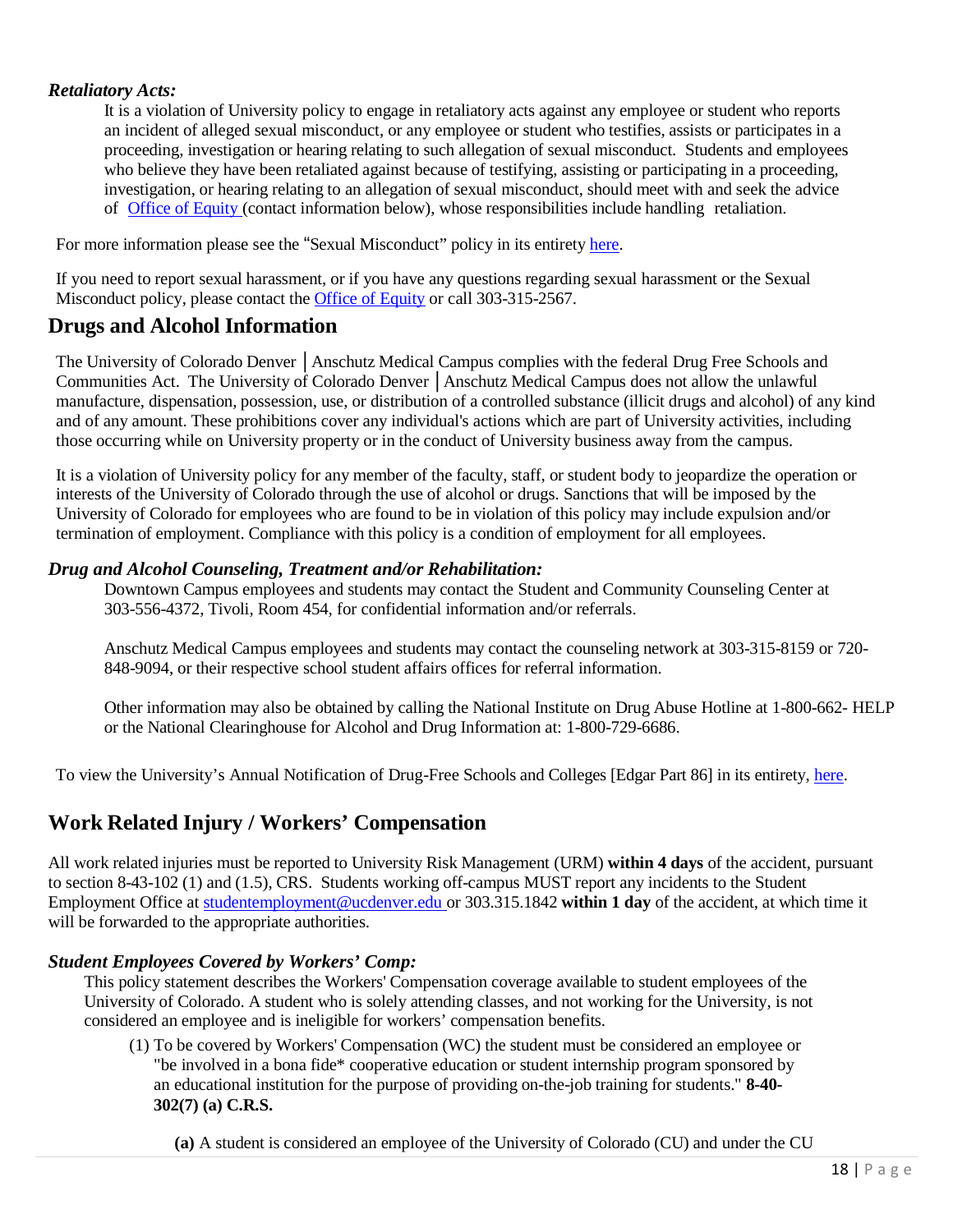WC policy when they are on the payroll (student workers, residents, interns, and some fellows), or receive "payment in kind", such as benefits (*i.e*., health, dental, life, or disability insurance), paid directly by CU.

- **(b)** If the student in the on-the-job training is paid by the outside employer, the student is considered to be an employee of the outside employer and subject to that employer's WC policy. In some cases, the employer may assume WC coverage for an unpaid student through a written agreement. **8-40-302 (7) C.R.S.**
- **(c)** Those students who are not paid by the outside employer, who are not by contract covered by the **outside** employer's insurance, who are not paid by CU, AND who are placed with the outside employer for the purpose of training or learning trades or occupations, ARE covered under the workers' compensation insurance of the sponsoring school (**8-40-302 (7) C.R.S. and 8-40-202 (1) (a) IVC.R.S.**), as administered through the University of Colorado Risk & Insurance Management Fund.

#### *After Injury Process:*

-Employee is injured.

-Employee reports injury immediately to supervisor.

**-If an emergency**, employee is taken by ambulance to the hospital.

-Follow up care must be through the **Designated Medical Provider "DMP".**

**-If not an emergency**, employee is taken or takes themselves to the DMP of their choice.

-DMP treats employee.

-DMP determines if employee can return to work without restrictions, return to work with restrictions, or must remain off of work.

-DMP gives paperwork to employee to give to supervisor.

-Supervisor reviews paperwork and determines if modified duty is available.

-Supervisor or employee completes [University workers' compensation claim paperwork online.](https://www.cu.edu/content/fileclaim)

-Claim is assigned to a claims adjuster from University Risk Management (URM).

-URM sends claim information packet to the employee.

-Any specific questions about the claim should be directed to the claims adjuster.

#### *Employee's Responsibilities:*

-Report injury immediately to your supervisor.

-Complete paperwork [\(online](https://www.cu.edu/content/fileclaim) injury report).

-Select the DMP you choose for treatment and make appointment or walk in if available.

-Follow instructions from DMP – medications, restrictions, treatment, *etc*.

-Attend all medical appointments.

-Ask questions.

#### *Supervisor's Responsibilities:*

-Remind employees and direct reports to report injuries immediately via the URM [website.](https://www.cu.edu/risk) -Monitor to be certain the injury is reported.

**-Keep track of time off work.** Call URM or your payroll liaison with questions.

-Communicate with the employee, managers, your department HR, URM, etc. as needed.

-Comply with restrictions as written from the DMP.

-Identify if there are duties the employee can perform within restrictions.

-Report any safety violations or other concerns to URM.

#### *University Risk Management (URM) Responsibilities:*

-Provide basic information and education.

-Handle the claim and explains things to the employee.

Please visit the University Risk [Management](https://www.cu.edu/content/workerscompensation) (URM) website to find additional information and forms regarding workers' compensation.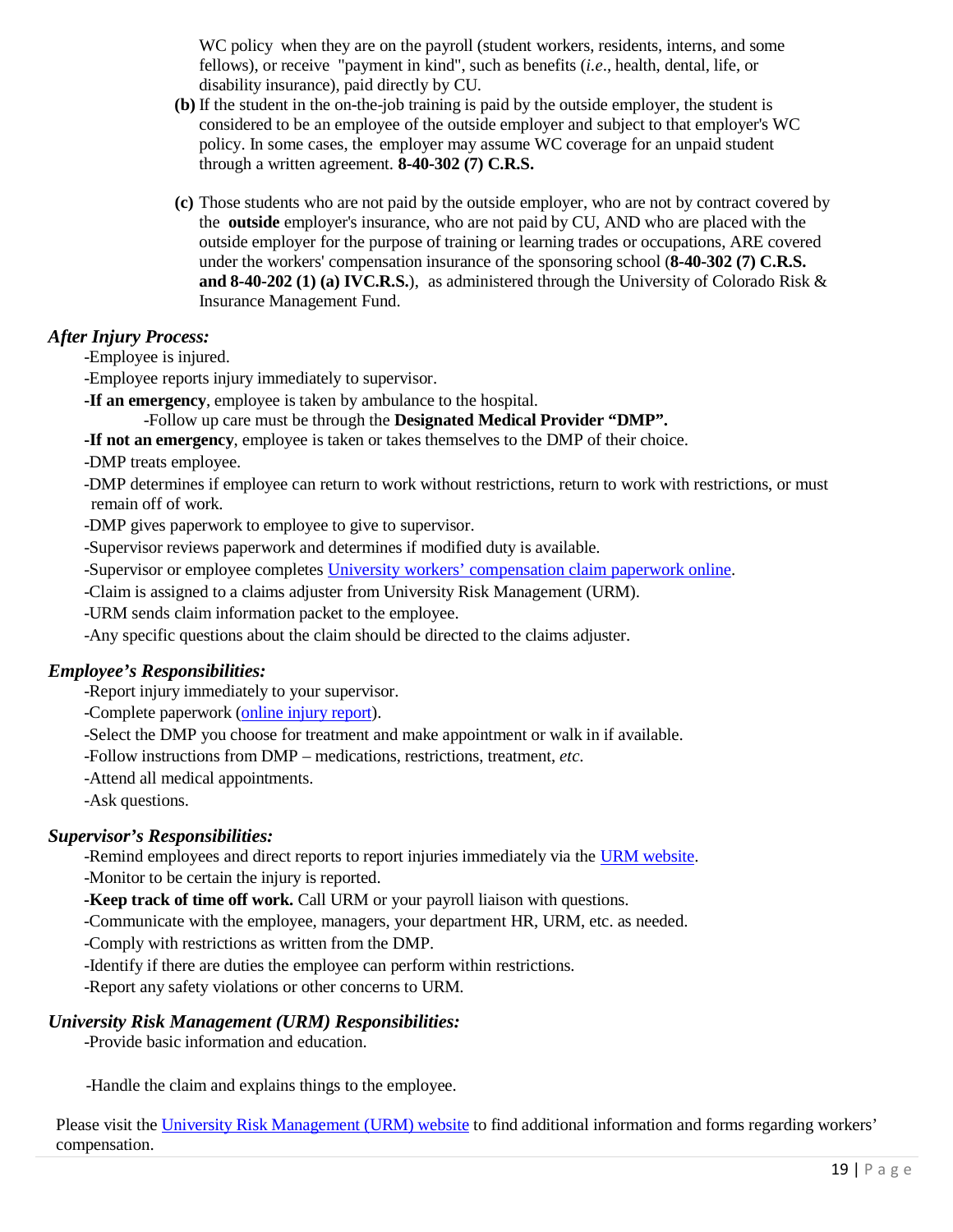# <span id="page-19-0"></span>**Work-Study Student Employee Information & Policy:**

**Responsibilities of Student Work-Study Employees**

# <span id="page-19-1"></span>**Work-Study Student Employees Responsibilities and Rights**

First and foremost, it is the sole responsibility of every work-study student employee (on or off-campus) to read and understand both the Student [Employment](#page-6-0) Policy and Student [Employee Information and](#page-3-0) Policy sections of this handbook. If a student employee does not understand or has questions regarding any portion of these sections, please ask your supervisor or contact the Student Employment Office at: [studentemployment@ucdenver.edu](mailto:studentemployment@ucdenver.edu) or 303.315.1842.

It is also the sole responsibility of each WORK-STUDY RECIPIENT to understand Financial Aid Policies, be aware of possible funding and status changes, along with any work-study award reductions throughout a semester. Furthermore, it is the sole responsibility of ALL STUDENT EMPLOYEES to immediately inform their supervisor of any changes which may affect their student employment eligibility. Students must provide a copy of their class schedule and proof of workstudy award to their supervisor before the start of each semester, demonstrating enrollment eligibility.

**PLEASE NOTE:** Neglecting these responsibilities by any work-study student employee (on or off- campus), may be considered grounds for termination.

It is also the sole responsibility of every student employee to:

- Notify their Supervisor, their department HR, and Employee Services, of any personal information changes (i.e. name changes, address changes etc.)
- Notify Employee Services of any changes to direct deposit information and update direct deposit information in the portal in a timely manner
- Notify their supervisor and University Risk Management of any work related injury within 4 days of an accident
- Notify and report to their supervisor and the Office of Equity any incidences of sexual misconduct

Students are '**at will**' employees; this means the hiring department can terminate a student at any time. Student employees may also be terminated for performance related or disciplinary reasons, such as:

- Lack of performance or attendance
- Falsifications of timesheet
- Releasing of restricted information
- Theft
- Unauthorized or fraudulent use of equipment and/or property
- Violation of University policies and procedures

Holidays are not paid for student employees. Furthermore student employees are paid ONLY for time worked. Breaks should not be used to report late or leave early. It is recommended that students take a meal break of at least 30 minutes if they work more than 5 hours, or a 1 hour meal break if they work for more than 7.5 hours. Meal breaks are unpaid for student employees. Student Employees should not work more than 8 hours within a work day.

Student Employees cannot be utilizes as personal assistants, and should complete duties as described within their job description. If a student employee feels as though they were terminated unjustly, treated unprofessionally, or discriminated against by an employer, they may contact the Student Employment Office, to discuss the issue and their rights as student employees, at: [studentemployment@ucdenver.edu](mailto:studentemployment@ucdenver.edu) or 303.315.1842 and contact the Office of [Equity.](http://equity.ucdenver.edu/)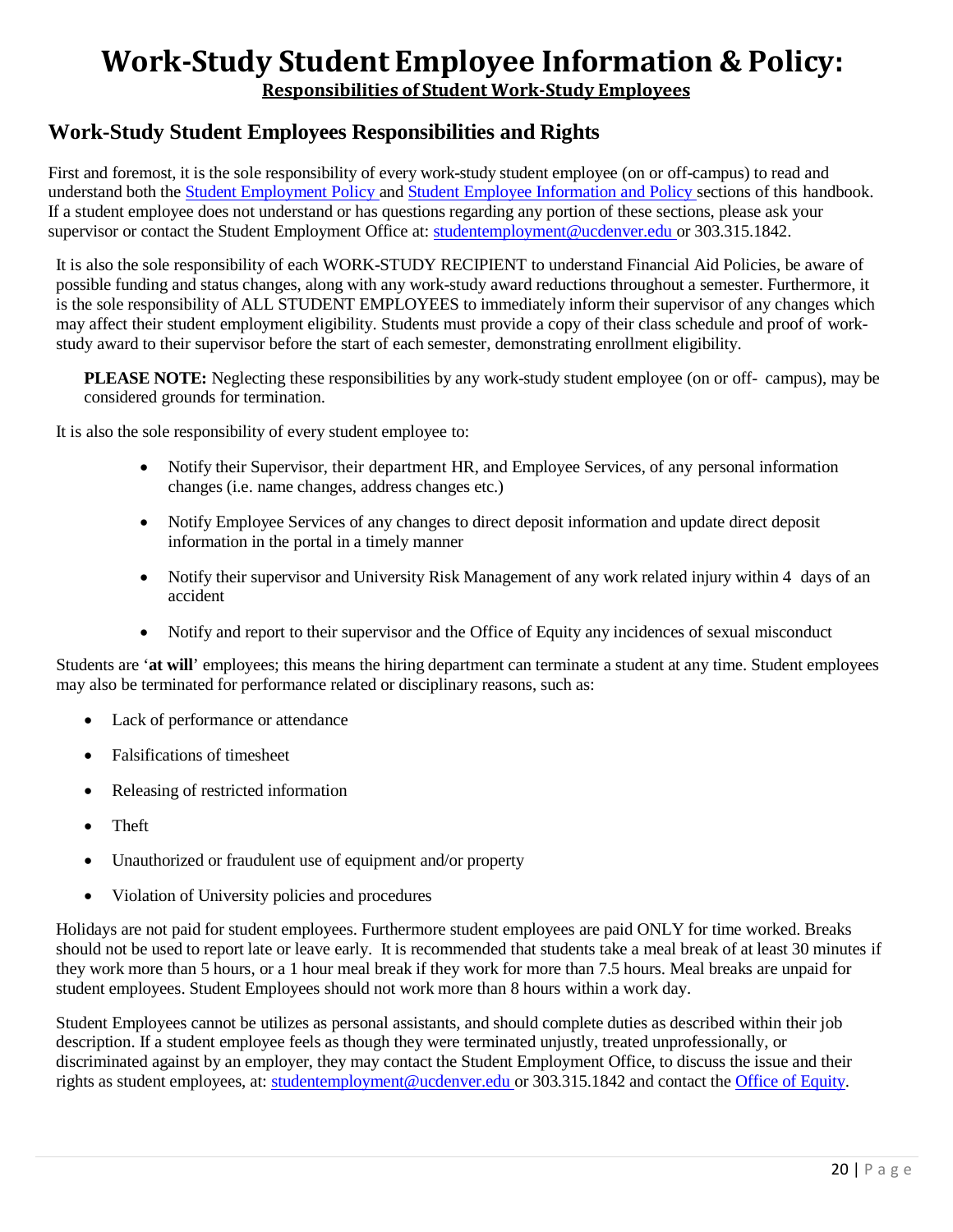# **Gaining Student Employment**

It is always the recommendation of the Student Employment Office to find work-study positions within the department of a student's major field of study and/or future career interest. This path is highly recommended for the following reasons: When moving from your collegiate career into the workforce, employers are not only looking for the degree you've obtained with the University of Colorado, but the experience you have gained in your chosen field. In fact, in most career fields, more employers now put greater emphasis on the experience an applicant has, than on the degree they've obtained. Please keep this in mind while pursuing a student employment position.

<span id="page-20-0"></span>Students may work at any type of student position, in any department or office (on or off-campus), in-which they are interested, as long as they meet the Student [Employment](#page-6-1) Eligibility section of this handbook. Student may find a wide range of open student positions on the Student Employment Job Board, Handshake. The Handshake Student Guide may be found [here.](http://www.ucdenver.edu/life/services/careercenter/Documents/Handshake-Student-Guide.pdf)

If you are having trouble finding an open position, on or off-campus, please feel free to make an appointment with the Student Employment Office at: [studentemployment@ucdenver.edu](mailto:studentemployment@ucdenver.edu) or 303.315.1842.

# **Required Training**

All employers must ensure that **all** student employees complete the University of Colorado Denver | Anschutz Medical Campus Skillsoft trainings listed below. All trainings are accessible through the CU Denver|CU Anschutz employee portal:

- CU: Discrimination and Sexual Misconduct (Mandatory)
- CU: Information Security and Privacy Awareness (Highly Recommended)

Please note, FERPA, and HIPAA training, in addition to other trainings may be required. If employers have questions regarding the specific trainings student employees should complete, please contact your department HR or contact the Student Employment Office at: [studentemployment@ucdenver.edu](mailto:studentemployment@ucdenver.edu) or 303-315-1842.

# <span id="page-20-1"></span>**Work-Study Waitlist**

If a student is seeking work-study, but was not initial awarded work-study by the Financial Aid Office, a student may submit a [Work-Study](http://www.ucdenver.edu/student-services/resources/CostsAndFinancing/FASO/Do/Pages/Forms.aspx) Request Form to be placed on the Work-Study Waitlist. This form DOES NOT guarantee workstudy funding and will be arranged on a first come first serve basis. In addition, the Student Employment Office will not award work-study—to students on the Work-Study Waitlist—who do not have room in their Financial Aid budget.

However, if the student has indicated permission to reduce their loan amounts, to be replaced by work-study funding, the Student Employment Office will then act accordingly.

Students with high EFCs and/or, students who do not have Need Based Financial Aid, will be considered No Need Based Students. In the case of these students seeking work-study through the Work-Study Waitlist, the Student Employment Office will award No Need Work-Study as funding becomes available on a first come first serve basis.

If you believe yourself to be a No Need Based Student, and have further questions about No Need Work-Study, please contact the Student Employment Office at: [studentemployment@ucdenver.edu o](mailto:studentemployment@ucdenver.edu)r 303.315.1842

# <span id="page-20-2"></span>**Work-Study Cancellation Policy**

Please note that work-study is never guaranteed and may be reduced or cancelled at any point throughout any given semester. **For students who do not earn any portion of their work-study award**, the Student Employment Office will be cancelling work-study awards during the following time throughout the Fall and Spring semesters:

Fall Semester – October Fall/Spring Transition – January Spring Semester – March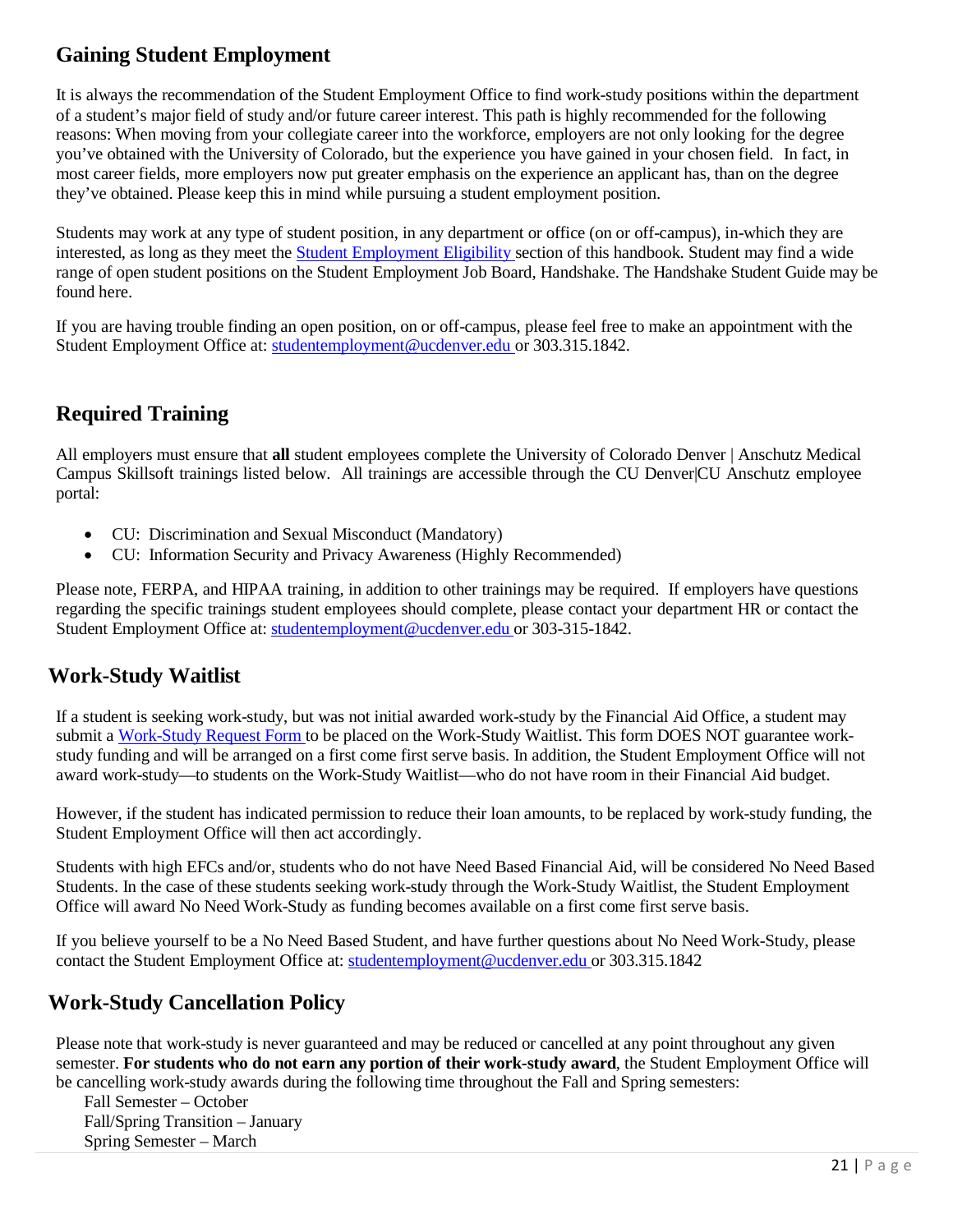In addition to the above cancellation dates, the following are also reasons work-study may be cancelled:

Additional grants or scholarship awarded to a student, after initial packaging, which causes an over-award. SAP – Satisfactory Academic Progress. Student not enrolled in at least 6credit hours throughout the entirety of a semester. Student withdraws from the University Students who have graduated

Please contact the Student Employment Office at: [studentemployment@ucdenver.edu](mailto:studentemployment@ucdenver.edu) if there are any questions regarding work-study cancellation policies.

# **Work-Study Student Employment Hiring Paperwork**

Once students have gained employment, they must complete and submit the University's hiring documents and background check (all of which are listed below), before employment may begin. For work-study students working **oncampus**, hiring paperwork will be submitted to your supervisor and/or hiring authority upon its completion. In the case of **off- campus** work-study positions, students will complete and submit all hiring paperwork, IN PERSON, to the Student Employment Office located in Building AB1, Room 5105, on the Aur

aria Campus.

<span id="page-21-0"></span>I-9 supporting documents will be submitted in-person to the appropriate individual depending on the classification of the student employee as on-campus or off-campus. The individual will complete Section 2 of Federal I-9 form and submit the I-9 verification request to HireRight, and the student will then receive an e-mail from HireRight with instructions on how to complete their Federal I-9 form Section 1 online.

**PLEASE NOTE:** Work-study student employment paperwork cannot be accepted via fax or email.

Work-study employees, who are enrolled in high school, trade school, or any other school (including CCD & MSUD), working in a University of Colorado Denver│Anschutz Medical Campus department, will be provided the appropriate hiring paperwork and payroll forms by their supervisor and/or hiring authority.

**PLEASE NOTE:** All student employees who are enrolled in high school, trade school, or any schools, other than the University of Colorado, are subject to the Student [Retirement](https://www.cu.edu/employee-services/benefits-wellness/student-employee/student-employee-retirement-program) Plan.

#### *On-Campus Student Employment Hiring Paperwork:*

#### *All of the paperwork below is completed in the CU portal unless otherwise indicated.*

- 1. Emergency Contact Information
- 2. Direct Deposit form
- 3. Federal I-9 form
- 4. IRS W-4 form
- 5. University [Background Check](https://forms.ucdenver.edu/secure/background_check_request) Online form

\*\*You may find all on-campus student employment hiring documentation requirements and guidance [here.](http://www.ucdenver.edu/student-services/resources/CostsAndFinancing/FASO/Do/StudentEmployment/Pages/Forms.aspx)

#### *All of the paperwork below is completed in the CU portal unless otherwise indicated.*

#### *Off-Campus Student Employment Hiring Paperwork:*

- 1. Work Authorization Form (WAF) see appendix
- 2. Emergency Contact Information
- 3. Direct Deposit form
- 4. Federal I-9 form
- 5. IRS W-4 form
- 6. Background Check form see appendix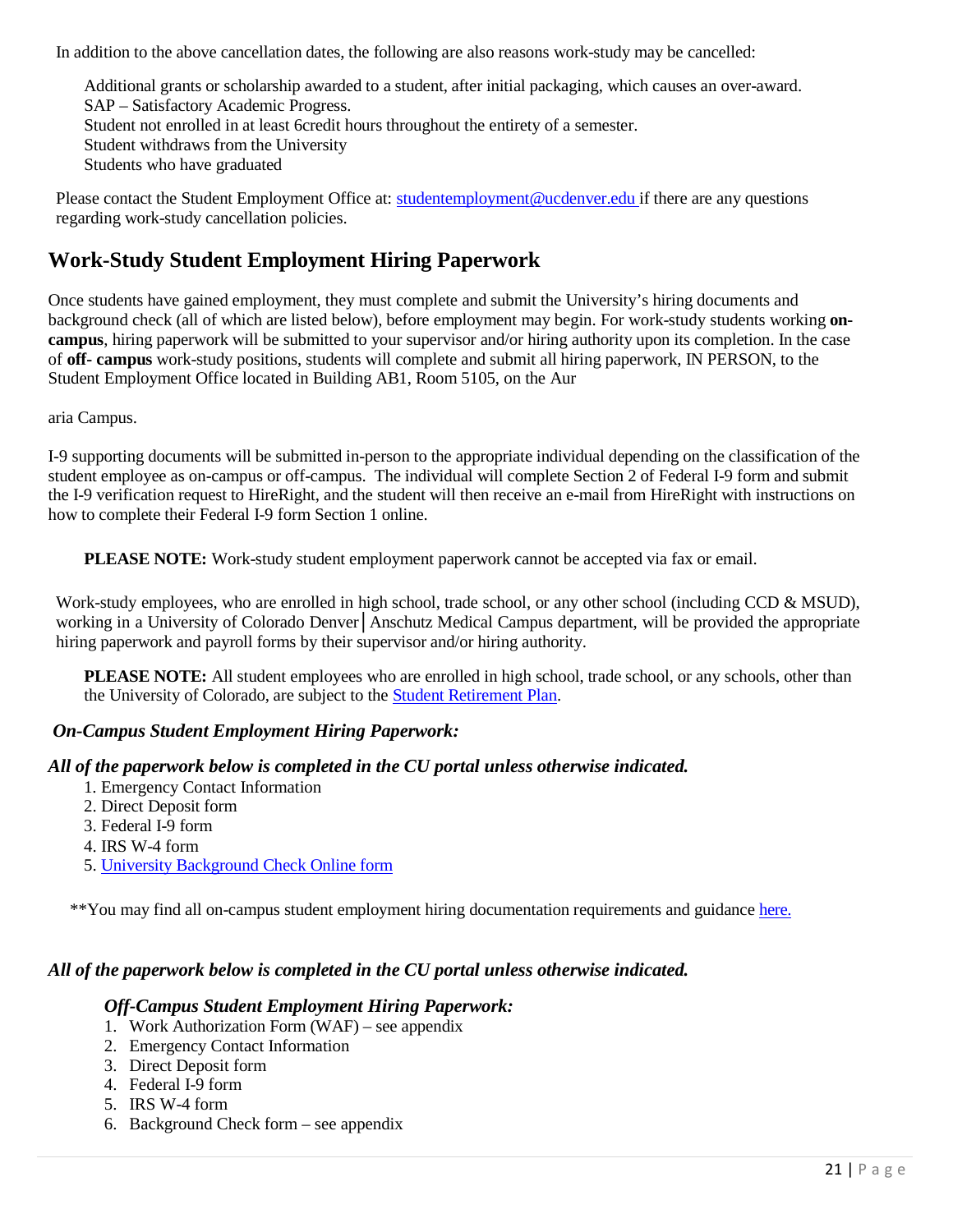\*\*\*You may find all on-campus student employment hiring documentation requirements and guidance [here.](http://www.ucdenver.edu/student-services/resources/CostsAndFinancing/FASO/Do/StudentEmployment/Pages/Forms.aspx)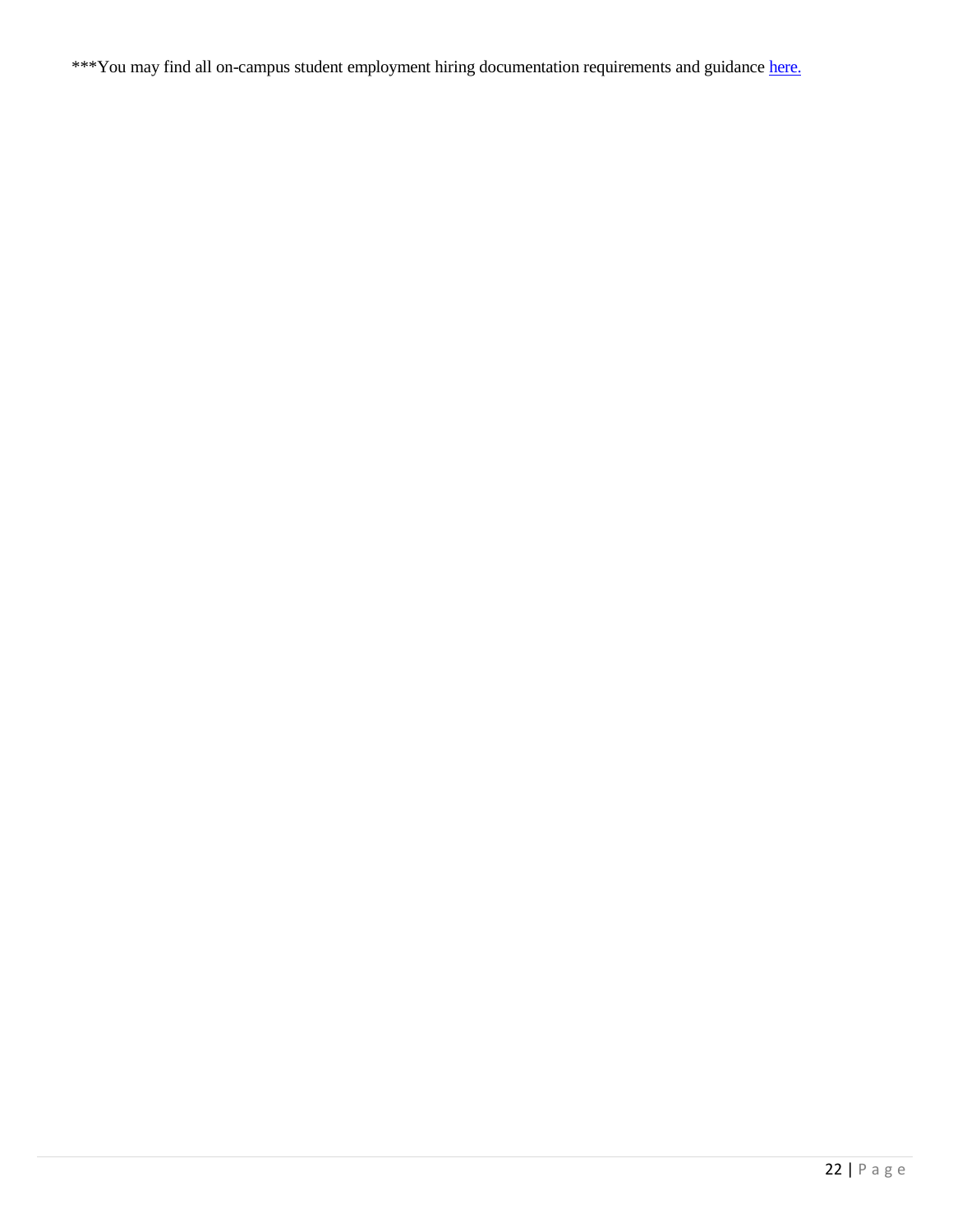#### *Background Check:*

All student employees must complete a background check/checks pursuant to the University [of Colorado](https://www.cu.edu/ope/aps/5050) Denver │ Anschutz Medical [Campus Background Investigations policy. S](https://www.cu.edu/ope/aps/5050)tudents **may not begin working** until the student has successfully passed a background check.

#### *Work Authorization Form (WAF) Off-Campus Work-Study Students Only:*

All off-campus work-study employees, along with their off-campus supervisors must complete and submit a Work-Study [Authorization](http://www.ucdenver.edu/student-services/resources/CostsAndFinancing/FASO/Do/StudentEmployment/Documents/Workstudy%20Authorization%20Form.pdf) Form at the beginning of each semester (preferably two weeks before the semester's first payroll start date). Off-campus work-study employees MAY NOT BEGIN WORKING until the Student Employment Office has received the students WAF, and the off-campus supervisor has received the Work-Study Confirmation email from the Student Employment Office. Any hours worked before the Work-Study Confirmation email has been received, will be charged at 100% to the employer.

# <span id="page-23-0"></span>**Work-Study Student Time Collection**

All work-study student employees are solely responsible for completing and submitting their timesheets to their supervisor by the *Timesheet Due Date*, indicated on the Student [Employment](http://www.ucdenver.edu/student-services/resources/CostsAndFinancing/FASO/Do/StudentEmployment/Documents/2019-2020/2019-2020%20Student%20Employment%20Bi-Weekly%20Payroll%20Calendar.pdf) Bi-Weekly Payroll Calendar and the [CU](http://www.ucdenver.edu/about/departments/HR/Documents/CUDenver2018CalendarFeb-July2018.pdf) [Denver|CU](https://www.cu.edu/hcm-community/pay-employees/payroll-production-calendars) Denver payroll calendar. All timesheets must be signed by the student employee and approved by the supervisor before the hours can be submitted. Late timesheets may delay processing of pay. Late timesheets will be processed by the PPL when they are received and pay should be processed during the next eligible pay cycle, including off-cycle if available.

In the case of **off-campus work-study employees**, all signed and completed timesheets will be faxed or email to the Student Employment Office at 303.315.1835 or [studentemployment@ucdenver.edu.](mailto:studentemployment@ucdenver.edu)

Student employees are to be paid only for hours worked, and may not include anticipated hours on a timesheet. In addition, student employees may not hold hours, in anticipation of a work-study award through the Financial Aid Office. If a student employee is found to be intentionally forging hours (hour not actually worked), this will be considered grounds for immediate termination.

State Procedure P-3-35 states "Time worked must be recorded in 15 minute units (round to the nearest quarter hour). Example: if a student punches in at 7:11 you should round the time to 7:15 and they left at 4:25 –round the time to 4:30. Using these rounded figures, the student worked 9.25 hours for the day.

**\*15 minutes = .25 of an hour \*30 minute = .50 of an hour \*45 minutes = .75 of an hour**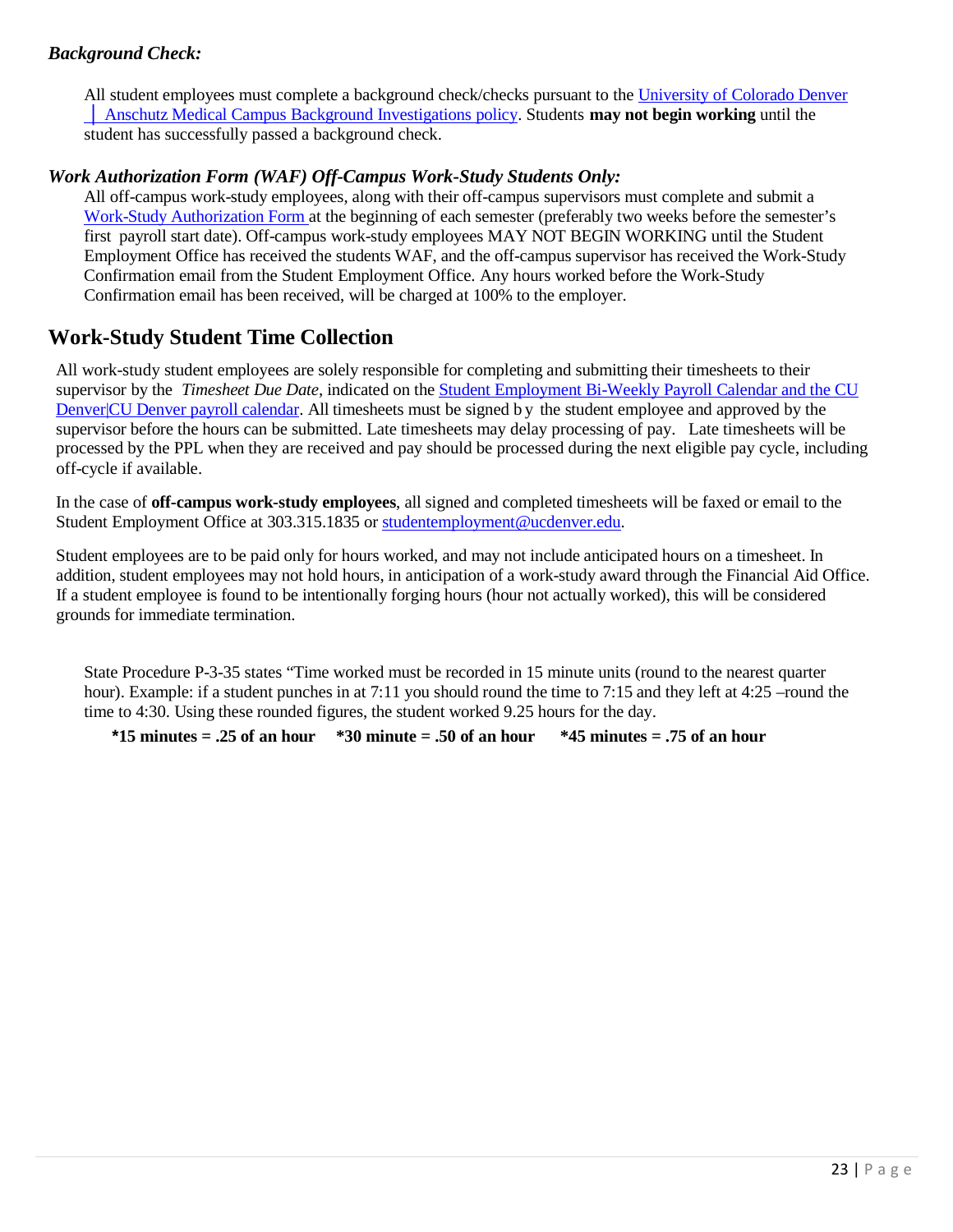# **On-Campus University Employer Responsibilities:**

# <span id="page-24-1"></span><span id="page-24-0"></span>**General Employer Responsibilities**

All on-campus University employers must read, be familiar with, and abide by, the Student [Employment](#page-6-0) Policies and the On-Campus University Employer [Responsibilities](#page-3-1) sections of this handbook. All employers must ensure every student hired has read and understands th[e Student Employment Policies](#page-19-0) and Student [Employee Information](#page-19-0) and Policy sections of this handbook.

It is the responsibility of the employer to work with a student and come up with a reasonable schedule that meets the employer's needs along with the student's academic needs. There will be times during the semester (i.e. midterms and finals) where student's schedules may need to be adjusted. Planning ahead of time will help reduce the inconvenience to employers.

All employers and/or departments must maintain, and are responsible for keeping student employee personnel files onsite, and up-to-date. These personnel files should include the following documentation for each student employee hired:

#### *On-Campus Student Employment Paperwork:*

- 1. Copy of student job description
- 2. Copy of student class schedules (A requirement for students on federal work study to ensure that students are not working during class. The employer should determine the appropriate method to verify – i.e. printout of course schedule, documented communication if schedule changes, etc.)
- 3. Any student performance evaluations (best practice- recommended, but not required)
- 4. Copy of signed letter of offer
- 5. Any student work performance warnings

\*\*You may find all on-campus student employment hiring document requirements and guidance [here.](http://www.ucdenver.edu/student-services/resources/CostsAndFinancing/FASO/Do/StudentEmployment/Pages/Forms.aspx)

Each University of Colorado Denver│Anschutz Medical Campus department, PPLs, and supervisors are responsible for maintaining these personnel files, setting up each student employee in HCM properly, and terminating student employees in HCM, once a students' position has concluded. Please contact the Student Employment Office at: [studentemployment@ucdenver.edu](mailto:studentemployment@ucdenver.edu) or 303.315.1842, if there are any questions regarding hiring or terminating student employee in HCM.

**Work-Study Only -** Any earnings over a student's work-study award will be paid at 100% by the employing department. The Student Employment Office will attempt to notify departments and employers when their students are running out of work-study funds; however, it is ultimately the students and supervisors responsibility to keep track of work-study earnings and awards throughout the semester. Furthermore, it is the sole responsibility of the student to be aware of possible funding and status changes, along with any work-study award reductions to their Financial Aid throughout a semester. It is also the sole responsibility of the student to immediately inform their supervisor of any changes which can affect their work-study award and employment eligibility.

# <span id="page-24-2"></span>**Required Training**

All employers must ensure that **all** student employees complete the University of Colorado Denver | Anschutz Medical Campus Skillsoft trainings listed below. All trainings are accessible through the CU Denver|CU Anschutz employee portal:

- CU: Discrimination and Sexual Misconduct (Mandatory)
- CU: Information Security and Privacy Awareness (Highly Recommended)

Please note, FERPA, and HIPAA training, in addition to other trainings may be required. If employers have questions regarding the specific trainings student employees should complete, please contact your department HR or contact the Student Employment Office at: [studentemployment@ucdenver.edu](mailto:studentemployment@ucdenver.edu) or 303-315-1842.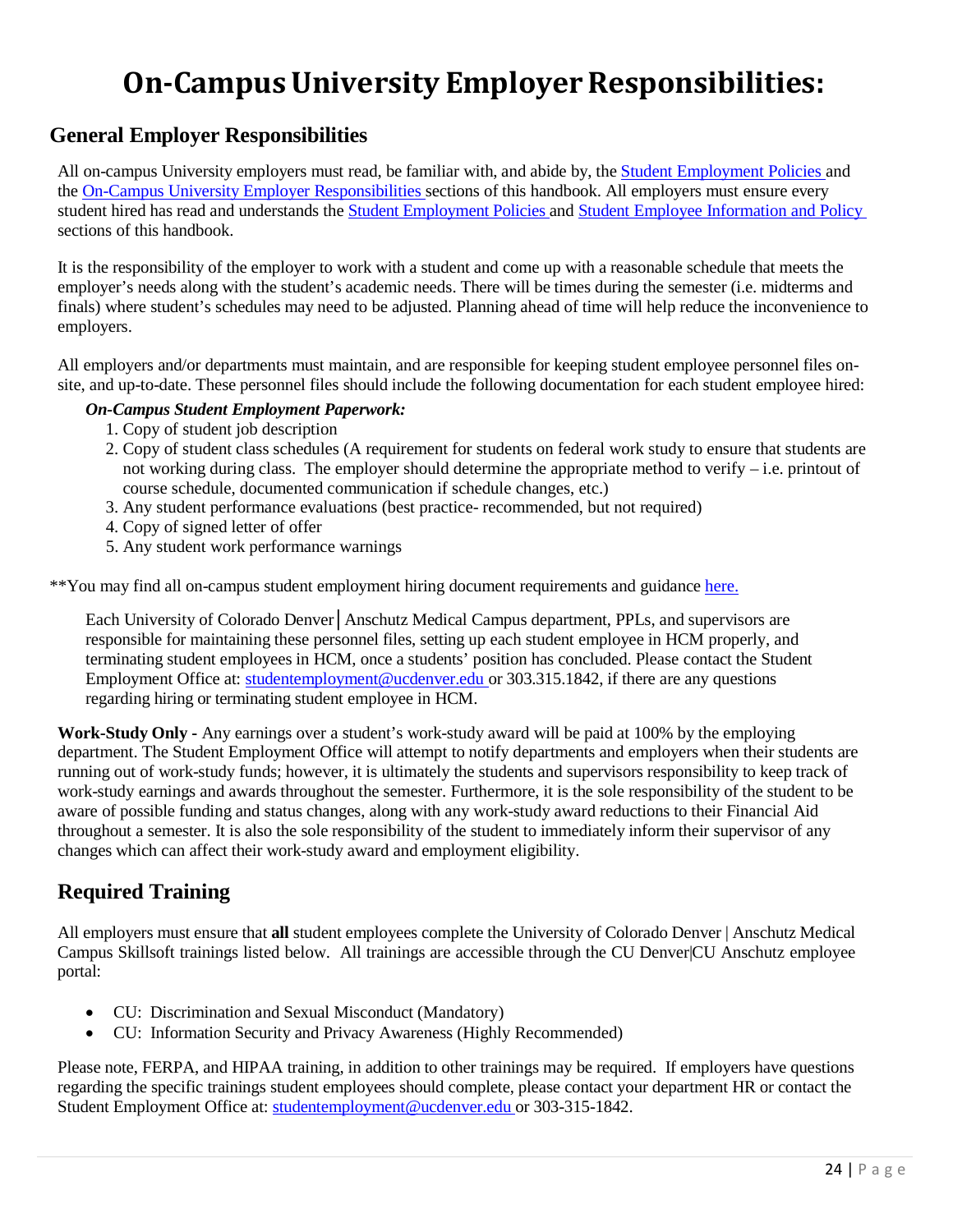# <span id="page-25-0"></span>**Hiring Work-Study Student Employees**

#### *Finding Work-Study Student Employees:*

To obtain a healthy pool of students from which to select, it is the recommendation of the Student Employment Office that employers develop and post a *Job Announcement* to the University of Colorado Denver │Anschutz Medical Campus Student Job Board. Employer must first create a login and profile to complete Job Announcements. To do this, please visit the [Handshake](https://ucdenver.joinhandshake.com/login) and register your department/organization.

After registering and completing a Job Announcement, employers can manage, delete or edit postings at any time by logging back in to Handshake. Employers can find Handshake for re-login and management on the [Student](http://www.ucdenver.edu/student-services/resources/CostsAndFinancing/FASO/Do/StudentEmployment/Pages/StudentEmployment.aspx)  [Employment](http://www.ucdenver.edu/student-services/resources/CostsAndFinancing/FASO/Do/StudentEmployment/Pages/StudentEmployment.aspx) website.

#### *Hiring Student Employees:*

After the interviewing process has concluded and a student employee has been selected, employers must provide the proper hiring paperwork (below), to complete the hiring process. At this time, employers should also collect the student's class schedule to be in compliance with the Work Hour [Regulation](#page-7-0) section of this Handbook.

In the case of employers hiring Work-Study students, the employer must collect proof of a student's Work-Study award (provided by the student), before the student can officially be hired. If a student fails to provide this information in a timely manner, the employment opportunity may be revoked by the employer. If a student is unwilling to provide this information for privacy reasons, the employer may then contact the **Student [Employment](mailto:studentemployment@ucdenver.edu)** [Office](mailto:studentemployment@ucdenver.edu) to verify the award.

#### *On-Campus Student Employment Hiring Paperwork:*

#### *All of the paperwork below is completed in the CU portal unless otherwise indicated.*

- 1. Emergency Contact Information
- 2. Direct Deposit form
- 3. Federal I-9 form
- 4. IRS W-4 form
- 5. University [Background Check](https://forms.ucdenver.edu/secure/background_check_request) Online form

#### *\*\*You may find all on-campus student employment hiring document requirements and guidance [here.](http://www.ucdenver.edu/student-services/resources/CostsAndFinancing/FASO/Do/StudentEmployment/Pages/Forms.aspx)*

To properly setup new student employees in HCM, and avoid delays in HR and Employee Services processing, department should review all paperwork and documentation carefully. Employers must complete and verify all supporting documentation for the I-9 form. The department should inform student employees to complete their W-4 and direct deposit information in the portal.

#### *Background Check:*

All student employees must complete a background check/checks pursuant to the University [of Colorado](https://www.cu.edu/ope/aps/5050) Denver │ Anschutz Medical [Campus Background Investigations Policy. S](https://www.cu.edu/ope/aps/5050)tudents **may not begin working** until the student has successfully passed a background check.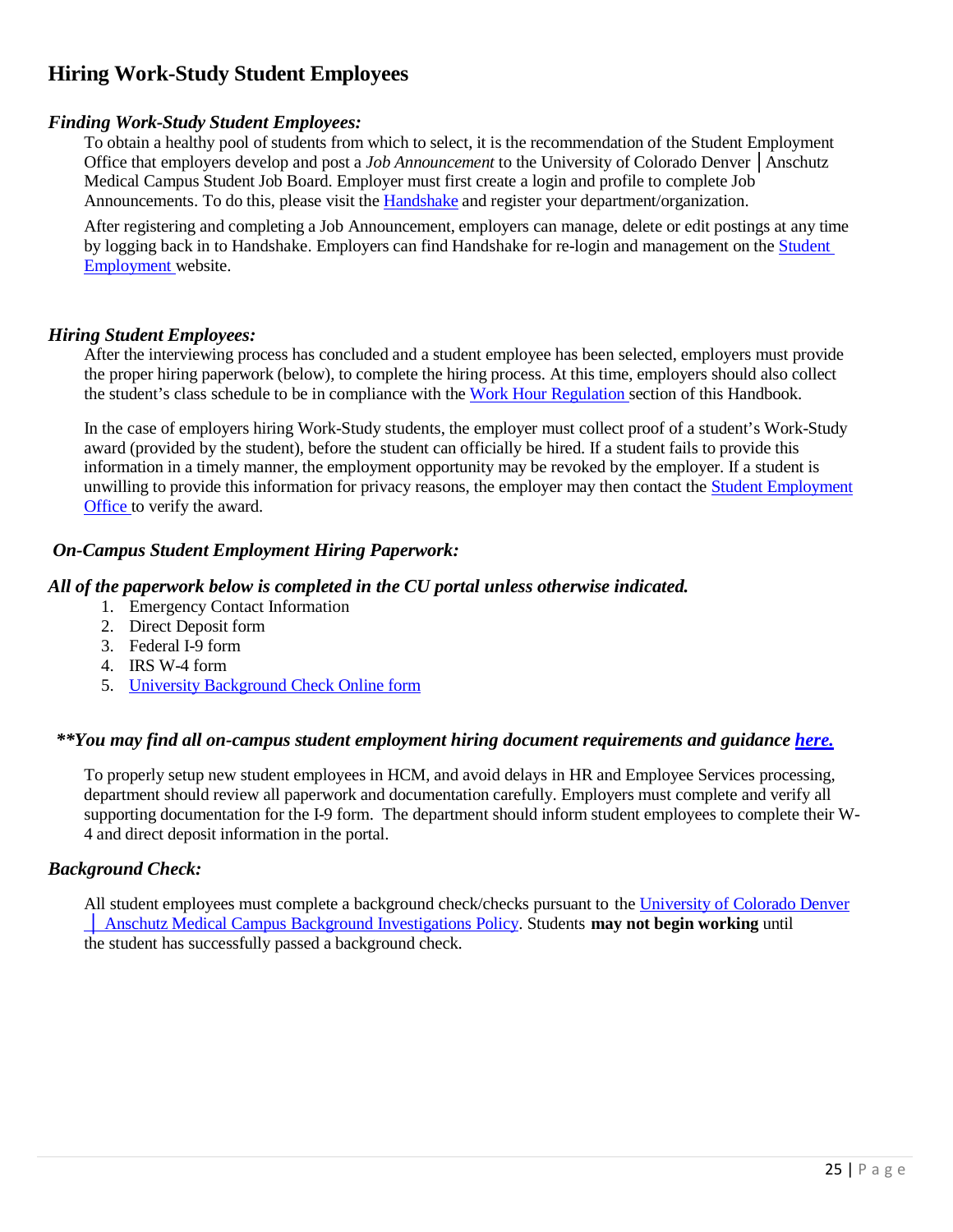# <span id="page-26-0"></span>**Setting up Student Employees in Human Capital Management (HCM)**

Before entering a students' personal and employment information into HCM, the employer will need the following information:

- 
- 
- 
- 4. Students Job Code/Class
- 1. Position Number 5. Students Personal Information Worksheet
- 2. Speed type(s) 6. Student Emergency Contact Worksheet
- 3. Student Pay Rate 7. Proof of Work-Study (if applicable)
	- An "APPOINTMENT END DATE", reflecting the last day to work in an academic year (Fall/Spring), and/or Summer semester (dates found on the [Bi-Weekly](http://www.ucdenver.edu/student-services/resources/CostsAndFinancing/FASO/Do/StudentEmployment/Documents/2019-2020/2019-2020%20Student%20Employment%20Bi-Weekly%20Payroll%20Calendar.pdf) Payroll Calendar). -HCM location: Workforce Administration>Job Information>Job Data>Employment Information tab>Appointment End Date. Usage of the Appointment End Date will vary depending on the department.
	- A "FUNDING END DATE", reflecting the same dates as the "Appointment End Date". -HCM location: Workforce Administration>Job Information>Job Data>Work Location tab>Funding Distribution link. Usage of the Funding End Date will vary depending on the department.

#### *HCM Student Employee Setup Guide:*

The below links are step by step guides provided by Employee Services for student employee setups in HCM, including both Work-Study and Hourly positions. These are only the basic links needed to guide employers through student employee setups. To find all other step by step guides that may be needed, please go to: Employee Services – HCM Training [Environment.](http://www.cu.edu/hcm-community/hcm-access-training)

Step by Step Guide to create a new position number:

- Creating a Student (or [Temporary\)](https://www.cu.edu/hcm-community/hire-or-rehire) Position

Step by Step Guide to enter new student employee into HCM:

- Hiring a Student [Employee](https://www.cu.edu/docs/sbs-hiring-employee)

# <span id="page-26-1"></span>**Time Entry Regulation**

Supervisors of students are responsible for facilitating time collection within their departments through the departmental Personnel Payroll Liaison (PPL). The Student Employment Office is responsible for managing the time entry process for all off- campus work-study employers (including students working in MSCD/CCD/AHEC/UCH/etc. departments).

Students must complete bi-weekly time records listing time in & time out for each day worked. The hours reported on these time records must then be entered onto HCM Time Collection Pages. The signed hard copy of the time record must be kept on file with the employing department for a minimum of 3 years (5 years recommended). Departments with contracts and grants are required to retain records for 3 years (5 years recommended) from submission of final expenditure reports on all contracts and grants. For workstudy students, federal and state programs require departments to obtain the time record for 3 years (5 years recommended) from the end of the award year.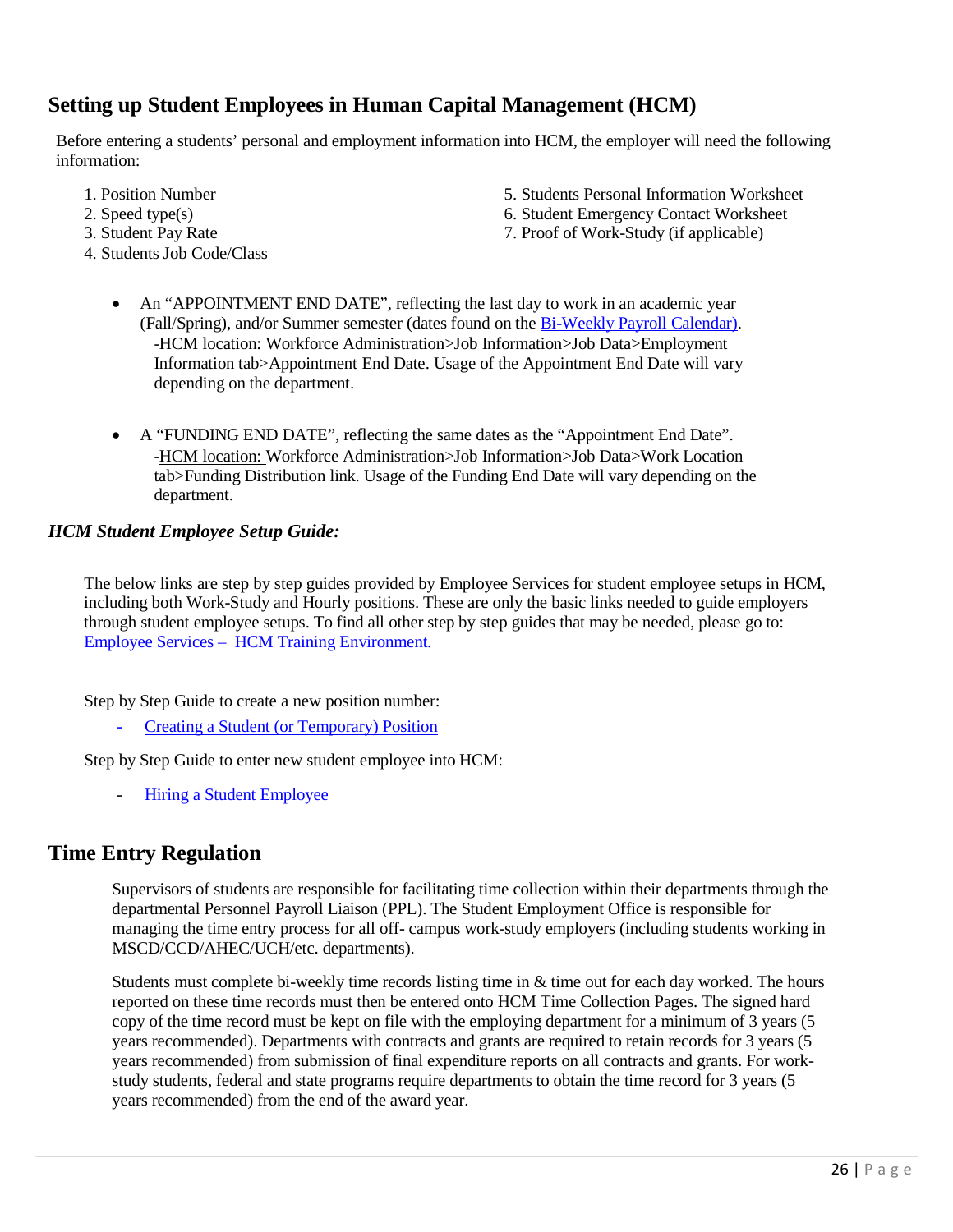PLEASE NOTE: Students are to be paid **only** for hours worked. You cannot pay a student for anticipated hours. Supervisors must review the time record for accuracy to verify that the student is reporting the correct time. **Supervisors and students CANNOT hold hours if they are waiting for a work-study award. Students must be paid hourly, until the date work-study has been awarded.**

Supervisors and students must adhere to the time collection deadlines and facilitate time collection with the department Personnel Payroll Liaison (PPL). Time Collection deadlines are available on the [University of Colorado Human](https://www.cu.edu/hcm-community/pay-employees/payroll-production-calendars)  [Resources website.](https://www.cu.edu/hcm-community/pay-employees/payroll-production-calendars)

Employers and students may also refer to the Student [Employment](http://www.ucdenver.edu/student-services/resources/CostsAndFinancing/FASO/Do/StudentEmployment/Documents/2019-2020/2019-2020%20Student%20Employment%20Bi-Weekly%20Payroll%20Calendar.pdf) Bi-Weekly Payroll Calendar for pay period beginning/end dates, student pay dates, along with work-study beginning/end dates for each semester.

Since students are not eligible/entitled to fringe benefits they cannot receive benefits in exchange for work such as vacation, sick leave, snow days, unemployment and/or paid holidays (Students are however eligible for Jury Duty pay, please se[e page 9\)](#page-8-0). To assist you in managing student time records, we would like to suggest the following:

#### *Managing Student Time Records:*

- -Keep time sheets or time cards (if using an automated system) in one location where only the supervisor has access to them. Student employees should be given access only when they sign in and out. Time worked my be entered into the leave portal in lieu of the above.
- -Have the student sign/punch in and out on his/her time record on a daily basis (i.e. do not have him/her fill out the entire time record at the end of the pay period). This should eliminate any errors.
- -If the student makes an error while filling out the time record and supervisors need to change the information on the time sheet, cross it out and legibly write next to the old information. Do not use white out to correct errors on the time sheet. The supervisor should initial the changes.
- -Make sure the student has a supervisor that is aware of and can verify the student's time in and time out. An appropriate person should be designated to sign off on the time record in the supervisor's absence (i.e. vacation or sick). Employers should notify student employee who the backup person will be for the department.
- -Both the supervisor and the student must sign the paper time record. Supervisors cannot sign the student's time record for them. Students must sign to certify that "the hours and minutes shown herein are a complete and accurate record of time worked each day and for the reporting period." Supervisors or their designee will approve time entered through the leave portal if the leave portal is used in lieu of paper time keeping.
- -Under no circumstances should the time record be returned to the student after the supervisor has signed it.

-State Procedure P-3-35 states "Time worked must be recorded in 15 minute units (round to the nearest quarter hour). Example: if a student punches in at 7:11 employers should round the time to 7:15 and they left at 4:25 – round the time to 4:30. Using these rounded figures, the student worked 9.25 hours for the day.

#### **\*15 minutes = .25 of an hour \*30 minute = .50 of an hour \*45 minutes = .75 of an hour**

If your department discovers the reporting of fraudulent information, you must first conduct an internal audit. The student name should only be forwarded to the Student Employment Office, if it involves a work-study student employee. If fraudulent information on a student's timesheet is confirmed, this will be considered grounds for immediate termination.

# <span id="page-27-0"></span>**Summary of Work-Study Charges to Departments**

Each employing department will be charged 25.5%, on top of and/or in addition to, a work-study employees earnings each month. The University will make these charges to an employing department's speed type monthly. Please ensure that the work-study student employees Funding Distribution panel is setup with the correct speed type, in-which the employing departments would like this charge to come out of.

**PLEASE NOTE:** The departmental speed type(s) should account for 100% of the students funding (ensuring that multiple funding sources add up to 100%) in the Funding Distribution panel.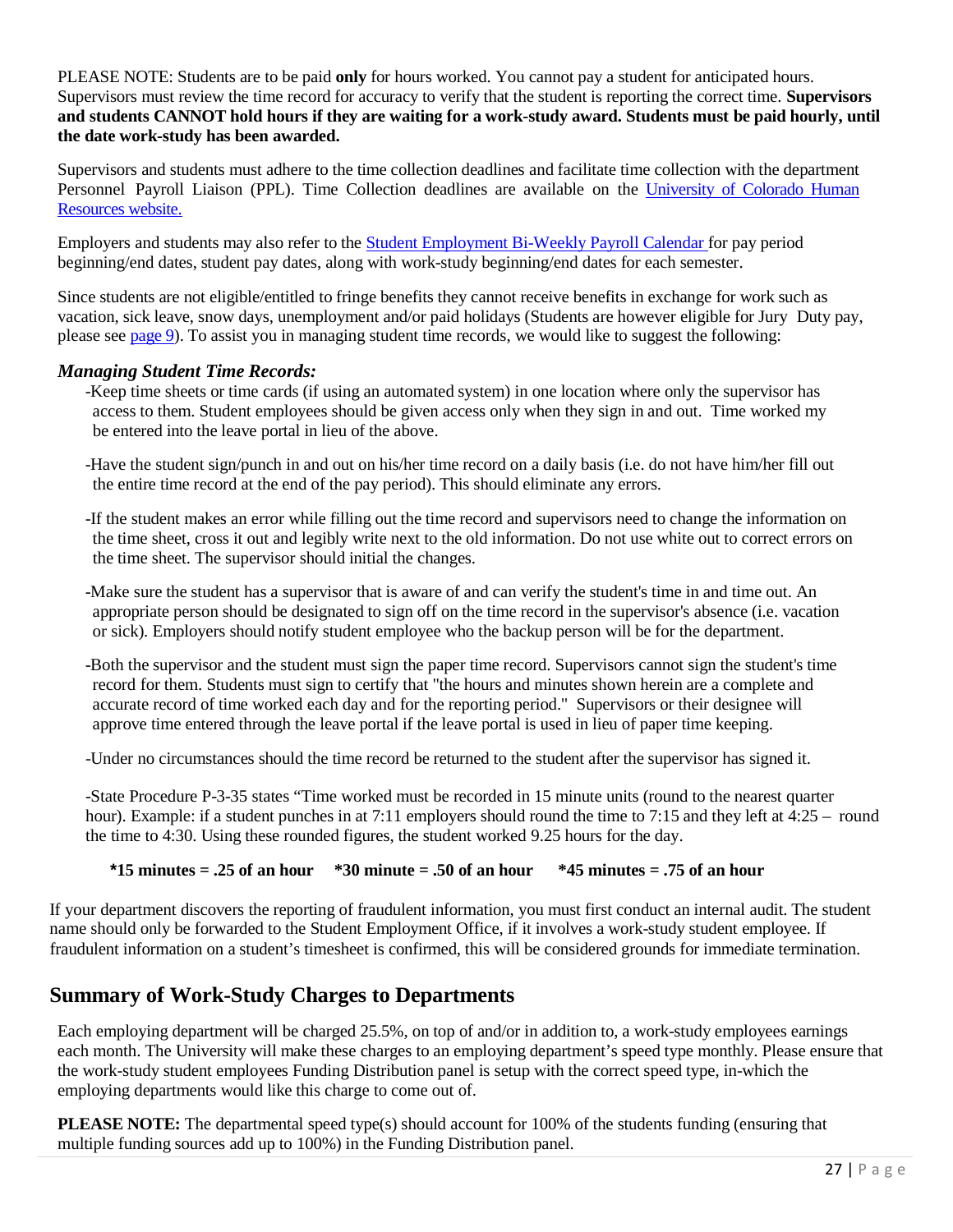# <span id="page-28-0"></span>**Student Employee Termination**

Students are '**at will**' employees; this means the hiring department can terminate a student at any time. Student employees may also be terminated for performance related or disciplinary reasons, such as:

-Lack of performance or attendance -Falsifications of timesheet -Releasing of restricted information -Theft -Unauthorized or fraudulent use of equipment and/or property -Violation of University policies and procedures

It is recommended, if possible, that a reasonable (approximately two weeks) notice be given. Before terminating a student, we recommend:

#### *Counseling:*

The student should be informed of the unsatisfactory performance or behavior and given an opportunity to correct it. You should be specific about what you expect from the student. If the students think they need more training, arrange a training schedule.

#### *Documentation:*

Document all attempts to talk to or contact the student, and specifically what you have asked the student to do, in-order to correct the unsatisfactory performance/behavior. After two weeks, evaluate the student again, and document the results.

In addition to terminating a student for unsatisfactory performances, a student employee may be terminated for reasons of budget constraints, completion of project, lack of work, and other such valid reasons unrelated to job performance. The employer should give the student a two-week written notice that states the valid reason for termination.

If the student's performance continues to be unsatisfactory after counseling and a reasonable opportunity to improve, the student may be terminated. When possible, departments should provide a two-week written notice prior to terminating a student with cause, except in cases of flagrant, willful violation of University or Agency rules, or in cases where the student has been told in counseling attempts that the next occurrence of a behavior will result in termination.

**At the time of termination, employers must immediately inform Employee Services of the student termination and**  request, within 6 hours, a hand drawn check must be processed for the hours worked by the terminated student. You can find the *Hand-drawn Warrant Request* form [here.](https://www.cu.edu/hcm-community/policies/hand-drawn-warrant) Please make sure that the student has completely filled out his/her time sheet, including signature, for the hours worked during the pay period at the time of termination.

#### <span id="page-28-1"></span>*Check-Out Notification:*

Each student who is terminated, for resignation or other reason, must have a [Check-Out Notification](http://www.ucdenver.edu/about/departments/HR/resourcesforemployees/employeecategories/Pages/studentworkers.aspx) filled out if the student is no longer attending or employed by the university. Please check with the student before submitting the form to ensure that they are not employed in another department or still enrolled in courses.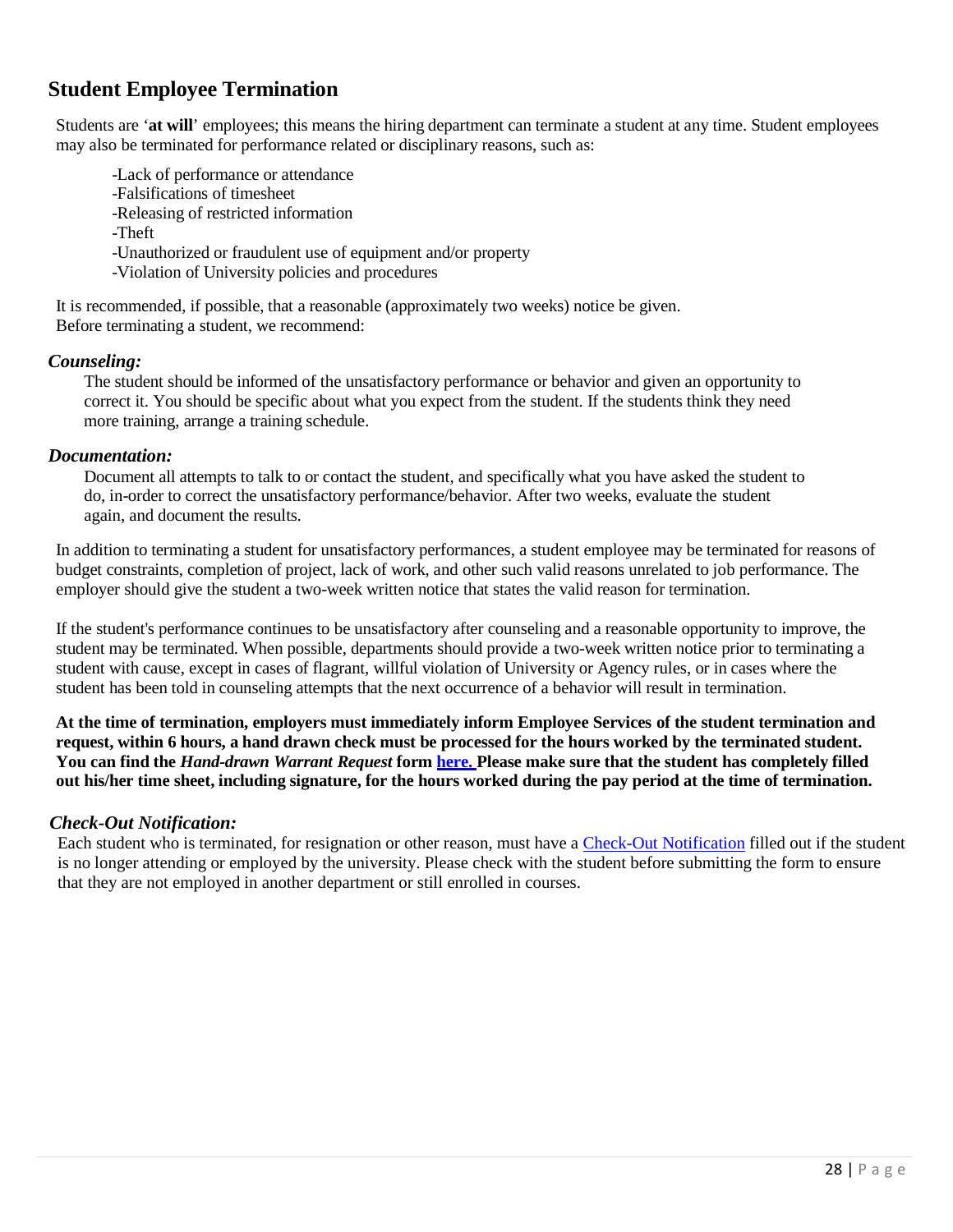# **Off-Campus EmployerResponsibilities**

**Including CCD, MSUD, AHEC, Etc.**

## <span id="page-29-1"></span><span id="page-29-0"></span>**General Employer Responsibilities**

All off-campus employers must read, be familiar with, and abide by, the Student [Employment](#page-6-0) Policies and the [Off-](#page-29-0)Campus [Employer Responsibilities](#page-29-0) sections of this handbook. All employers must ensure every student hired has read and understands the Student [Employment](#page-6-0) Policies and Student [Employee Information](#page-19-0) and Policy sections of this handbook.

It is the responsibility of the employer to work with a student and come up with a reasonable schedule that meets the employer's needs along with the student's academic needs. There will be times during the semester (i.e. midterms and finals) where student's schedules may need to be adjusted. Planning ahead of time will help reduce the inconvenience to employers.

All employers and/or departments must maintain, and are responsible for keeping student employee personnel files onsite, and up-to-date. These personnel files should include the following documentation for each student employee hired:

#### *Off-Campus Student Employment Paperwork:*

- 1. Work Authorization Form (WAF)
- 2. Copy of student job description
- 3. Copy of student class schedules (A requirement for students on federal work study to ensure that students are not working during class. The employer should determine the appropriate method to verify  $-$  i.e. printout of course schedule, documented communication if schedule changes, etc.) (recommended, not required)
- 4. Any student performance evaluations (best practice recommended, not required)
- 5. Copy of signed letter of offer
- 6. Any student work performance warnings

\*\*You can find all off-campus student employment hiring document requirements and guidance [here.](http://www.ucdenver.edu/student-services/resources/CostsAndFinancing/FASO/Do/StudentEmployment/Pages/Forms.aspx) 

The Student Employment Office will handle all off-campus student employment hiring paperwork, human resources and payroll matters, along with time entry. The Student Employment Office will also provide copies of the Personal Information Worksheet and the Emergency Contact Worksheet to off-campus employers.

**PLEASE NOTE:** Any earnings over a student's work-study award will be paid at 100% by the employing department. The Student Employment Office will ATTEMPT to notify employers when their students are running out of work-study funds; however it is ultimately the students and supervisors responsibility to keep track of work-study earnings and awards throughout the semester. Furthermore, it is the sole responsibility of the student to be aware of possible funding and status changes, along with any work-study award reductions to their Financial Aid throughout a semester. It is also the sole responsibility of the student to immediately inform their supervisor of any changes which can affect their work-study award and employment eligibility.

<span id="page-29-2"></span>Each University of Colorado Denver│Anschutz Medical Campus department, PPLs, and supervisors are responsible for maintaining these personnel files, setting up each student employee in HCM properly, terminating student employees in HCM, and submitting [a Check-Out Notification](http://www.ucdenver.edu/about/departments/HR/resourcesforemployees/employeecategories/Pages/studentworkers.aspx) with HR once a students' position has concluded. Please contact the Student Employment Office at: [studentemployment@ucdenver.edu o](mailto:studentemployment@ucdenver.edu)r 303.315.1842, if there are any questions regarding hiring or terminating student employees in HCM.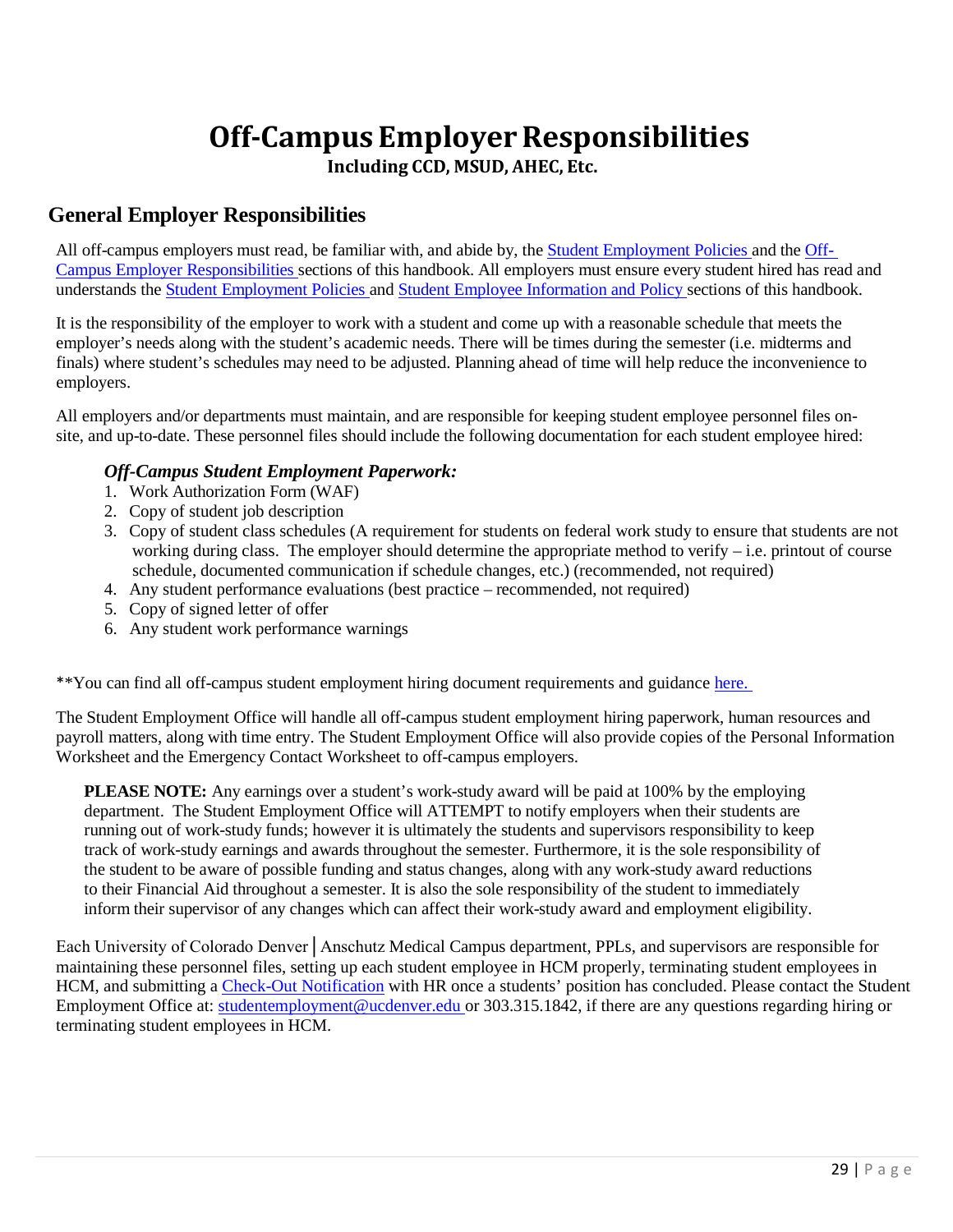# **Required Training**

All employers must ensure that **all** student employees complete the University of Colorado Denver | Anschutz Medical Campus mandatory Skillsoft training listed below. All trainings are accessible through the CU Denver|CU Anschutz employee portal:

• CU: Discrimination and Sexual Misconduct

If employers have questions regarding the specific trainings student employees should complete, please contact your department HR or contact the Student Employment Office at[: studentemployment@ucdenver.edu o](mailto:studentemployment@ucdenver.edu)r 303-315-1842.

## **Hiring Work-Study Student Employees**

#### *Finding Work-Study Student Employees:*

To obtain a healthy pool of students from which to select, it is the recommendation of the Student Employment Office that employers develop and post a *job announcement* to the University of Colorado Denver │Anschutz Medical Campus Student Job Board, Handshake. Employer must first create a login and profile to complete job postings. To do this, please visit the [Handshake](https://app.joinhandshake.com/login) and register your department/organization.

After registering, employers can manage, delete or edit postings at any time by logging back in to Handshake.

#### *Hiring Work-Study Student Employees:*

After the interviewing process has concluded and a student employee has been selected, the employers must direct the selected candidate to the Student Employment Office to obtain the proper hiring paperwork. The employer must collect proof of the student's Work-Study award, along with a copy of the student's class schedule to be in compliance with the Work Hour [Regulation](#page-7-0) section of this Handbook (both provided by the student). If a student fails to provide this information in a timely manner, the employment opportunity may be revoked by the employer. If a student is unwilling to provide proof of work-study for privacy reasons, the employer may then contact the Student [Employment](mailto:studentemployment@ucdenver.edu) Office to verify the award.

#### *Work-Study Authorization Form (WAF):*

All off-campus supervisors and off-campus student employees must complete and submit a [Work Study](http://www.ucdenver.edu/student-services/resources/CostsAndFinancing/FASO/Do/StudentEmployment/Documents/2016-2017/WAF%2016-17.pdf) [Authorization Form](http://www.ucdenver.edu/student-services/resources/CostsAndFinancing/FASO/Do/StudentEmployment/Documents/Workstudy%20Authorization%20Form.pdf) with the student employment *new hire* paperwork, and at the beginning of each semester (preferably two weeks before the semester's first payroll start date). Off-campus work-study employees MAY NOT BEGIN WORKING until the Student Employment Office has received the students WAF, and the offcampus supervisor has received the Work-Study Confirmation email from the Student Employment Office. Any hours worked before the Work-Study Confirmation email has been received, will be charged at 100% to the employer.

#### *Background Check:*

All student employees must complete a background check pursuant to the [University](https://www.cu.edu/ope/aps/5050) of Colorado Denver Anschutz Medical Campus [Background Investigations](https://www.cu.edu/ope/aps/5050) policy. Students **may not begin working** until the student has successfully passed a background check.

## <span id="page-30-0"></span>**Time Entry Regulation**

Supervisors of off-campus work-study students are responsible for facilitating time collection within their departments. The Student Employment Office is responsible for managing the time entry process for all Off-Campus Work-Study Employers (including students working in MSUD/CCD/AHEC/UCH/etc. departments).

Students must complete bi-weekly time records listing time in & time out for each day worked, with a way in-which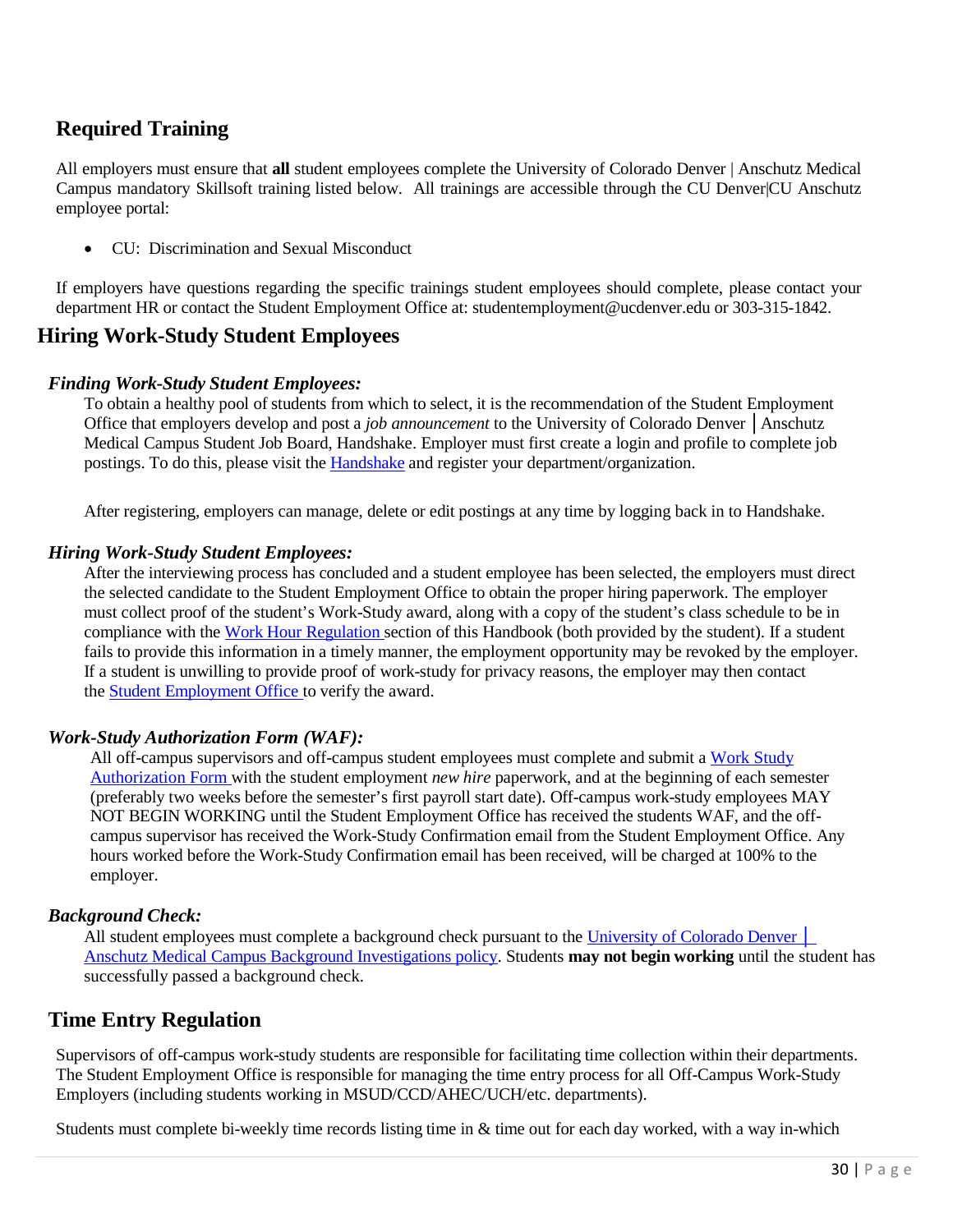supervisor can verify the hours worked.

**PLEASE NOTE:** Students are to be paid **only** for hours worked. You cannot pay a student for anticipated hours. Supervisors must review the time record for accuracy to verify that the student is reporting the correct time. **Supervisors and students CANNOT hold hours when waiting for a workstudy award. Students must be paid hourly until the date work-study has been awarded.**

Supervisors and students must adhere to the time collection deadlines and payroll cycles, set forth on the [Student](http://www.ucdenver.edu/student-services/resources/CostsAndFinancing/FASO/Do/StudentEmployment/Documents/2019-2020/2019-2020%20Student%20Employment%20Bi-Weekly%20Payroll%20Calendar.pdf) [Employment Bi-Weekly Payroll Calendar.](http://www.ucdenver.edu/student-services/resources/CostsAndFinancing/FASO/Do/StudentEmployment/Documents/2019-2020/2019-2020%20Student%20Employment%20Bi-Weekly%20Payroll%20Calendar.pdf)

Since students are not eligible/entitled to fringe benefits they cannot receive benefits in exchange for work such as vacation, sick leave, snow days, unemployment and/or paid holidays (Students are however eligible for Jury Duty pay, please see page 9). To assist you in managing student time records, we would like to suggest the following:

#### *Managing Student Time Records:*

-Keep time sheets or time cards (if using an automated system) in one location where only the supervisor has access to them. Student employees should be given access only when they sign in and out. Time worked may be entered into the leave portal in lieu of the above.

-Have the student sign/punch in and out on his/her time record on a daily basis (i.e. do not have him/her fill out the entire time record at the end of the pay period). This should eliminate any errors.

-If the student makes an error while filling out the time record and supervisors need to change the information on the time sheet, cross it out and legibly write next to the old information. Do not use white out to correct errors on the time sheet. The supervisor should initial the changes.

-Make sure the student has a supervisor that is aware of and can verify the student's time in and time out. An appropriate person should be designated to sign off on the time record in the supervisor's absence (i.e. vacation or sick). Employers should notify student employee who the backup person will be for the department.

-Both the supervisor and the student must sign the paper time record. Supervisors cannot sign the student's time record for them. Students must sign to certify that "the hours and minutes shown herein are a complete and accurate record of time worked each day and for the reporting period." Supervisors or their designee will approve time entered through the leave portal if the leave portal is used in lieu of paper time keeping.

-Under no circumstances should the time record be returned to the student after the supervisor has signed it.

-State Procedure P-3-35 states "Time worked must be recorded in 15 minute units (round to the nearest quarter hour). Example: if a student punches in at 7:11 employers should round the time to 7:15 and they left at 4:25 – round the time to 4:30. Using these rounded figures, the student worked 9.25 hours for the day.

#### **\*15 minutes = .25 of an hour \*30 minute = .50 of an hour \*45 minutes = .75 of an hour**

If your department discovers the reporting of fraudulent information, you must first conduct an internal audit. The students name should only be forwarded to the Student Employment Office, if the internal audit confirms fraudulent reporting. If fraudulent information on a student's timesheet is confirmed, this will be considered grounds for immediate termination.

# <span id="page-31-0"></span>**Work-Study Charges to Off-Campus Employers**

Each *Non-Family Literacy*, off-campus employer is charged 25.5%, in addition the University may charge up to 2% in Worker's Compensation, which is on top of and/or in addition to, a work-study employees earnings each month. The Agency agrees to reimburse the University for 100% of the amount of sick leave taken by the students while at the Agency, in accordance with the Colorado Healthy Families and Workplace Act. The University will bill off-campus employers monthly, which should be paid within 30 days of receiving the University invoice.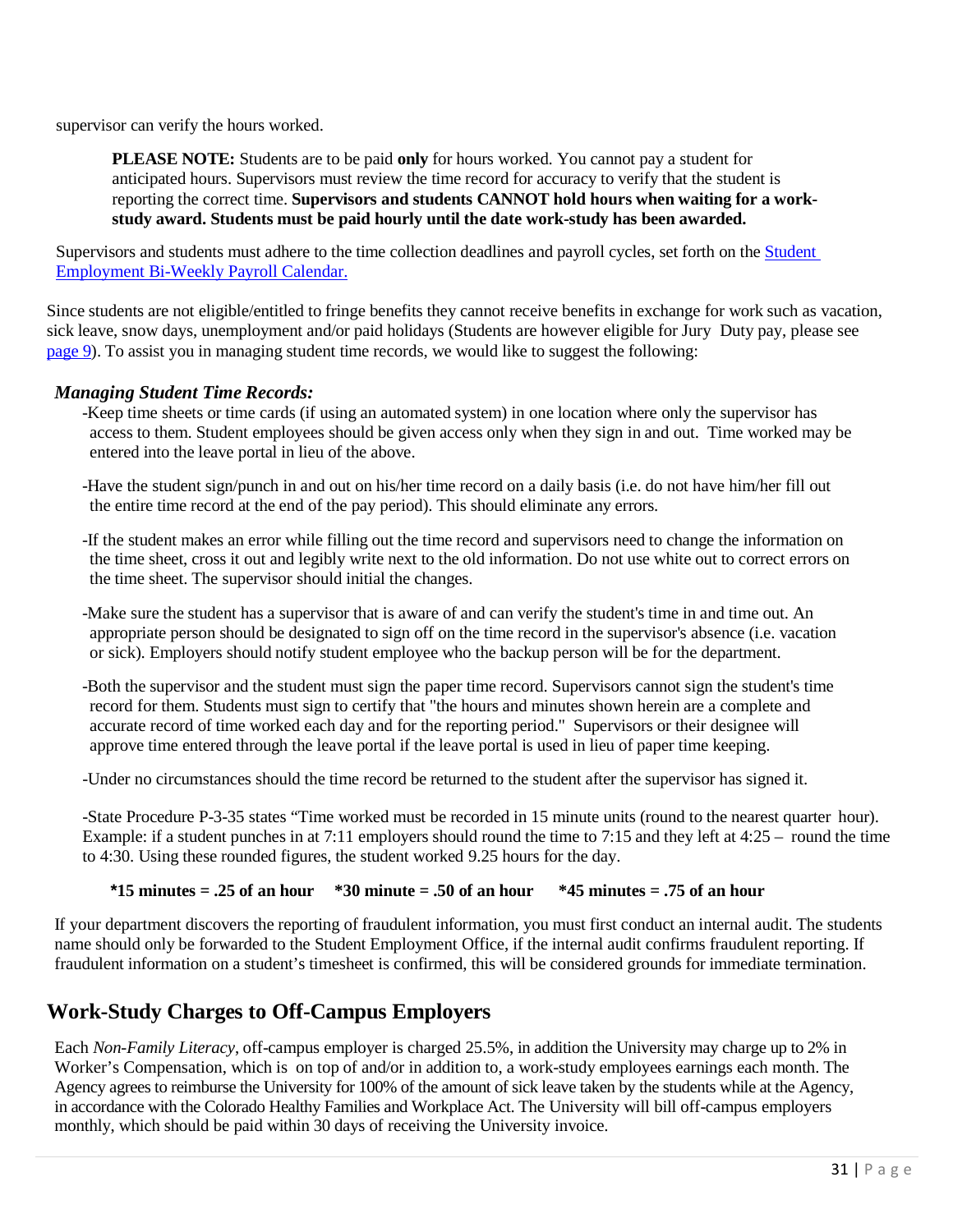The Agency agrees to reimburse the University for twenty-five and a half percent (25.5%) of the amount actually earned by each student. The Agency agrees to reimburse the University for 100% of the amount of sick leave taken by the students while at the Agency, in accordance with the Colorado Healthy Families and Workplace Act The University will pay Worker's Compensation premiums on the students employed hereunder, and the Agency shall, in addition to other sums due hereunder, pay the University an amount equal to two percent (2%) of the wages earned by each student to cover such premiums and the administration thereof. The aforementioned amounts will be billed (all CU campuses will be billed through PeopleSoft Finance) to the Agency on a monthly basis by the University and should be paid within thirty days of receipt. Agency accounts which become delinquent may result in an immediate cancellation of this agreement by the University and in the subsequent termination of all student employees. **Agency may be responsible for 100% of student's salary if Agency allows students to work prior to University notification of eligibility by receipt of student's electronic timesheet.**

The above percentage information does not apply to off-campus Family Literacy employers. However, the following statement does apply to Family Literacy employers; paragraph IV, page 1, of the Family Literacy Off-Campus Contract. **Agency may be responsible for 100% of student's salary if Agency allows students to work prior to University notification of eligibility by receipt of student's electronic timesheet.**

# **Site Visits of Off-Campus Employers**

To maintain a positive and educational off-campus work-study experience, along with confirming off-campus employers are abiding by University, State and Federal work-study standards, the Student Employment Coordinator will periodically make site visits to off-campus employers.

Site visits will be setup and scheduled by the Student Employment Office during the Fall or Spring semesters. A site visit will consist of a short meeting between the direct supervisor of off-campus student employees and the Student Employment Coordinator. The Coordinator will ask a series of questions, tour the areas in which student employee's work, and discuss any issues that arise. Student employees DO NOT need to be present during the site visit.

Each off-campus employer who is NOT visited during an academic year will receive an off-campus employer compliance survey via email. This survey is mandatory and will take no more than 15 minutes to complete. It will consist of 10 to 14 questions, with questions ranging from student evaluations, to time collection methods. The survey is strictly for employers only and should not be given to student employees to complete.

If off-campus employers have any questions or concerns regarding site visits or the compliance survey, please contact the Student Employment Office at: 303.315.1842 or [studentemployment@ucdenver.edu.](mailto:studentemployment@ucdenver.edu)

# <span id="page-32-0"></span>**Student Employee Termination**

Students are '**at will**' employees; this means the hiring department can terminate a student at any time. Student employees may also be terminated for performance related or disciplinary reasons, such as:

- -Lack of performance or attendance
- -Falsifications of timesheet
- -Releasing of restricted information
- -Theft
- -Unauthorized or fraudulent use of equipment and/or property
- -Violation of University policies and procedures

It is recommended, if possible, that a reasonable (approximately two weeks) notice be given. Before terminating a student, we recommend:

## *Counseling:*

The student should be informed of the unsatisfactory performance or behavior and given an opportunity to correct it. You should be specific about what you expect from the student. If the students think they need more training, arrange a training schedule.

## *Documentation:*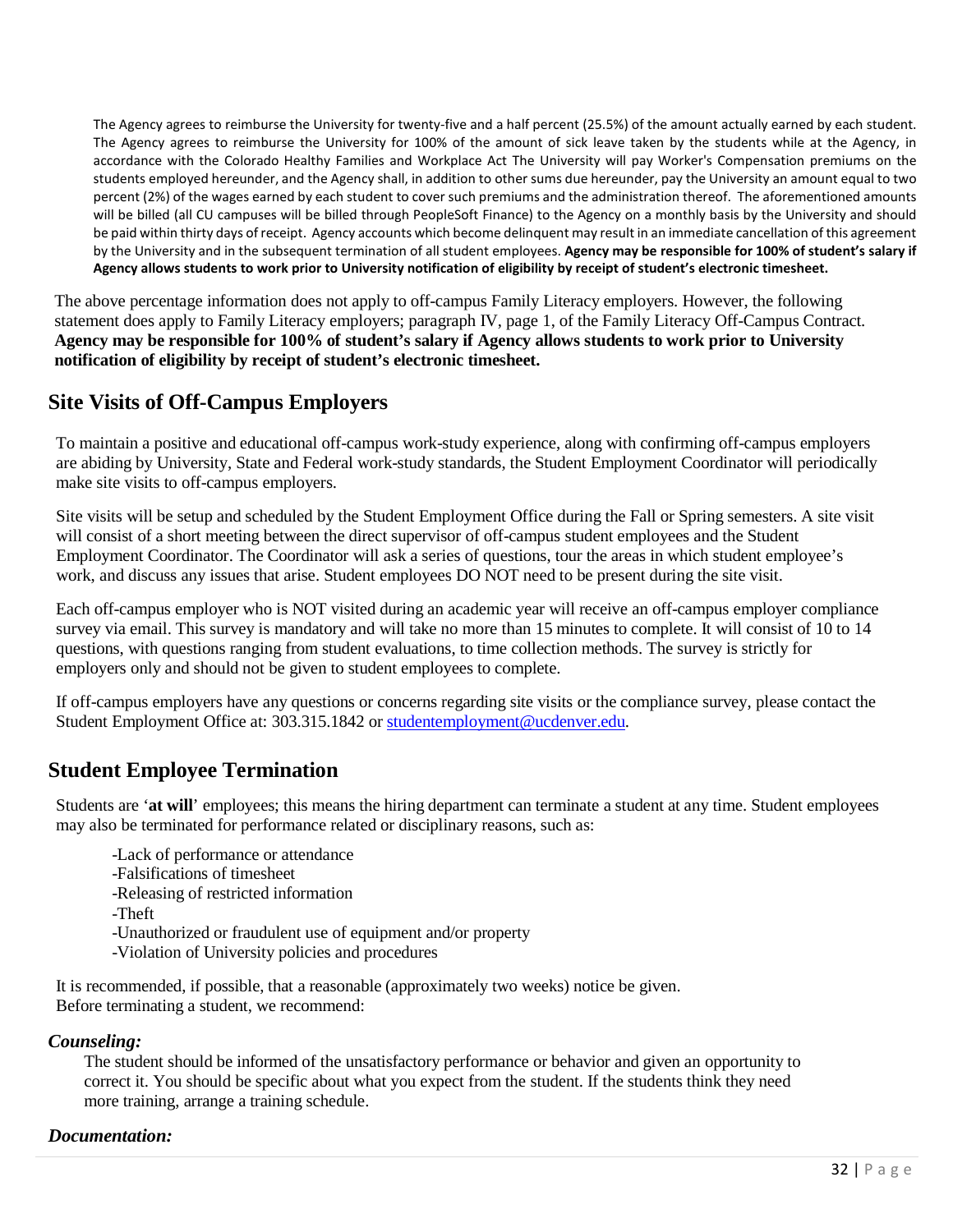Keep a record of all attempts to talk to or contact the student, and specifically what you have asked the student to do, in-order to correct the unsatisfactory performance/behavior. After two weeks, evaluate the student again, and document the results.

In addition to terminating a student for unsatisfactory performance, a student employee may be terminated for reasons of budget constraints, completion of project, lack of work, and other such valid reasons unrelated to job performance. The employer should give the student a two-week written notice that states the reason for termination.

If the student's performance continues to be unsatisfactory after counseling and a reasonable opportunity to improve, the student may be terminated. When possible, departments should provide a two-week written notice prior to terminating a student with cause, except in cases of flagrant, willful violation of University or Agency rules, or in cases where the student has been told in counseling attempts that the next occurrence of a behavior will result in termination.

**At the time of termination, employers must immediately inform Employee Services of the student termination and**  request a hand drawn check for the hours worked by the terminated student. Please make sure that the student **has completely filled out his/her time sheet, including signature, for the hours worked during the pay period at the time of termination.**

#### *Check-Out Notification:*

Each student who is terminated, for resignation or other reason, must have a [Check-Out Notification](http://www.ucdenver.edu/about/departments/HR/resourcesforemployees/employeecategories/Pages/studentworkers.aspx) filled out if the student is no longer attending or employed by the university. Please check with the student before submitting the form to ensure that they are not employed in another department or still enrolled in courses.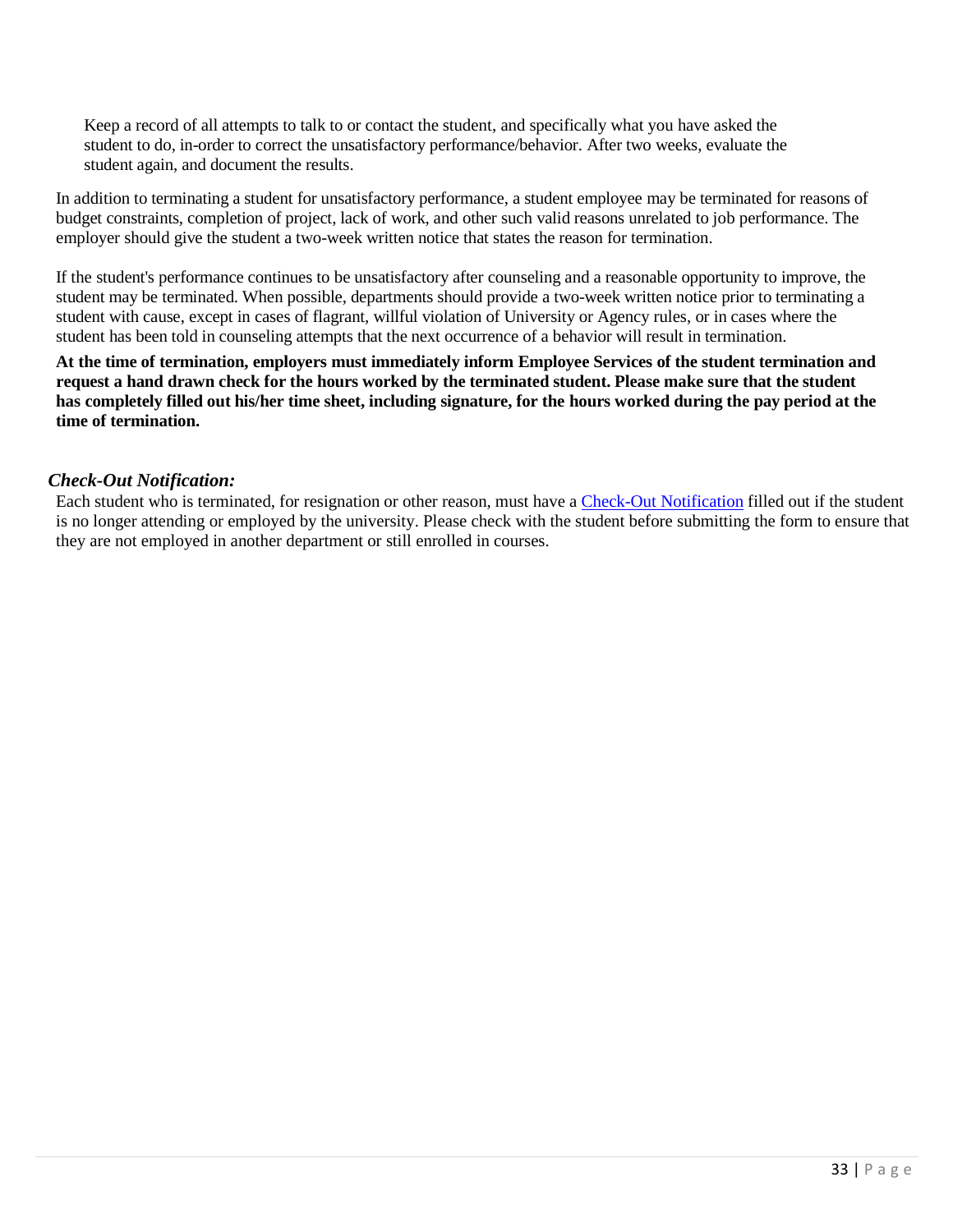# <span id="page-34-2"></span><span id="page-34-1"></span><span id="page-34-0"></span>**Appendix**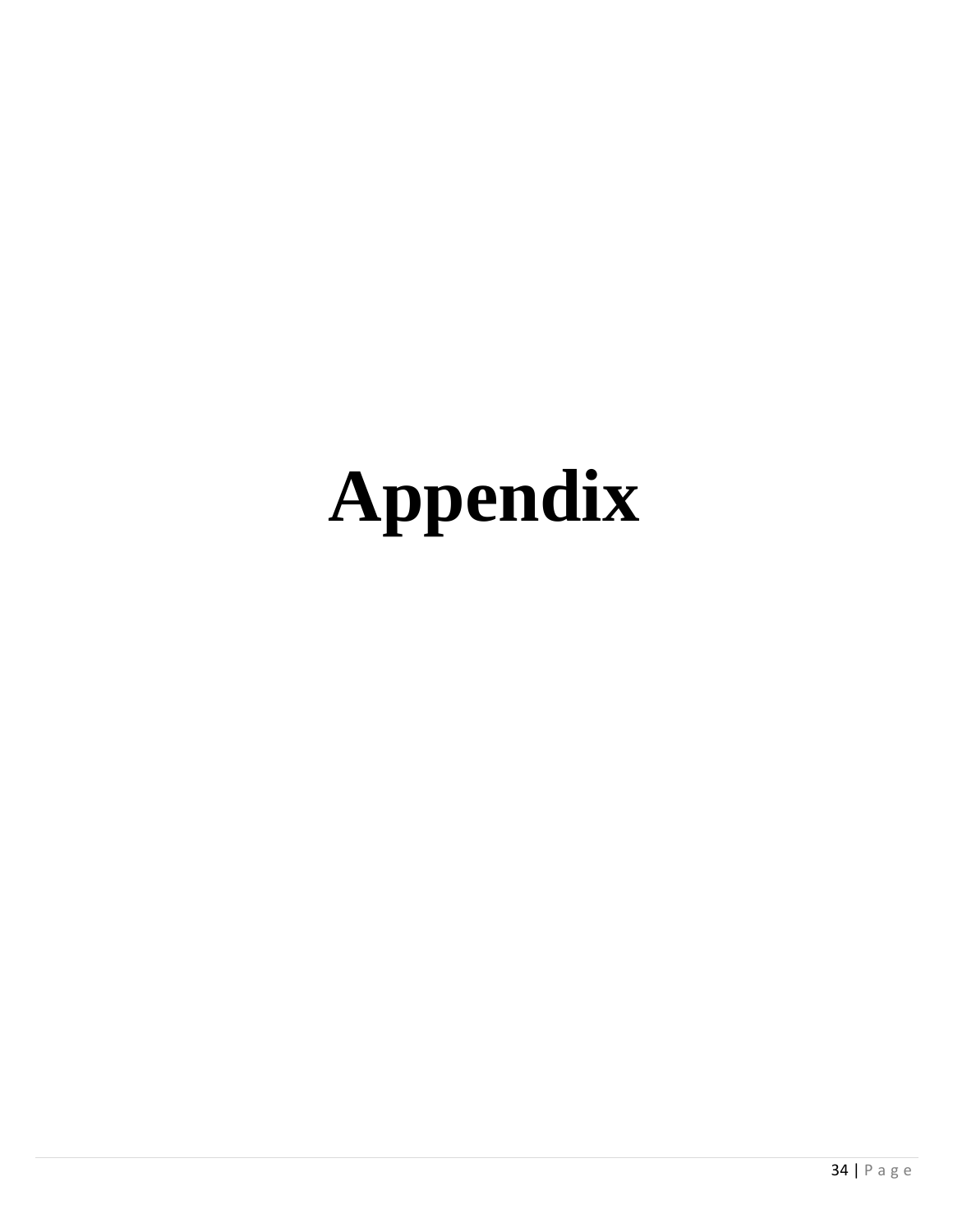# **Student Employee Letter of Offer**

**Template** *Please Copy This Information to Your Department* 

*Letterhead*

<span id="page-35-0"></span>Supervisor Name Department Name Street Address City, State, Zip

Date (Day Month Year)

Dear :

I am pleased to inform you that you have been recommended for the (Job Title) position in the department of at the University of Colorado Denver│Anschutz Medical Campus. The starting wage for this position will be \$\_per hour. The wage is based on the responsibilities assigned to you, and in accordance with the student employment job class descriptions.

This letter is your official offer of employment from the University of Colorado Denver│Anschutz Medical Campus and the department of *Department* of *Please read this information carefully and confirm your* acceptance of this position by signing your name below. As a condition of employment, you are subject to the rules and policies of the Regents of the University of Colorado, the Student Employment Office, and the above-named department.

#### **This employment offer is contingent upon the successful completion of the University's background check, along with completing the I-9 form through HireRight, and providing valid, unexpired documentation.**

Anschutz Campus or Central Services Administration employees: Based on our COVID vaccination policy, and as a condition of employment, you must have formally verified your vaccination status or received an approved campus exemption, prior to your start date. You must formally verify your COVID vaccination status in our vaccine verification system prior to the start date included in this letter.

Should you fail to verify your COVID vaccination status in our campus database prior to your start date, this offer may be considered rescinded.

**Anschutz COVID Website (includes verification form that must be completed): [https://www.cuanschutz.edu/coronavirus/vaccine-information.](https://www.cuanschutz.edu/coronavirus/vaccine-information)** 

**Access to the campus database requires a university ID. Please work with your hiring manager or school or department HR liaison.** 

#### **OR**

Denver/Academic and Student Administration employees: Based on our vaccination policy, as a condition of employment, you must formally verify your vaccination status (including booster status) or request an exemption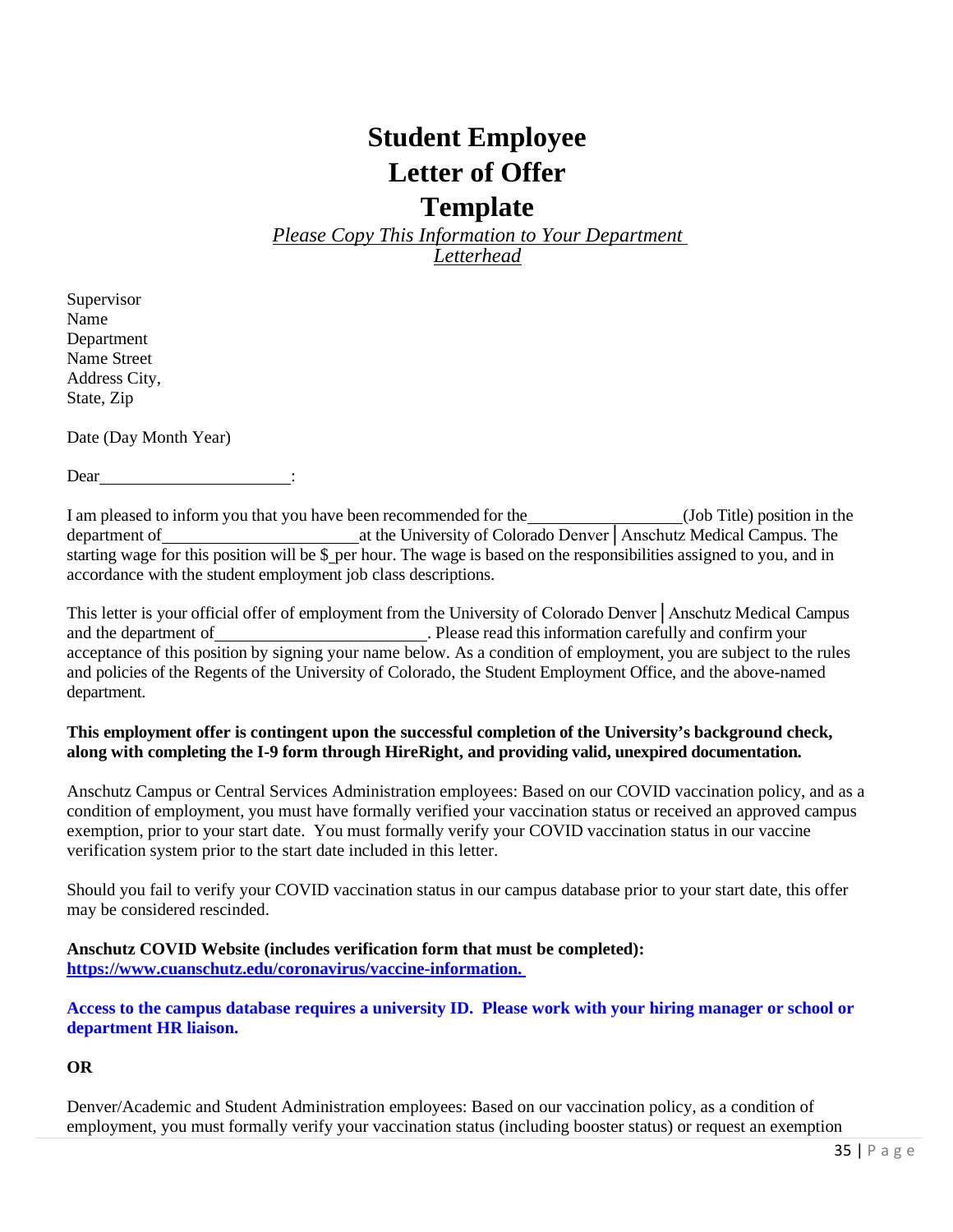within 3 days of your employment in our Vax system.

**Denver COVID Website: (includes verification form that must be completed within 3 days of hire):**  [https://www.ucdenver.edu/coronavirus/testing.](https://www.ucdenver.edu/coronavirus/testing)

#### **Access to the campus database requires a university ID. Please work with your hiring manager or school or department HR liaison.**

You will be paid via direct deposit on a bi-weekly basis, based on the hours you have worked in the prior two week period. As a student employee, you are eligible for jury duty pay but you are not eligible for, or entitled to; retirement, fringe benefits such as vacation, unemployment and/or paid holidays. As a result of the Healthy Families and Workplace Act effective January 1, 2021, you will earn .034 hours for each hour worked. The maximum accrual is 48 hours per fiscal year. The work schedule will be determined at the beginning and end of each academic semester, or on an as needed basis. As a student employee, you are an "*at will"* employee, meaning either you or your employer can terminate your employment at any time.

| Please mail this letter to the above address or return it to | (supervisor name), |
|--------------------------------------------------------------|--------------------|
| upon your first day of employment.                           |                    |

On behalf of the University of Colorado Denver│Anschutz Medical Campus and the department of , welcome to ourstaff.

Sincerely,

Student Supervisor Name Supervisor Title

I, (Students Name) accept the terms of employment described in this letter ofoffer.

Student's Signature: Date: Date: Date: Date: Date: Date: Date: Date: Date: Date: Date: Date: Date: Date: Date: Date: Date: Date: Date: Date: Date: Date: Date: Date: Date: Date: Date: Date: Date: Date: Date: Date: Date: Dat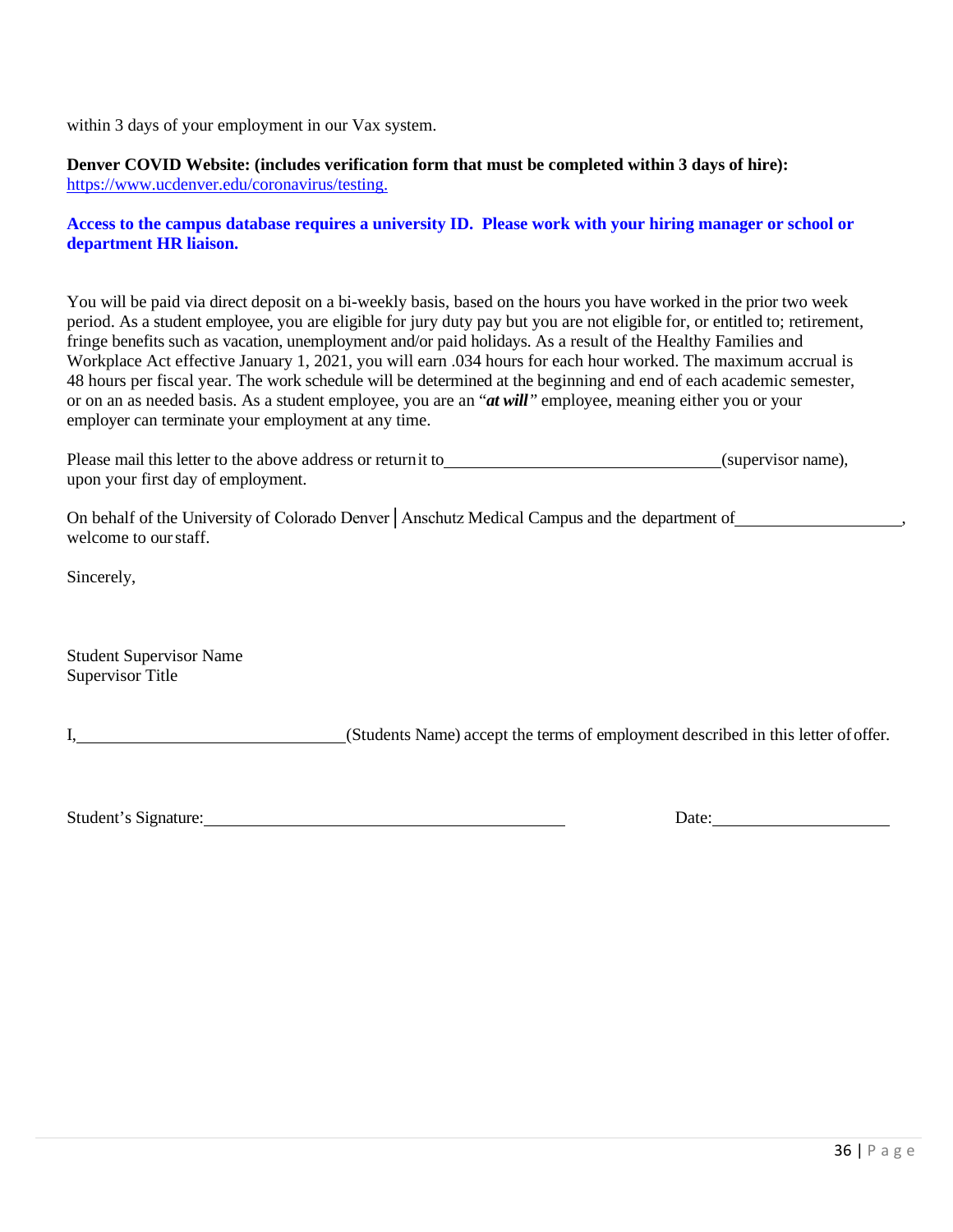# **STUDENT ASSISTANT POSITION**

| Department:                                | <b>Student Employment</b>                                                                                                                                                                                                                                                                                                                                                                                                            |
|--------------------------------------------|--------------------------------------------------------------------------------------------------------------------------------------------------------------------------------------------------------------------------------------------------------------------------------------------------------------------------------------------------------------------------------------------------------------------------------------|
| <b>Supervisor:</b>                         | Name, Finance & Accounting Professional                                                                                                                                                                                                                                                                                                                                                                                              |
| <b>Job Title:</b>                          | <b>Student Assistant</b>                                                                                                                                                                                                                                                                                                                                                                                                             |
| <b>Job Location:</b>                       | This position exists at two campuses: CU Denver in downtown Denver and the Anschutz<br>Medical Campus in Aurora (Physical Address located at the bottom of form). There is no travel<br>required for this position; candidates will select a single campus location when applying.                                                                                                                                                   |
| <b>Position Purpose:</b>                   | The Student Assistant assists financial aid office professionals with clerical and<br>communications duties related to student employment and financial aid services. Training is<br>provided both in person and via web training application.                                                                                                                                                                                       |
| <b>Job Description:</b>                    | This position is responsible for a variety of operational tasks including data entry,<br>communications, recording/updating information, assisting professional staff with special<br>projects, general office and clerical duties, and other duties as assigned.                                                                                                                                                                    |
| <b>Eligibility</b><br><b>Requirements:</b> | Must be proficient in the Microsoft Office Suite, including Outlook, Excel, and Word<br>$\bullet$<br>Must be dependable, detail-oriented, flexible, organized, willing to learn, possess the<br>ability to multi-task, and have a professional demeanor.<br>Must have solid written and oral communication skills, including the ability to<br>$\bullet$<br>communicate clearly and professionally via telephone and email.          |
| Length of                                  |                                                                                                                                                                                                                                                                                                                                                                                                                                      |
| <b>Employment:</b>                         | Semester or yearly basis                                                                                                                                                                                                                                                                                                                                                                                                             |
| <b>Remarks:</b>                            | The Student Assistant commits to showing up for work diligently and punctually, honesty,<br>performing assigned tasks, following directions, taking initiative, reliability, confidentiality,<br>checking work for thoroughness and accuracy with attention to detail, and interest in learning<br>new skills, especially mandatory computer skills. Ideal candidates will be willing to work up to<br>a maximum of 25 hours weekly. |
| Pay Range:                                 | $$15.00 - $16.00$ per hour (AMC); = \$15.87 to \$16.87 (DC)                                                                                                                                                                                                                                                                                                                                                                          |
| <b>Application</b><br><b>Process:</b>      | Send a cover letter and resume to studentemployment@ucdenver.edu or through CU Denver<br>Handshake at https://ucdenver.joinhandshake.com/login.                                                                                                                                                                                                                                                                                      |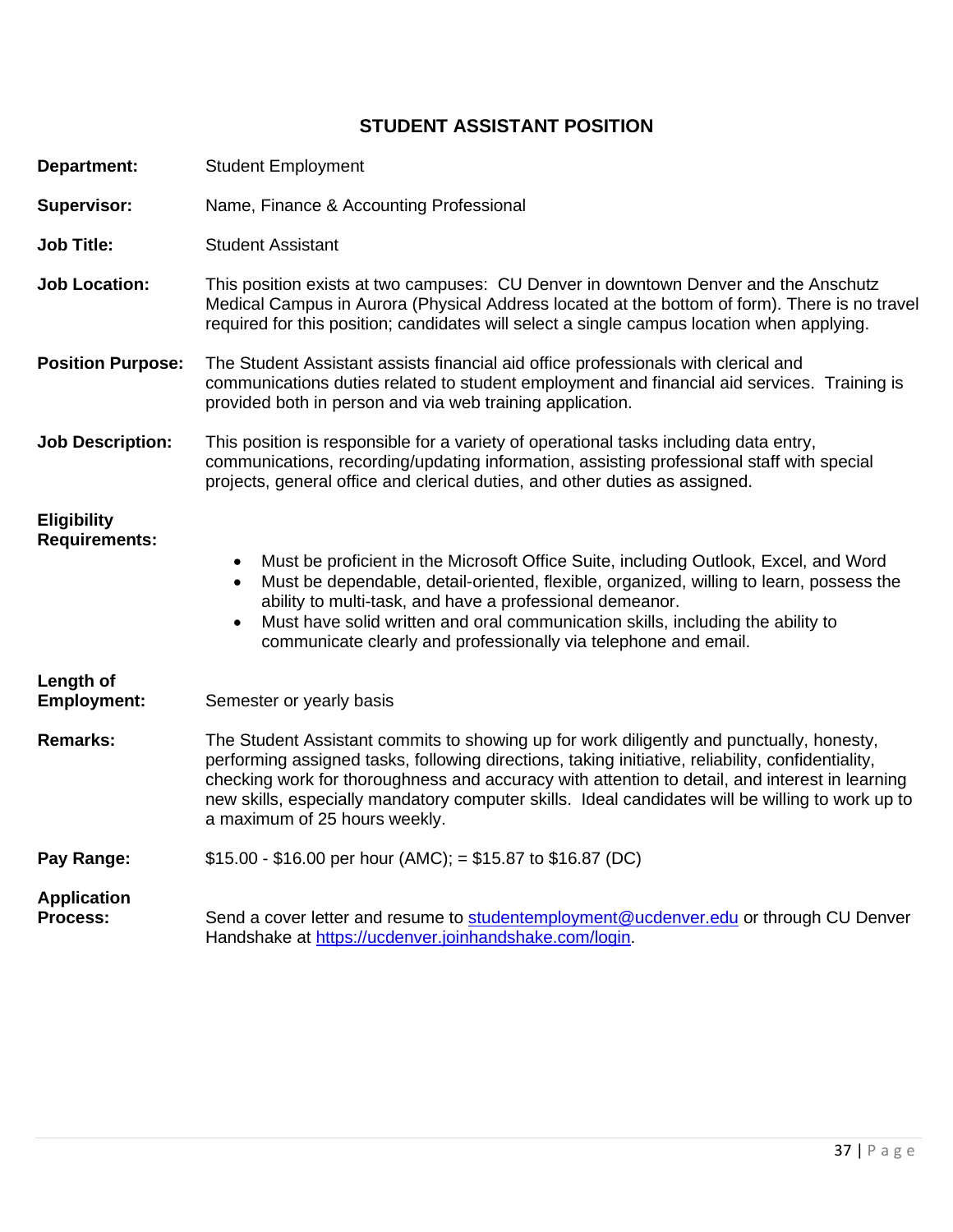# **STUDENT EMPLOYEE JOB DESCRIPTION TEMPLATE**

| Supervisor:                                |  |
|--------------------------------------------|--|
| <b>Job Title:</b>                          |  |
| <b>Job Location:</b>                       |  |
|                                            |  |
| <b>Position Purpose:</b>                   |  |
|                                            |  |
| <b>Job Description:</b>                    |  |
| <b>Eligibility</b><br><b>Requirements:</b> |  |
|                                            |  |
|                                            |  |

**Length of Employment:**

<span id="page-38-0"></span>**Department:** 

**Remarks:**

**Pay Range:**

**Application Process:**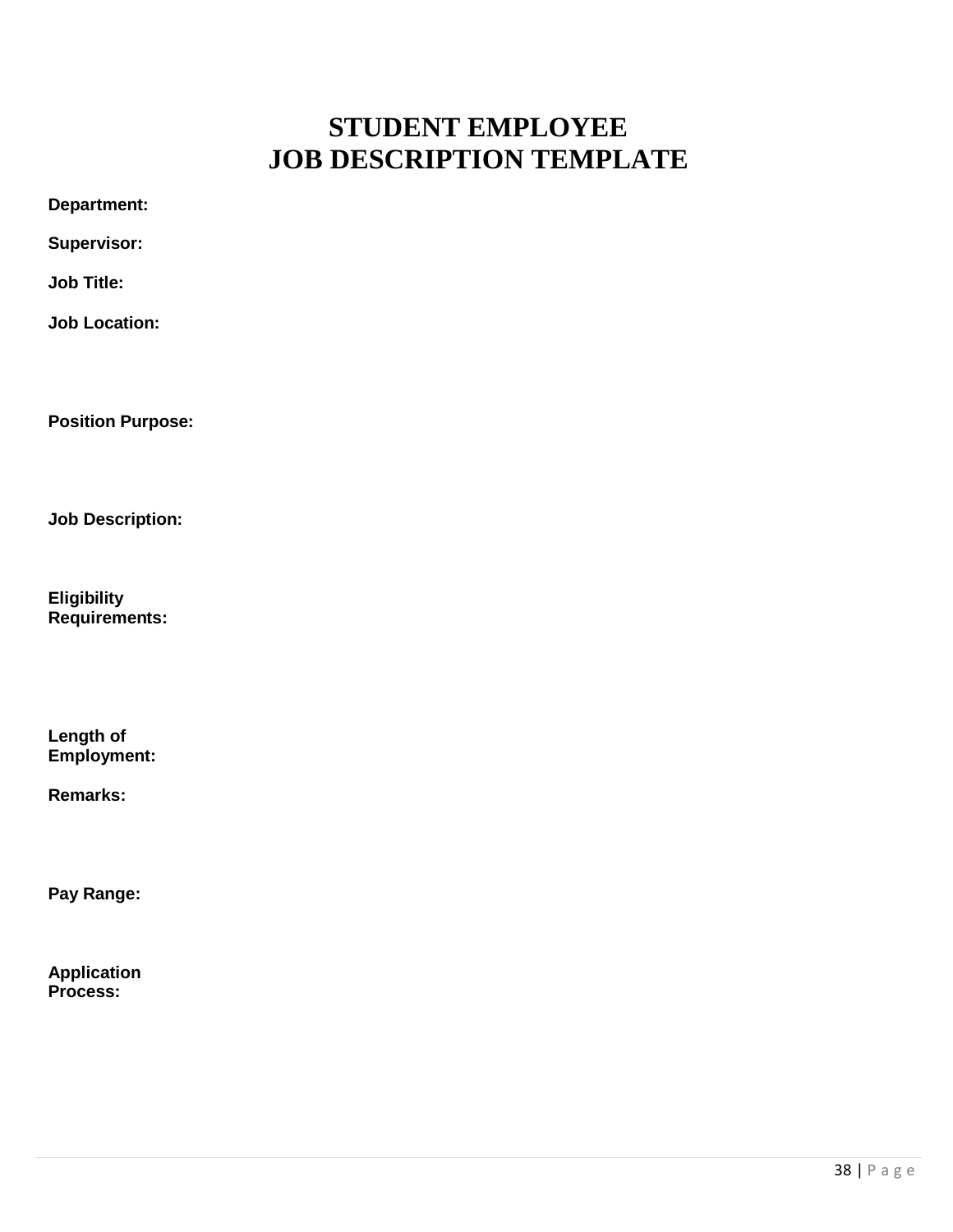<span id="page-39-0"></span>

# **Student Employee Evaluation Form Template**

| Student Employee:   | Empl:       | ID:     |
|---------------------|-------------|---------|
| Employee Job Class: | Evaluation: | Period: |

Recommending Pay Increase: Y / N Current Pay: \$\_\_\_\_\_\_\_\_\_\_\_\_\_\_\_\_\_\_\_\_\_\_\_\_\_\_\_\_\_\_\_\_\_\_

**Evaluate each student employee based on each of the following criteria. Total up each category to determine the student employee's Overall Rating.**

| <b>Character</b>                                                                                  | <b>Exceptional</b> | <b>Satisfactory</b> | <b>Need</b><br>Improvement | Unsatisfactory | Does Not<br><b>Apply</b> |
|---------------------------------------------------------------------------------------------------|--------------------|---------------------|----------------------------|----------------|--------------------------|
| Maintains positive, pleasant, interested<br>and enthusiastic attitude                             |                    |                     |                            |                |                          |
| hows initiative and does work on<br>his/her own                                                   |                    |                     |                            |                |                          |
| Is respectful of others                                                                           |                    |                     |                            |                |                          |
| Demonstrates professionalism                                                                      |                    |                     |                            |                |                          |
| Is a team player                                                                                  |                    |                     |                            |                |                          |
| <b>Interpersonal Skills</b>                                                                       | <b>Exceptional</b> | <b>Satisfactory</b> | <b>Need</b><br>Improvement | Unsatisfactory | Does Not<br><b>Apply</b> |
| Written communication skills                                                                      |                    |                     |                            |                |                          |
| Oral communication skills                                                                         |                    |                     |                            |                |                          |
| Works well with others                                                                            |                    |                     |                            |                |                          |
| Uses language and humor appropriately                                                             |                    |                     |                            |                |                          |
| <b>Accountability &amp;</b><br><b>Responsibility</b>                                              | <b>Exceptional</b> | <b>Satisfactory</b> | <b>Need</b><br>Improvement | Unsatisfactory | Does Not<br><b>Apply</b> |
| Maintains a clean space                                                                           |                    |                     |                            |                |                          |
| Calls in when late and/or sick                                                                    |                    |                     |                            |                |                          |
| Attends all mandatory trainings and<br>meetings                                                   |                    |                     |                            |                |                          |
| Submits requests for time off, vacation,<br>schedule changes in a timely and<br>respectful manner |                    |                     |                            |                |                          |
| Clocks in/out daily and has minimal<br>missed punches                                             |                    |                     |                            |                |                          |
| Adheres to Office and University<br>Security Policies                                             |                    |                     |                            |                |                          |
| Uses office equipment and supplies<br>responsibly                                                 |                    |                     |                            |                |                          |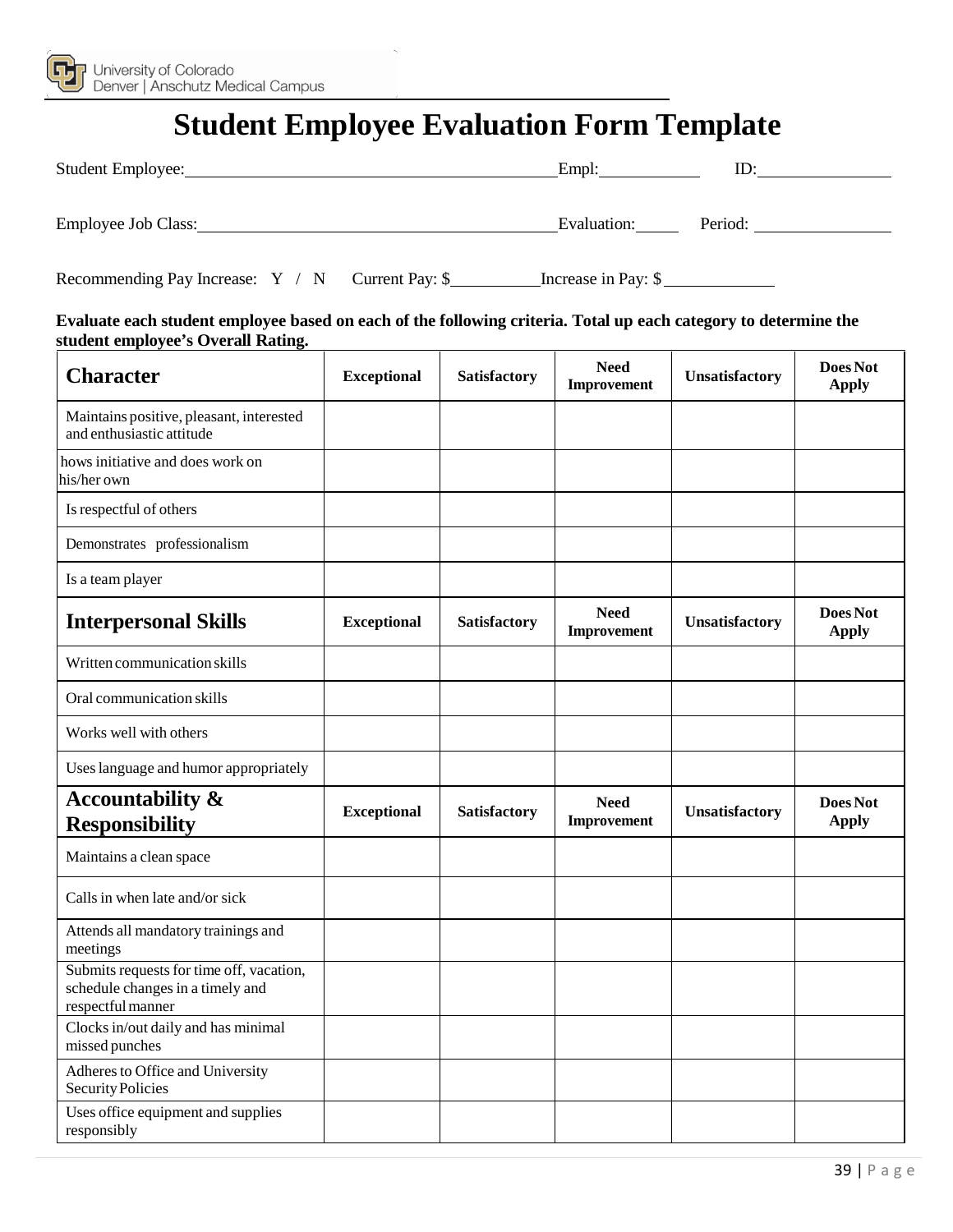| <b>Accountability &amp;</b><br><b>Responsibility Cont.</b>                            |                    |                     | <b>Need</b><br>Improvement |                | Does Not<br><b>Apply</b> |
|---------------------------------------------------------------------------------------|--------------------|---------------------|----------------------------|----------------|--------------------------|
| Punctual attendance                                                                   | <b>Exceptional</b> | <b>Satisfactory</b> |                            | Unsatisfactory |                          |
| Adheres to office policies                                                            |                    |                     |                            |                |                          |
| Adheres to the dress code                                                             |                    |                     |                            |                |                          |
| Adheres to the lunch policy                                                           |                    |                     |                            |                |                          |
| <b>Job Performance</b>                                                                | <b>Exceptional</b> | <b>Satisfactory</b> | <b>Need</b><br>Improvement | Unsatisfactory | Does Not<br><b>Apply</b> |
| Demonstrates Professionalism                                                          |                    |                     |                            |                |                          |
| Produces desired amount of work in a<br>timely manner                                 |                    |                     |                            |                |                          |
| Accurate, thorough, makes minimal<br>errors and is quick to find and correct<br>them. |                    |                     |                            |                |                          |
| Attention to detail                                                                   |                    |                     |                            |                |                          |
| Organized                                                                             |                    |                     |                            |                |                          |
| Demonstrates increasing job knowledge                                                 |                    |                     |                            |                |                          |
| Demonstrates exceptional customer<br>service                                          |                    |                     |                            |                |                          |
| Excels as a peer supervisor                                                           |                    |                     |                            |                |                          |
| <b>Overall Rating</b>                                                                 |                    |                     |                            |                |                          |

Promotions and pay increases are never guaranteed. If recommending or approving a pay increase, please see the Student Employment Job Class Description along with the Student Employee Pay Matrix to determine appropriate Student Assistant (SA) level.

#### **Supervisor's Comments:**

**I have reviewed the above evaluation, including the supervisor's comments, and have discussed this evaluation with my supervisor. Even though I may have been recommended for a pay increase, I realize that a pay increase is never guaranteed. I hereby agree to the above evaluation.**

| Student's Signature:    | Date: |  |
|-------------------------|-------|--|
|                         |       |  |
| Supervisor's Signature: | Date: |  |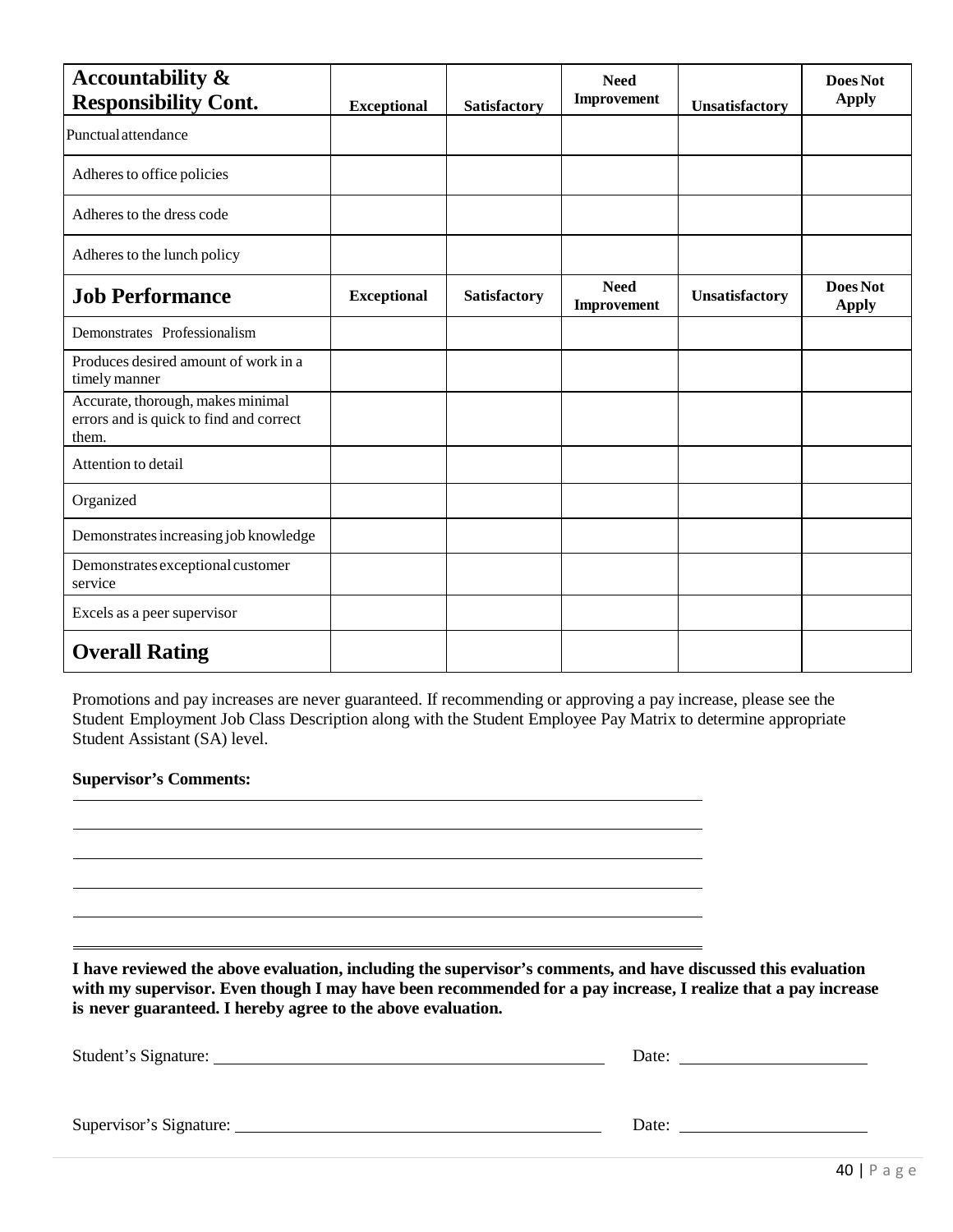

# **Student Employee Disciplinary Action Form Template**

<span id="page-41-0"></span>This form is intended to document disciplinary actions taken against the below-named student employee. The supervisor will maintain a signed copy of this form to be placed in the student employee's personnel file, along with giving a signed copy to the student employee.

Employee Name: Employee Job Title:

Supervisor's Name: Department:

#### **POLICY VIOLATION(S):**

The following violation(s) has/have been found in reference to the above-named student employee:

#### **DESCRIPTION OF SPECIFIC INCIDENT:**

**ADDITONAL ISSUES (If applicable):**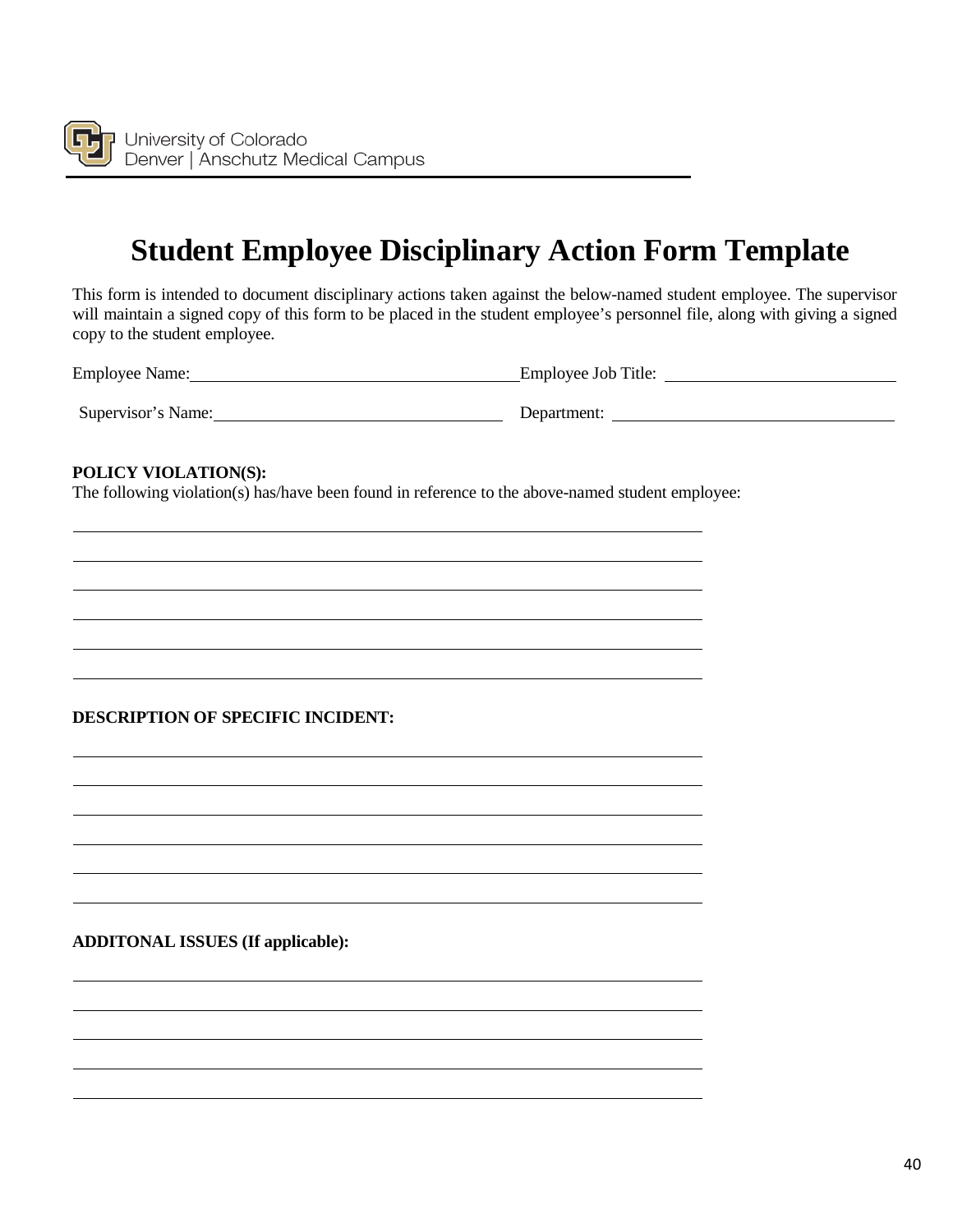#### **CONSEQUENCES:**

Describe disciplinary measures to be taken now, and for future occurrences, if said violation(s) reoccurs.

| <b>SUPERVISOR CERTIFICATION SIGNATURE:</b><br>(Please initial one of the following)                                                                                                                                                  |                                                                                                                                                                                                                                                                                                                                                                                                                                                                                                                             |
|--------------------------------------------------------------------------------------------------------------------------------------------------------------------------------------------------------------------------------------|-----------------------------------------------------------------------------------------------------------------------------------------------------------------------------------------------------------------------------------------------------------------------------------------------------------------------------------------------------------------------------------------------------------------------------------------------------------------------------------------------------------------------------|
| further                                                                                                                                                                                                                              | I hereby acknowledge that I have spoken with the above-named student employee regarding the<br>violation(s) outlined above, and further, that I have advised the employee of said violation(s) and                                                                                                                                                                                                                                                                                                                          |
|                                                                                                                                                                                                                                      | acknowledge that the employee has been warned through the use of this form.<br>Action-1) obtain employee's signature on this form; 2) retain a copy of this form for the employee's<br>personnel file; 3) give a copy of the form to the employee.                                                                                                                                                                                                                                                                          |
|                                                                                                                                                                                                                                      | I hereby acknowledge that I have spoken with the above-named student employee regarding the<br>violation(s) outlined above, and the employee has been notified he/she is being terminated<br><b>immediately</b> . Actions-1) notify employee through the use of this form that his/her employment is<br>being terminated immediately; 2) obtain employee's signature on this form; 3) retain a copy of this form<br>for the employee's personnel file; 4) give a copy of the form to the employee; 5) obtain any office and |
|                                                                                                                                                                                                                                      | department property form said employee before dismissal.                                                                                                                                                                                                                                                                                                                                                                                                                                                                    |
|                                                                                                                                                                                                                                      |                                                                                                                                                                                                                                                                                                                                                                                                                                                                                                                             |
| Supervisor Name: Manual Communication of the Supervisor Name:                                                                                                                                                                        |                                                                                                                                                                                                                                                                                                                                                                                                                                                                                                                             |
| Date: <u>the contract of the contract of the contract of the contract of the contract of the contract of the contract of the contract of the contract of the contract of the contract of the contract of the contract of the con</u> |                                                                                                                                                                                                                                                                                                                                                                                                                                                                                                                             |
|                                                                                                                                                                                                                                      |                                                                                                                                                                                                                                                                                                                                                                                                                                                                                                                             |
|                                                                                                                                                                                                                                      |                                                                                                                                                                                                                                                                                                                                                                                                                                                                                                                             |
| Signature:                                                                                                                                                                                                                           |                                                                                                                                                                                                                                                                                                                                                                                                                                                                                                                             |

#### **EMPLOYEE CERTIFICATION SIGNATURE**:

I hereby acknowledge that I have been advised of above-mentioned violation(s) through the use of this form. I further acknowledge that I have been informed of any disciplinary actions to be taken. I understand that these violations can result or have resulted in the termination of my employment.

Employee Name: Date:

Signature:

 $\overline{a}$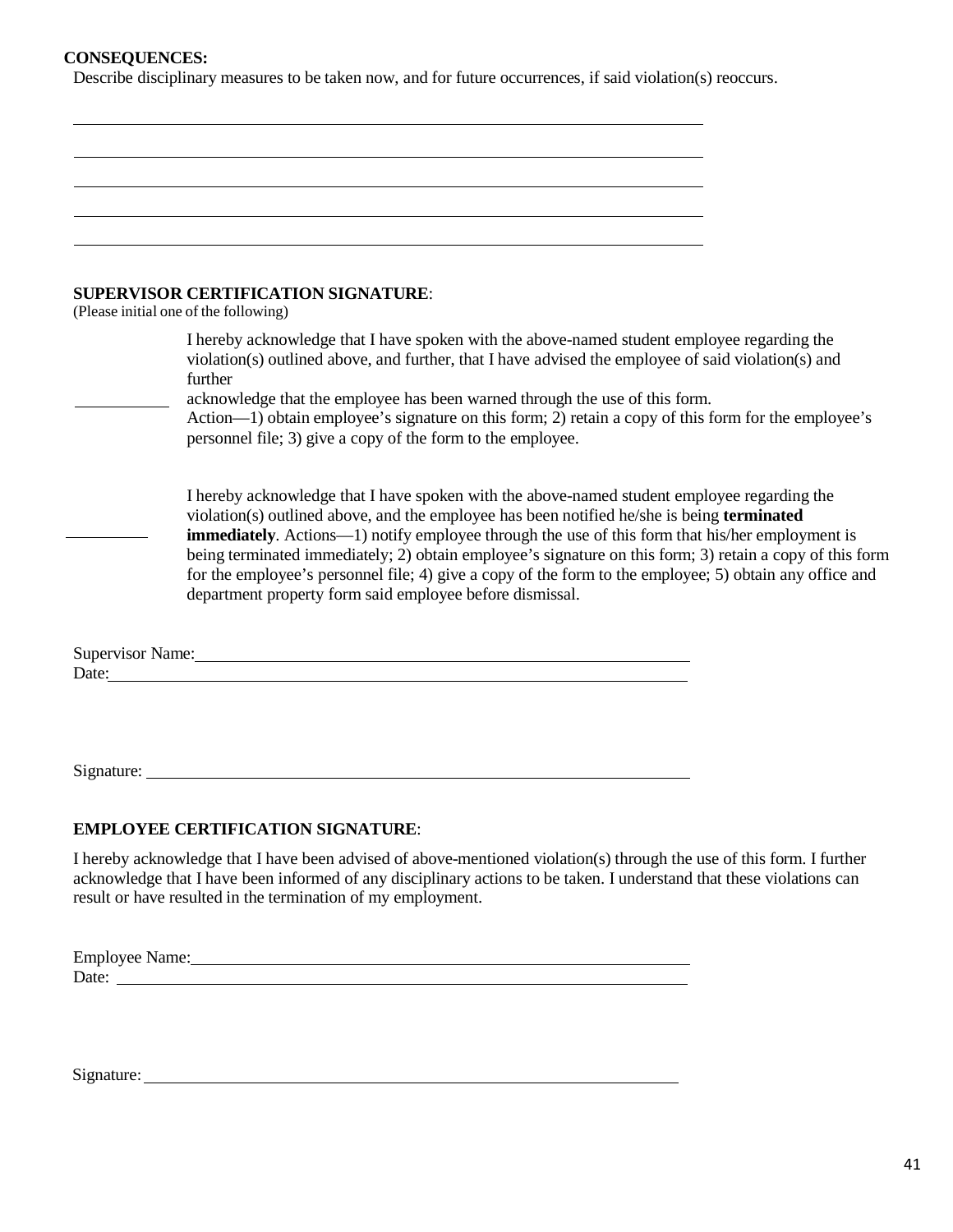

# <span id="page-43-0"></span>**Pay Rate Regulation**

Supervisors are responsible for setting the hourly pay rate of their student employees in accordance with the current Student Employment Job Class Descriptions, and the Student Employment Pay Matrix (both below). Student employees *cannot be paid below* the minimum wage standard, which is specified in the Student Employment Pay Matrix, and dictated be State and Federal regulation. Student employees must be paid at or above the State or Federal minimum wage, whichever is higher at any given time.

More information on the Colorado minimum wage is available on the Colorado Department of Labor and Employment [website.](https://www.colorado.gov/cdle)

If a student is being paid a fixed fee for a project, the hours to complete the project must be taken into account when calculating the payment total to ensure the wages are at or above the minimum wage standard.

Students *cannot* be paid higher than the maximum pay for the Student Assistant VI level. When changing the student's pay rate, first determine if the new pay rate still coincides with the pay range associated with the student's job code/class. If the new rate still coincides with the range, enter new amount and approve the change. If the new rate falls outside of the current code/class, employers will need to make sure the student's job description has changed and the student's job code/class is updated within *Position Data* in HCM.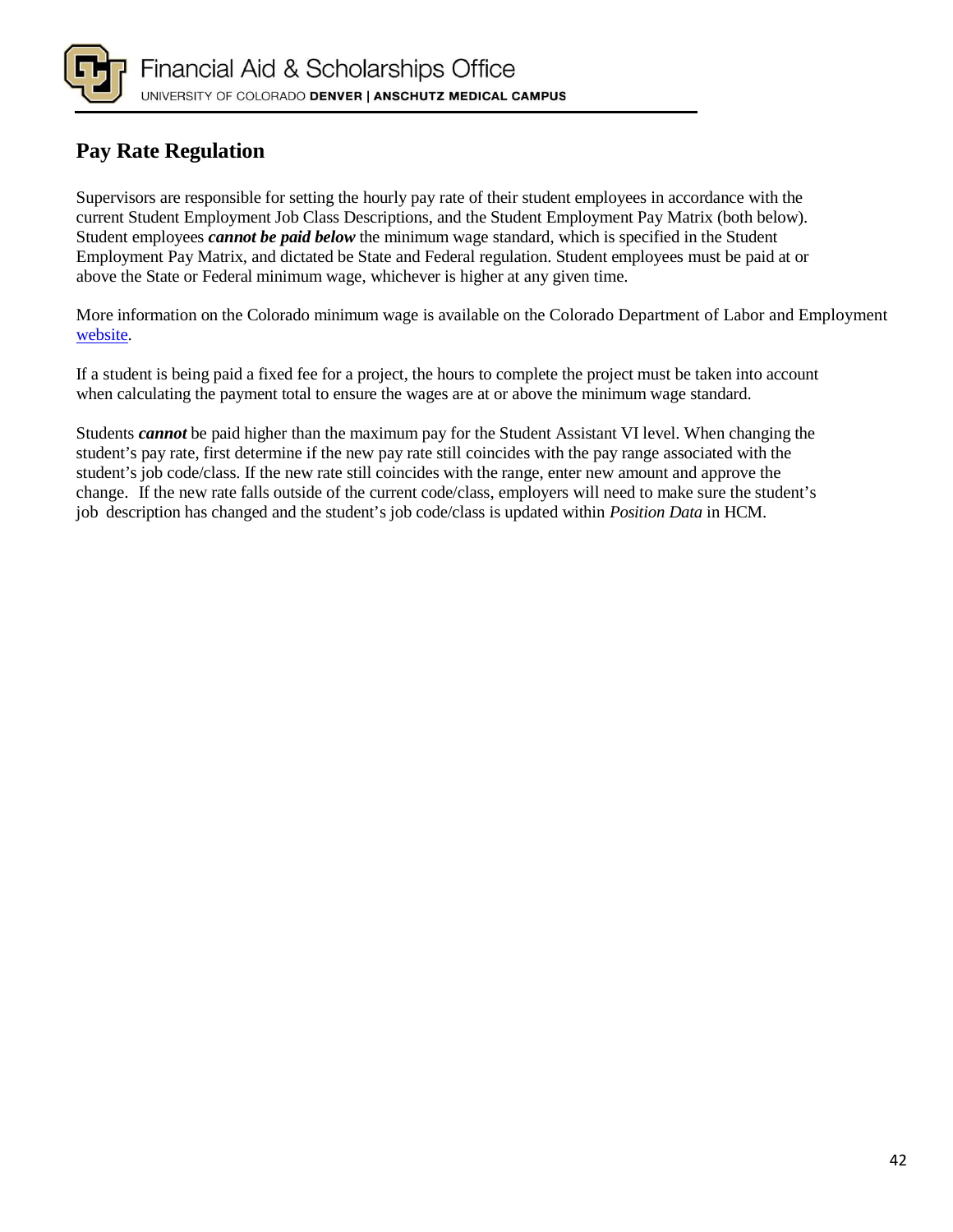

# **Student Employment Pay Matrix 2022**

<span id="page-44-0"></span>

| 1/1/2022<br><b>STUDENT ASSISTANT Job Titles, Codes &amp; Pay Ranges</b><br><b>ANSCHUTZ MEDICAL CAMPUS</b> |                 |                |                |  |
|-----------------------------------------------------------------------------------------------------------|-----------------|----------------|----------------|--|
| <b>Job Class Title</b>                                                                                    | <b>Job Code</b> | <b>Minimum</b> | <b>Maximum</b> |  |
| <b>Student Assistant I</b>                                                                                | 4101            | \$15.00        | \$16.00        |  |
| <b>Student Assistant II</b>                                                                               | 4102            | \$15.00        | \$17.00        |  |
| <b>Student Assistant III</b>                                                                              | 4103            | \$15.00        | \$18.00        |  |
| <b>Student Assistant IV</b>                                                                               | 4104            | \$15.00        | \$19.00        |  |
| <b>Student Assistant V</b>                                                                                | 4105            | \$15.00        | \$20.00        |  |
| <b>Student Assistant VI</b>                                                                               | 4106            | \$15.00        | \$25.99        |  |
| Off-Campus                                                                                                | 4201            | \$15.00        | \$28.37        |  |

| 1/1/2022<br><b>STUDENT ASSISTANT Job Titles, Codes &amp; Pay Ranges</b><br><b>DENVER CAMPUS</b> |                 |                |                |  |
|-------------------------------------------------------------------------------------------------|-----------------|----------------|----------------|--|
| <b>Job Class Title</b>                                                                          | <b>Job Code</b> | <b>Minimum</b> | <b>Maximum</b> |  |
| <b>Student Assistant I</b>                                                                      | 4101            | \$15.87        | \$16.87        |  |
| <b>Student Assistant II</b>                                                                     | 4102            | \$15.87        | \$17.87        |  |
| <b>Student Assistant III</b>                                                                    | 4103            | \$15.87        | \$18.87        |  |
| <b>Student Assistant IV</b>                                                                     | 4104            | \$15.87        | \$19.87        |  |
| <b>Student Assistant V</b>                                                                      | 4105            | \$15.87        | \$20.87        |  |
| <b>Student Assistant VI</b>                                                                     | 4106            | \$15.87        | \$26.86        |  |
| Off-Campus                                                                                      | 4201            | \$15.87        | \$29.24        |  |

Revised 01/04/2022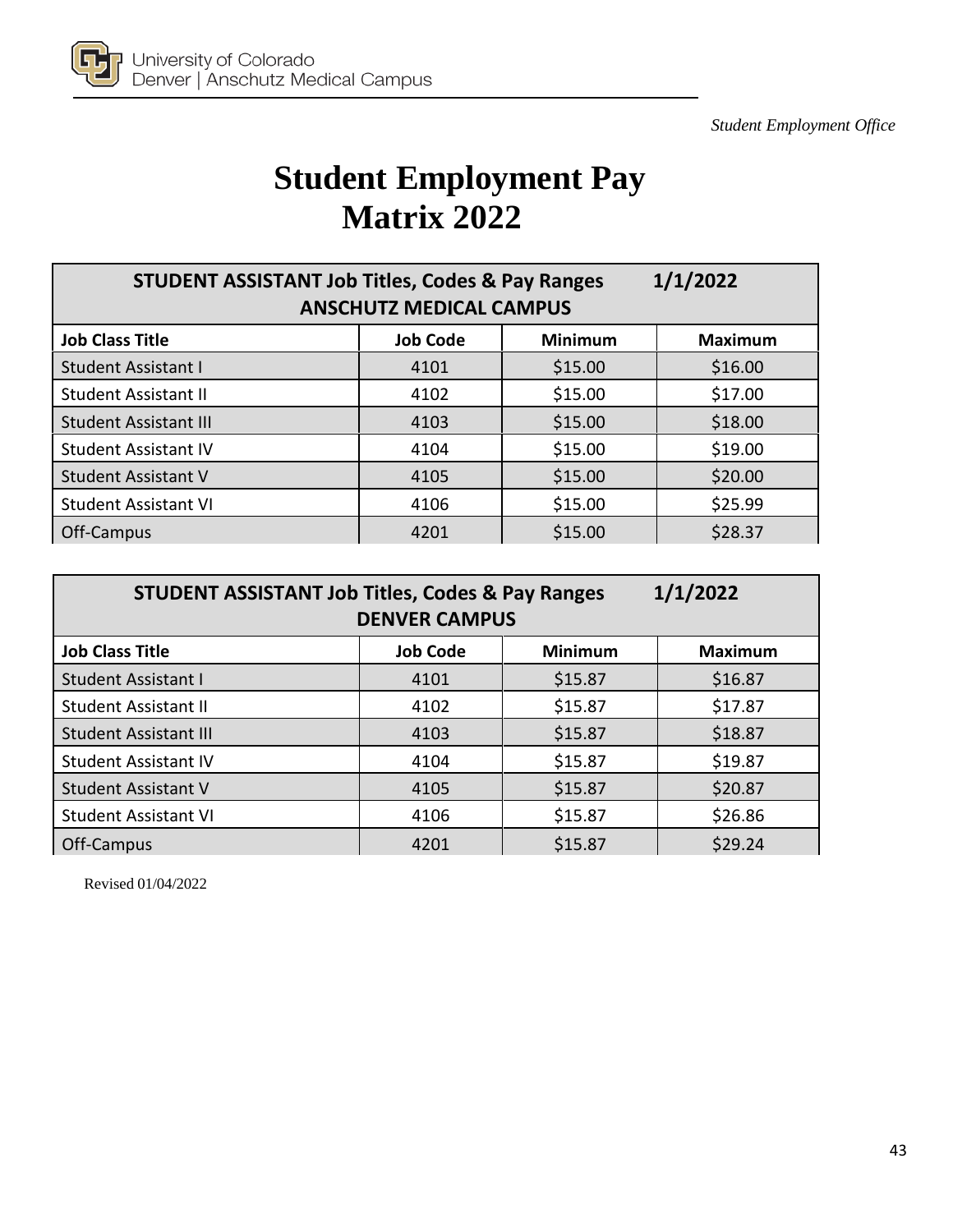# **Student Employment Job Class Descriptions 2022**

#### <span id="page-45-0"></span>**STUDENT ASSISTANT I Job Code = 4101 Pay Range = \$15.00 to \$16.00 (AMC); = \$15.87 to \$16.87 (DC)**

This class describes unskilled or entry-level training positions. These positions generally perform one identifiable set of duties so there is little variety. There is no latitude for altering the sequence of processing steps, determining own methods, or exercising significant judgment. Very specific instructions are clearly stated and readily available. This class may be used as a training level for a higher class.

**Some examples of work or positions may include:** filing, reception, sorting and routing mail, unskilled typing/word processing, unskilled lab helper (e.g. clean-up, preparation of solutions), custodian, food service worker, and library assistant/aide.

#### **STUDENT ASSISTANT II**

#### **Job Code = 4102**

#### **Pay Range = \$15.00 to \$17.00 (AMC); = \$15.87 to \$17.87 (DC)**

This class describes routine and repetitive work where there is variation in duties requiring some judgment. These positions require little, if any, previous or specific knowledge, skill or experience. Employees often perform tasks which require the use of special equipment or tools (e.g. standard lab equipment, duplication equipment, grounds equipment, computer access or entry of data, or operation of audio-visual equipment). Assignments may include latitude for altering the sequence of processing steps by choosing alternatives from a standard set of procedures. Training positions receive the necessary preparation for entry to a higher class.

**Some examples of work or positions may include:** switchboard operation, groundskeeper, building security guard, day care aide, library assistant, clerical/office/staff assistant, manual labor, audio-visual technician, parking attendant (issuance of citations), data entry operator, grader, testing assistant, art model, childcare aide, duplicating and printing assistant, music assistant, lab helper with minimal responsibility, and receptionist (closely supervised).

#### **STUDENT ASSISTANT III Job Code = 4103 Pay Range = \$15.00 to \$18.00 (AMC); = \$15.87 to \$18.87 (DC)**

This class describes developmental and/or semi-skilled positions requiring the application of various knowledge and experience. These employees usually perform more independently and require less supervision of detail. Duties may involve greater variety. Work generally requires 1-2 semesters or previous experience, course work or training. This class may be used to provide further training for a higher class.

**Some examples of work or positions may include:** skilled typing, lead-worker, police dispatcher, cook's assistant, lab assistant (e.g. assisting with or running routine tests, experiments, or analysis given specific procedures but requiring some judgment in the execution), public safety guard, vehicle driver, 2nd year clerical/office/support assistant, computer operator, day care group leader, security worker, technical assistant, peer advisor, cashier (entry), police dispatcher intern, clerk typist, word processor, secretary, student assistant, tutor/grader, administrative assistant, nursing assistant, laboratory researcher (some supervision), course evaluator or skilled data entry worker.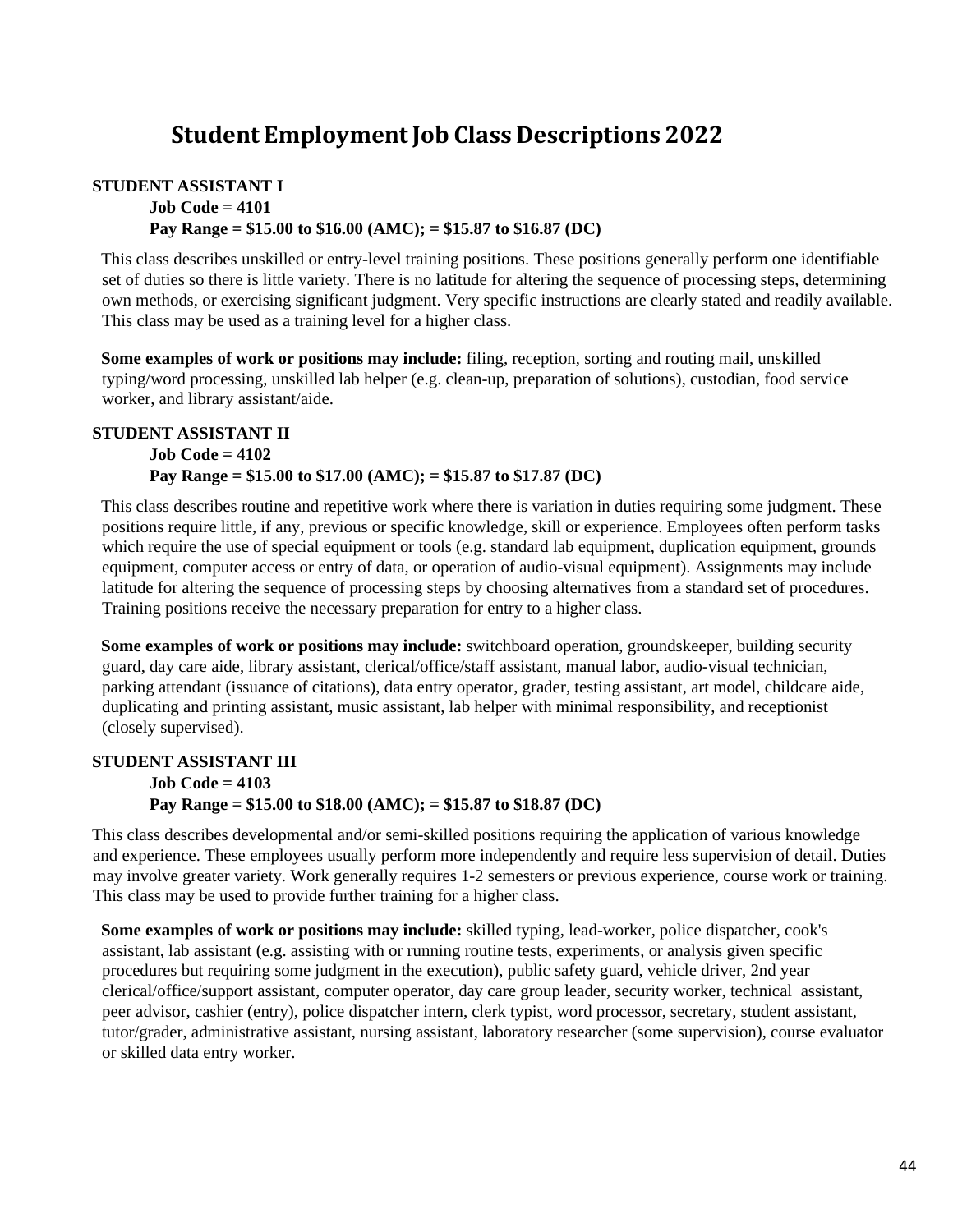#### **STUDENT ASSISTANT IV Job Code = 4104 Pay Range = \$15.00 to \$19.00 (AMC); = \$15.87 to \$19.87 (DC)**

This class describes full operating and/or skilled positions. Employees perform independently and require minimal supervision. Instruction is provided only for new or unusual situations. Employees possess all the relevant knowledge, experience or skill to perform duties independently. Generally requires 3-4 semesters or equivalent experience.

**Some examples of work or positions may include:** accounting technician, bus driver, microcomputer specialist, draftsperson, electronic technician, or storekeeper.

#### **STUDENT ASSISTANT V Job Code = 4105 Pay Range = \$15.00 to \$20.00 (AMC) = \$15.87 to \$20.87 (DC)**

This class describes supervisory and/or advanced level positions. Supervisory employees supervise three or more subordinate student employees, including the authority to make hiring selections, schedule work and approve leave, and counsel employees on performance. Duties at the advanced level are typically more complex. Employees perform without direct supervision except for infrequent occasions involving the most complex situations. Work is typically reviewed for end result. Generally requires student to be 1-2 semesters short of degree and/or possess several years of experience.

**Some examples of work or positions may include:** food service student supervisor, lab assistant supervisor, clerical supervisor, day care group leader, custodial supervisor, computer programmer (requires original coding), advanced technical accounting, advanced lab assistant (runs own subjects, may supervise lab helpers), web page administrator, statistical analyst, program specialist, student services specialist, photographer, statistical analyst, research technician, program specialist, teaching assistant, accounting technician, hospital assistant (in clinics, records departments, etc.), or various other positions in which this employee supervises 3 or more subordinate employees.

#### **STUDENT ASSISTANT VI Job Code = 4106 Pay Range = \$15.00 to \$25.99 (AMC); = \$15.87 to \$26.86 (DC)**

This class describes second level supervisory, graduate level positions and/or positions requiring highly advanced skills. Supervisory employees supervise three or more subordinates with at least one as Student Assistant III. Graduate level employees possess the appropriate bachelor's degree and/or apply the knowledge gained to the assignment. [This job class should not be confused with the student faculty 1500 series job classes].

**Some examples of work or positions may include:** research assistant, graduate tutor/grader, and graduate teaching assistant, entry level accountant, advanced lab work (requiring specialized knowledge), library technician, student advisor, or peer counselor. Some UCCS examples of work or positions may include: teaching assistant, entry level accountant, library technician, student services specialist, computer programmer (highly advanced), engineering specialist, grant writer, community worker, mental health worker, electronic specialist, engineering specialist, entry level accountant, advanced lab work, student advisor, peer counselor, library technician, project coordinator, independent lab researcher, learning resource center coordinator, grant writer, editor (for professional publications and research presentations), outreach program coordinator, statistician, research presenter, graduate school assistant (epidemiology, medical physics, etc.), health care assistant (emergency room care associate, clinic assistant, etc.), engineering assistant, or various other positions in which employee supervises 3 or more subordinate employees including at least one Student Assistant III.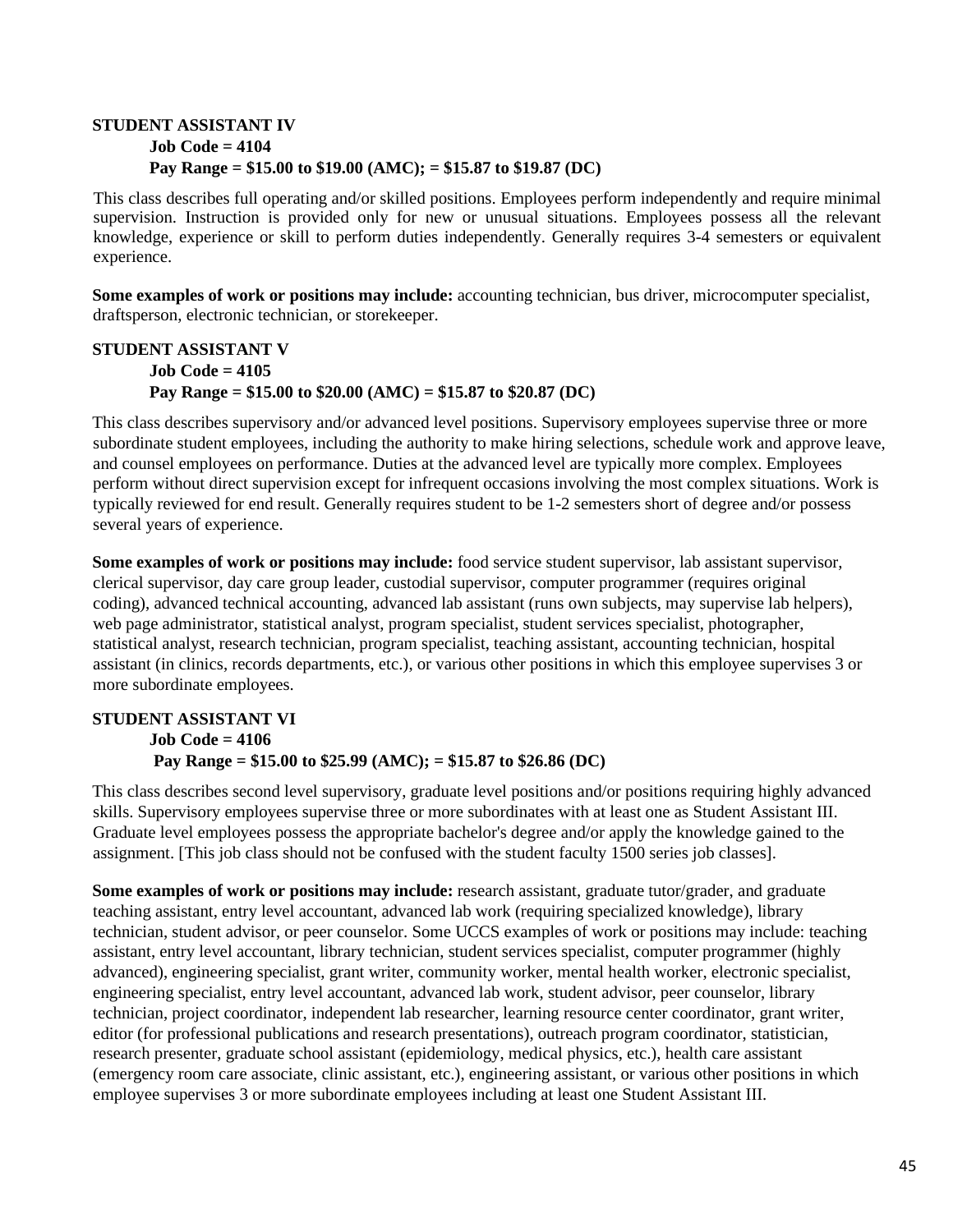#### **OFF-CAMPUS WORK-STUDY Job Code = 4201 Pay Range = \$15.00 to \$28.37 (AMC); = \$15.87 to \$29.24 (DC)**

This job class describes a student who is working for an approved off-campus agency and who is covered under the University of Colorado's Workers' Compensation insurance policy. An agency must have contracted and agreed to the terms of the individual CU campus work-study agreement. Contact each campus' student employment office for a current listing of approved agencies.

**Some examples of work or positions may include:** Other college institutions such as CCD, MSUD, ACC Front Range, AHEC, etc. Family literacy programs such as libraries, community outreach programs, after school programs, family center, etc. Community service programs such as resource centers, foundations, K- 12 schools, boys and girls clubs, state services, etc. All work and position must meet the federal off-campus requirements and regulations stated in the Federal Student Aid handbook.

#### **STUDENT ASSISTANT HIGH/TRADE SCHOOL/OTHER SCHOOL Job Code = 4301**

**Pay Range = \$15.00 to \$28.37** 

This job class describes a high school, trade school or "other" (as defined by each campus) student who is working for the University of Colorado.

Revised August 2021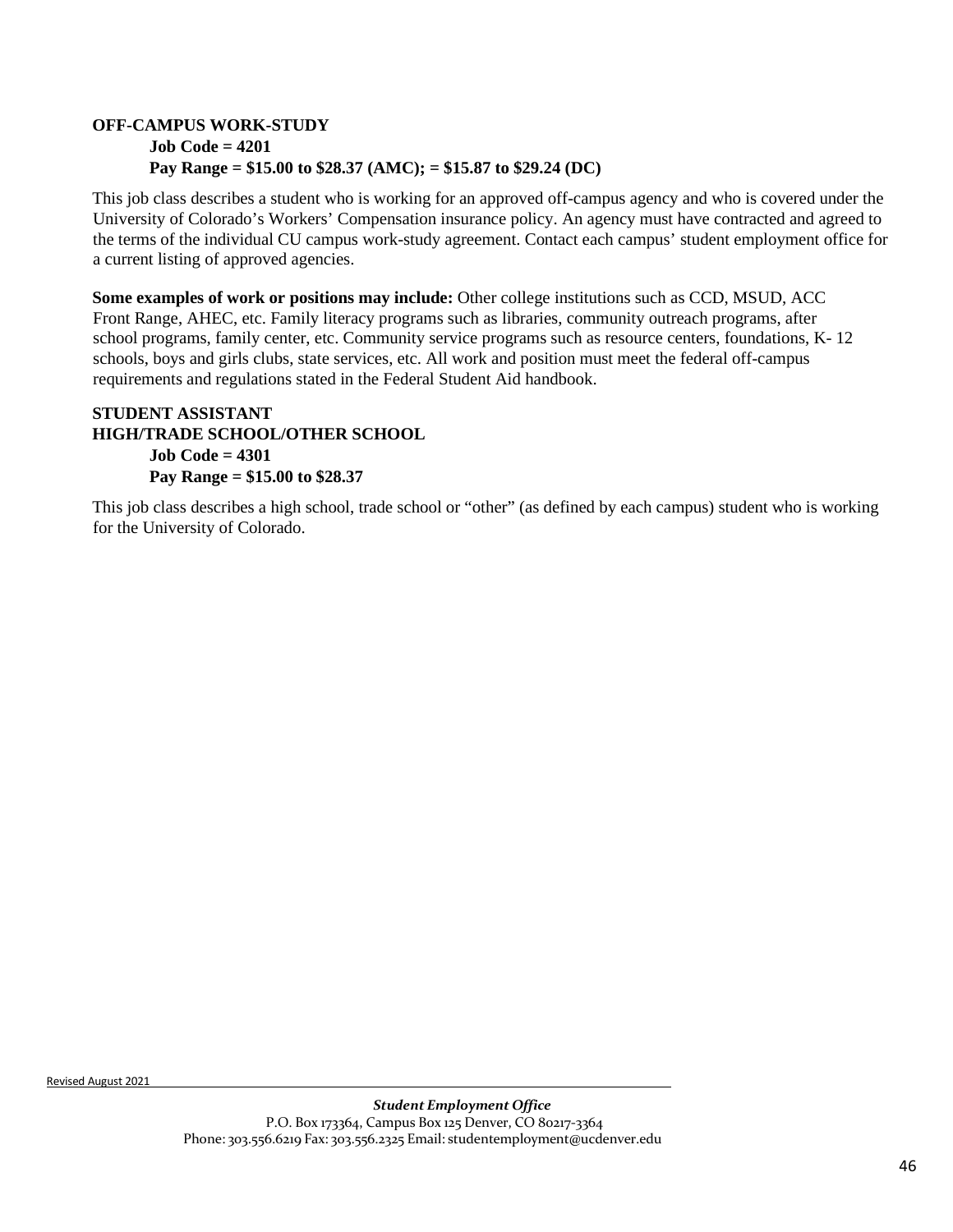

*Student Employment Office*

# **To be used by Off-Campus Employers only:**

# **BackgroundCheck Disclosure**

<span id="page-48-0"></span>The University of Colorado Denver | Anschutz Medical Campus (the "University") may request, for lawful employment purposes, background information about you from a consumer reporting agency in connection with your employment or application for employment. This background information may be obtained in the form of consumer reports and/or "investigative consumer reports" (commonly known as "Background Reports"). These background reports may be obtained at any time after receipt of your authorization and, if you are hired by the University, throughout your employment.

**HireRight, Inc.** ("HireRight"), will prepare or assemble background reports for the University. HireRight, Inc. is located and can be contacted by mail at 3349 Michelson Dr. Suite 150, Irvine, CA 92612, and HireRight can be contacted at (800) 400- 2761.

The types of information that may be obtained include but are not limited to: credit reports and bankruptcy filings history (for certain employment positions only); social security number verification; criminal records and history; public court records; driving records; educational history verification (e.g. dates of attendance, degrees obtain); employment history verifications (e.g., dates of employment, salary information, reasons for termination, etc.); workers compensation claims; personal and professional references checks; professional licensing and certification checks; address history; accident history; and other information bearing on your character, general reputation, personal characteristics, mode of living and credit standing.

The information may be obtained from private and public record sources, including as appropriate: government agencies and courthouses; educational institutions; current or former employers, or other acquaintances and other information sources. If the University should obtain information bearing on your credit worthiness, credit standing or credit capacity for reasons other than as required by law, then the University will use such credit information to evaluate whether you would present an unacceptable risk of theft or other dishonest behavior in the job for which you are being evaluated.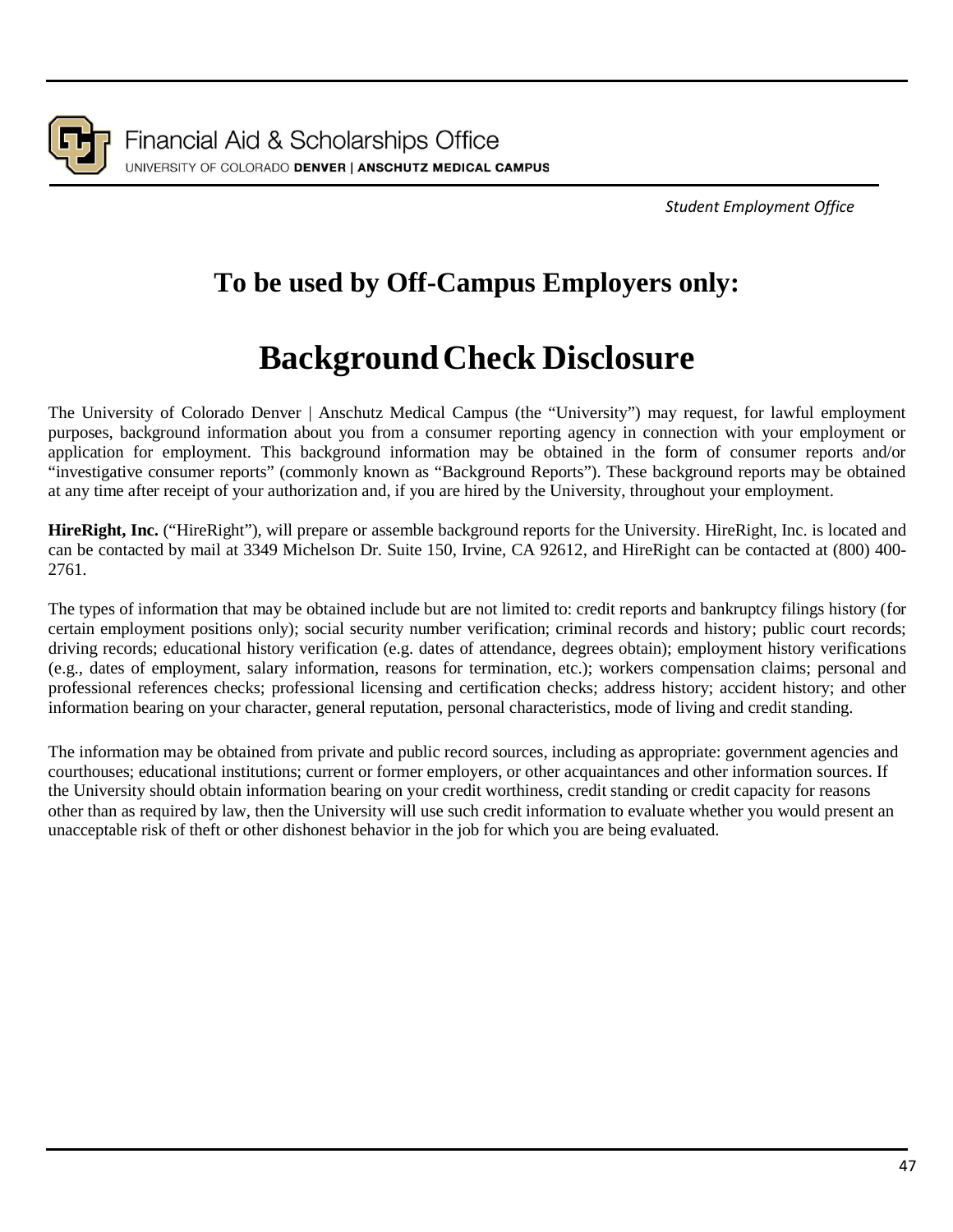

# **To be used by Off-Campus Employers only:**

Once the Background [Check Request form h](https://forms.ucdenver.edu/secure/background_check_request)as been submitted by the Business Partner, Human Resources will initiate a background check via HireRight, our background check vendor. The applicant will then receive an email with further instructions on submitting their own background check consent form on-line through HireRight, Inc. Departments and applicants will be notified by Human Resources upon completion of the background check. Please note, it is important to ensure that the information on the on-line form is accurate and complete. *Additionally, applicants may not begin work until they have received notification that they have successfully completed the background check.*

# **Background Check Request**

# **Section I – Applicant Information**

STUDENT'S NAME: (Exactly as it appears on your Social Security Card) Other legal names used it different from above: Applicant email address: **Section II – Department Information** Job Posting Number: Positon Title or Program Applied for: Department: Anticipated Effective/Hire Date**:**  Supervisors Name: <u>Department HR Liaison:</u> Applicant Status: ○ Classified ○ University Staff ○ Faculty ○ Student Employee ○ Volunteer Select all that apply: ○ Criminal ○ MVR ○ Sex Offender  $\circ$  Financial (must be an Office of the University)  $\circ$  Other – please describe below

*If "Other" was selected from above, please specify the type of check needed – to be used for special circumstances only*

*Will this individual be working with minors?*

○ *Yes* ○ *No*

For SE Office Use Only Employee ID: Date Sent:

*Student Employment Office* P.O. Box 173364, Campus Box 125 Denver, CO 80217-3364 Revised 12/15/2014 Phone: 303.315.1842 Fax: 303.315.1886 Email: [studentemployment@ucdenver.edu](mailto:studentemployment@ucdenver.edu)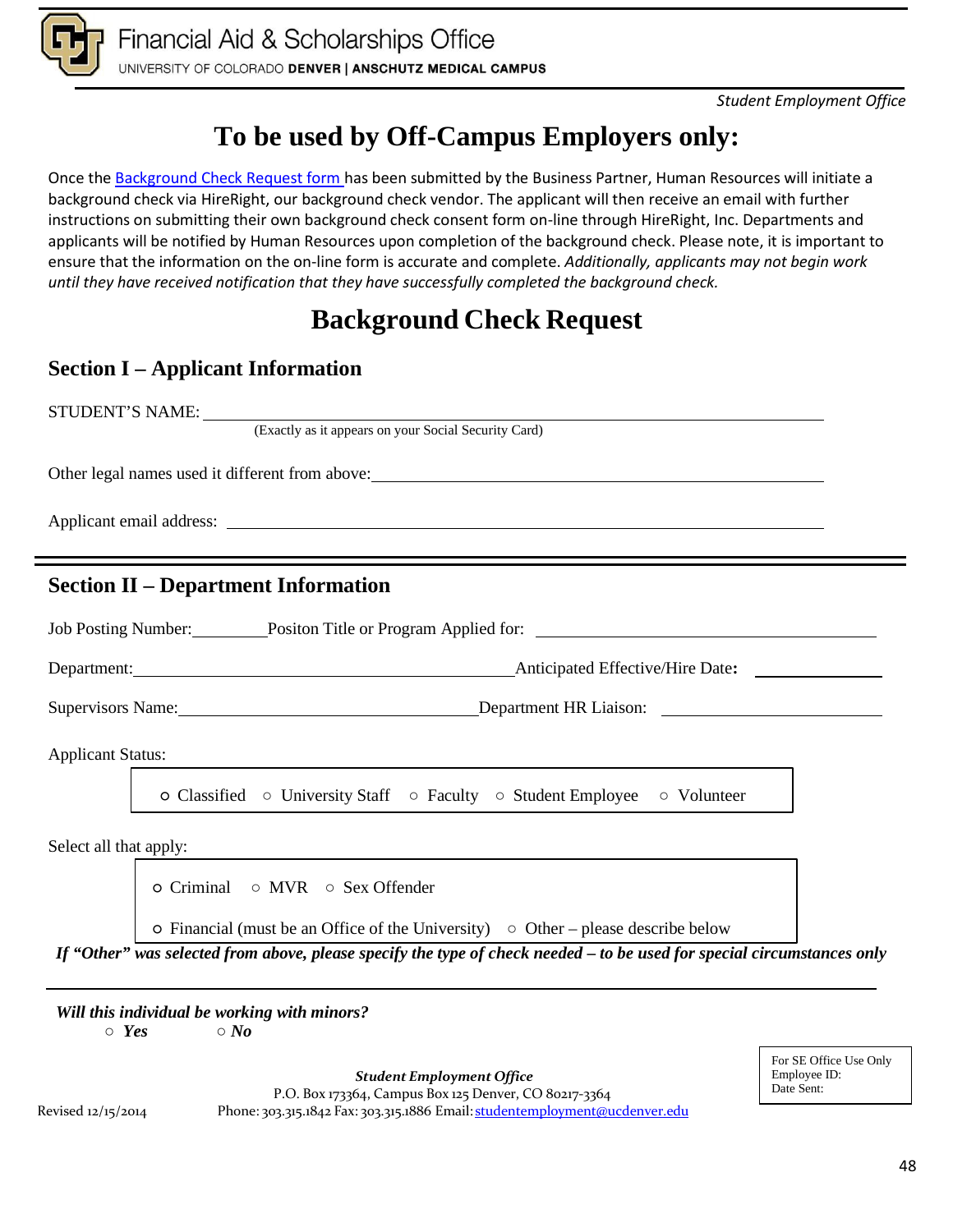

# **WebLinkReferences**

#### <span id="page-50-0"></span>Background Investigation Policy:

#### https://www.cu.edu/ope/aps/5050

#### Check-Out Notification

<http://www.ucdenver.edu/about/departments/HR/resourcesforemployees/employeecategories/Pages/studentworkers.aspx>

CU Denver|CU Anschutz Access Portal:

#### <https://passport.ucdenver.edu/login.php>

Division of Labor:

<https://cdle.colorado.gov/>

#### Drug-Free Schools and Colleges Notification: www.ucdenver.edu/about/departments/HR/Documents/Drug%20and%20Alcohol%20Info.pdf

#### Fair Labor Standards: <http://www.dol.gov/whd/flsa/index.htm>

#### Free Application for Federal Student Aid (FAFSA):

<https://studentaid.gov/h/apply-for-aid/fafsa>

#### FERPA Guidelines:

<http://www.ucdenver.edu/student-services/resources/Registrar-dev/StudentServices/Policies/Pages/default.aspx>

#### HIPAA Guidelines:

<http://www.ucdenver.edu/student-services/resources/Registrar-dev/StudentServices/Policies/Pages/default.aspx>

#### HCM Step by Step Training Guides:

[http://www.cu.edu/employee-services/hcm-training-environment](http://www.cu.edu/hcm-community/hcm-access-training)

#### HCM Step by Step Hiring an Employee:

<https://www.cu.edu/docs/sbs-hiring-employee>

#### HCM Step by Step Position Number:

<http://www.cu.edu/sites/default/files/Creating-a-Student-or-Temporary-Position.pdf>

#### Jury Duty:

[https://www.cu.edu/employee-services/collaborative-hr-services/cu-system-administration/employee-resources/jury](https://www.cu.edu/employee-services/collaborative-hr-services/cu-system-administration/employee-resources/jury-leave)[leave](https://www.cu.edu/employee-services/collaborative-hr-services/cu-system-administration/employee-resources/jury-leave)

#### Over Payment Form:

<https://www.cu.edu/sites/default/files/policies/975-overpayment-notice/files/overpayment-notice-2014.xls>

#### Over Payment Regulations: <https://www.cu.edu/employee-services/docs?text=overpayment>

#### Payroll Calendar - Employee Services:

https://www.cu.edu/hcm-community/pay-employees/payroll-production-calendars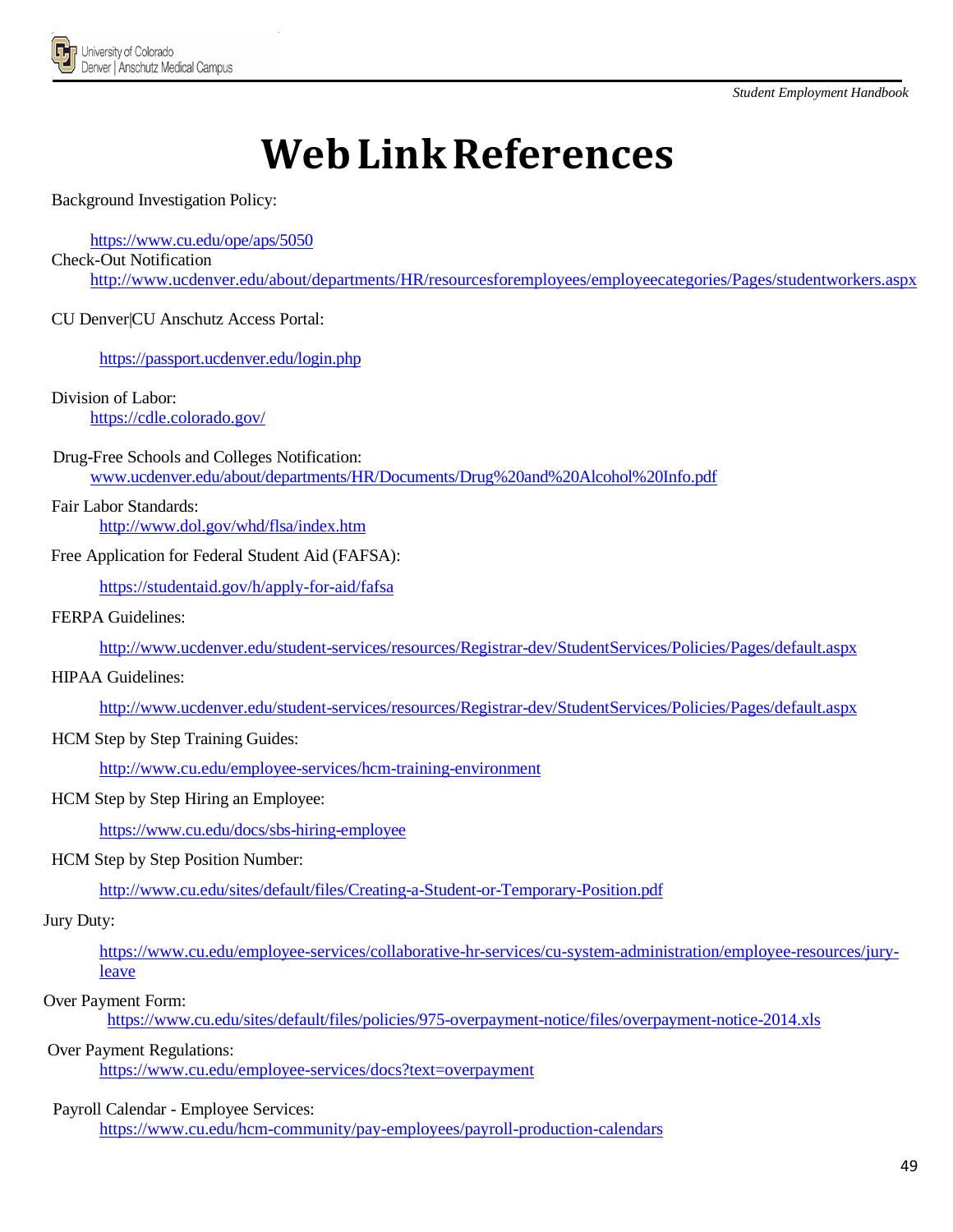#### Payroll Calendar - CU Denver|CU Anschutz:

www.ucdenver.edu/student-services/resources/CostsAndFinancing/FASO/Do/StudentEmployment/Documents/2019- 2020/2019-2020%20Student%20Employment%20Bi-Weekly%20Payroll%20Calendar.pdf

#### Sexual Misconduct Policy:

http://www.cu.edu/sexual-misconduct/sexual-misconduct-related-policies-and-procedures

Social Security Publications:

<http://www.socialsecurity.gov/>

Student Employment Office Email: [studentemployment@ucdenver.edu](mailto:studentemployment@ucdenver.edu)

Student Employment Website:

[Student Employment](http://www.ucdenver.edu/student-services/resources/CostsAndFinancing/FASO/Do/StudentEmployment/Pages/StudentEmployment.aspx)

Student Retirement Policy: <https://www.cu.edu/ope/aps/5011>

University Risk Management: <https://www.cu.edu/content/workerscompensation>

#### Work-Study Request Form:

http://www.ucdenver.edu/student-services/resources/CostsAndFinancing/FASO/Do/Pages/Forms.aspx